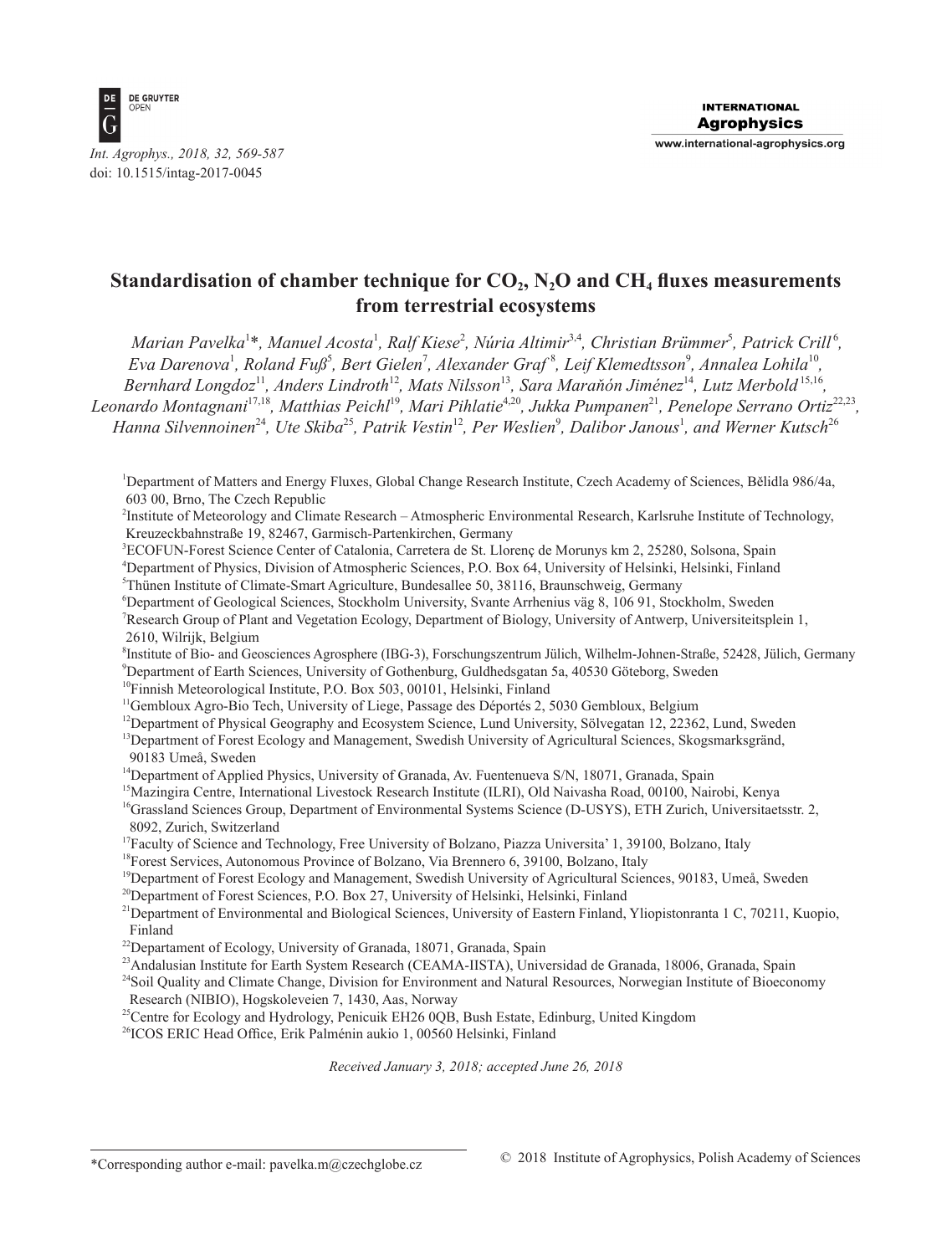Abstract. Chamber measurements of trace gas fluxes between the land surface and the atmosphere have been conducted for almost a century. Different chamber techniques, including static and dynamic, have been used with varying degrees of success in estimating greenhouse gases  $(CO_2, CH_4, N_2O)$  fluxes. However, all of these have certain disadvantages which have either prevented them from providing an adequate estimate of greenhouse gas exchange or restricted them to be used under limited conditions. Generally, chamber methods are relatively low in cost and simple to operate. In combination with the appropriate sample allocations, chamber methods are adaptable for a wide variety of studies from local to global spatial scales, and they are particularly well suited for in situ and laboratory-based studies. Consequently, chamber measurements will play an important role in the portfolio of the Pan-European long-term research infrastructure Integrated Carbon Observation System. The respective working group of the Integrated Carbon Observation System Ecosystem Monitoring Station Assembly has decided to ascertain standards and quality checks for automated and manual chamber systems instead of defining one or several standard systems provided by commercial manufacturers in order to define minimum requirements for chamber measurements. The defined requirements and recommendations related to chamber measurements are described here.

K e y w ords: ICOS, protocol, greenhouse gas, ecosystem, automated chamber system, manual chamber system

## INTRODUCTION

Chamber measurements of trace gas fluxes between the land surface and the atmosphere have been conducted for almost a century (Lundegårdh, 1927, 1928). Henrik Lundegårdh is commonly named as the first scientist who measured soil respiration in the field. He already used a chamber placed on a collar that had been inserted into the soil beforehand. For decades, until the eddy covariance (EC) technique has become the standard technique to estimate net carbon dioxide (CO<sub>2</sub>) exchange (Aubinet *et al.*, 2012), chamber measurements have been the prevailing technique to monitor the  $CO<sub>2</sub>$  exchange between the atmosphere and soil, plant organs or complete ecosystems (Livingston and Hutchinson, 1995; Pumpanen *et al*., 2004; Wohlfahrt *et al*., 2005; Acosta *et al.*, 2013). In the case of methane  $(CH<sub>4</sub>)$ and nitrous oxide  $(N_2O)$ , for which fast and precise analysers have only been developed very recently and are more expensive than fast  $CO<sub>2</sub>$  sensors, chambers still provide the majority of information and are the most commonly used flux measurement method (Denmead, 2008).

 $CO<sub>2</sub>$ , CH<sub>4</sub> and N<sub>2</sub>O are the three greenhouse gases (GHGs) which are most commonly monitored using the chamber method.  $CO<sub>2</sub>$  is one of the most common and important trace gases in the earth-ocean-atmosphere system. It has both natural and anthropogenic sources. Within the natural carbon cycle,  $CO<sub>2</sub>$  plays a key role in a number of biological processes (photosynthesis, respiration *etc*.). Coal, oil, natural gas, and wood mostly consist of carbon, so combustion of these fuels releases  $CO<sub>2</sub>$  into the atmosphere, and this together with land use change processes, has been the cause of the continuous increase in atmospheric  $CO<sub>2</sub>$  abundance over the last several decades. Carbon dioxide abundances are reported in dry-air mole fraction, μmol mol<sup>-1</sup>, (parts-per-million,  $10^{-6}$ , usually abbreviated ppm).  $CO<sub>2</sub>$  concentrations in the atmosphere increased by 40 % from 278 ppm in 1 750 to 406 ppm in 2017, (NOAA/ ESRL, 2017).

 $CH<sub>4</sub>$  is acting as a strong greenhouse gas, and it plays important roles in determining the oxidizing capacity of the troposphere and in stratospheric ozone depletion. It has both natural and anthropogenic sources. There are still many regions with strong  $CH<sub>4</sub>$  sources that are poorly characterized, including populated regions of the mid latitudes of the northern hemisphere, agricultural regions in South and Southeast Asia and the tropics in general, and vast regions of the Russian Arctic, where natural wetlands and fossil fuel exploitation result in significant emissions. Methane abundances are reported as  $CH<sub>4</sub>$  in dry-air mole fraction, (parts-per-billion,  $10^{-9}$ , usually abbreviated ppb). During the same time interval as  $CO<sub>2</sub>$ , CH<sub>4</sub> increased by 150 % from 722 ppb in 1750 to 1859 ppb in 2017, (NOAA/ ESRL, 2017)

N<sub>2</sub>O has both natural and anthropogenic sources. Sources include soils under natural vegetation, agriculture, oceans, fossil fuel combustion and biomass and biofuel burning. Nitrous oxide is inert in the troposphere. Its major sink is through photochemical transformations in the stratosphere that decreases the abundance of stratospheric ozone. The units of  $N_2O$  measurements are dry-air mole fraction (ppb).  $N_2O$  increased by 20% from 271 ppb in 1750 to 329 ppb in 2017, (NOAA/ESRL, 2017).

The concentration of the three greenhouse gases  $CO<sub>2</sub>$ ,  $CH<sub>4</sub>$  and N<sub>2</sub>O have increased in the atmosphere since preindustrial times due to anthropogenic emissions from the use of fossil fuel as a source of energy and from land use and land use change, in particular agriculture. The observed changes in the atmospheric concentration of  $CO<sub>2</sub>$ ,  $CH<sub>4</sub>$  and  $N<sub>2</sub>O$  result from the dynamic balance between anthropogenic emissions, and the perturbation of natural processes that lead to a partial removal of these gases from the atmosphere (IPCC, 2013).

Chamber measurements are relatively simple to operate and adaptable to a wide variety of studies, and they are important tools in situations where the EC technique cannot be applied. Furthermore, they are useful to determine the spatial heterogeneity of fluxes of GHGs, to partition the net fluxes of  $CO<sub>2</sub>$  into their components (respiration and gross primary production), as well as to offer supporting data for the gap-filling of the EC data. Even though the manual chamber measurements allow users to investigate the inter-annual variations of soil GHGs and the influence of environmental factors on them during the growing season, they may not be consistent throughout the year and may miss specific weather events; such as wet or dry conditions. Automated chambers have the great advantage of being able to measure continuously for long periods, regardless of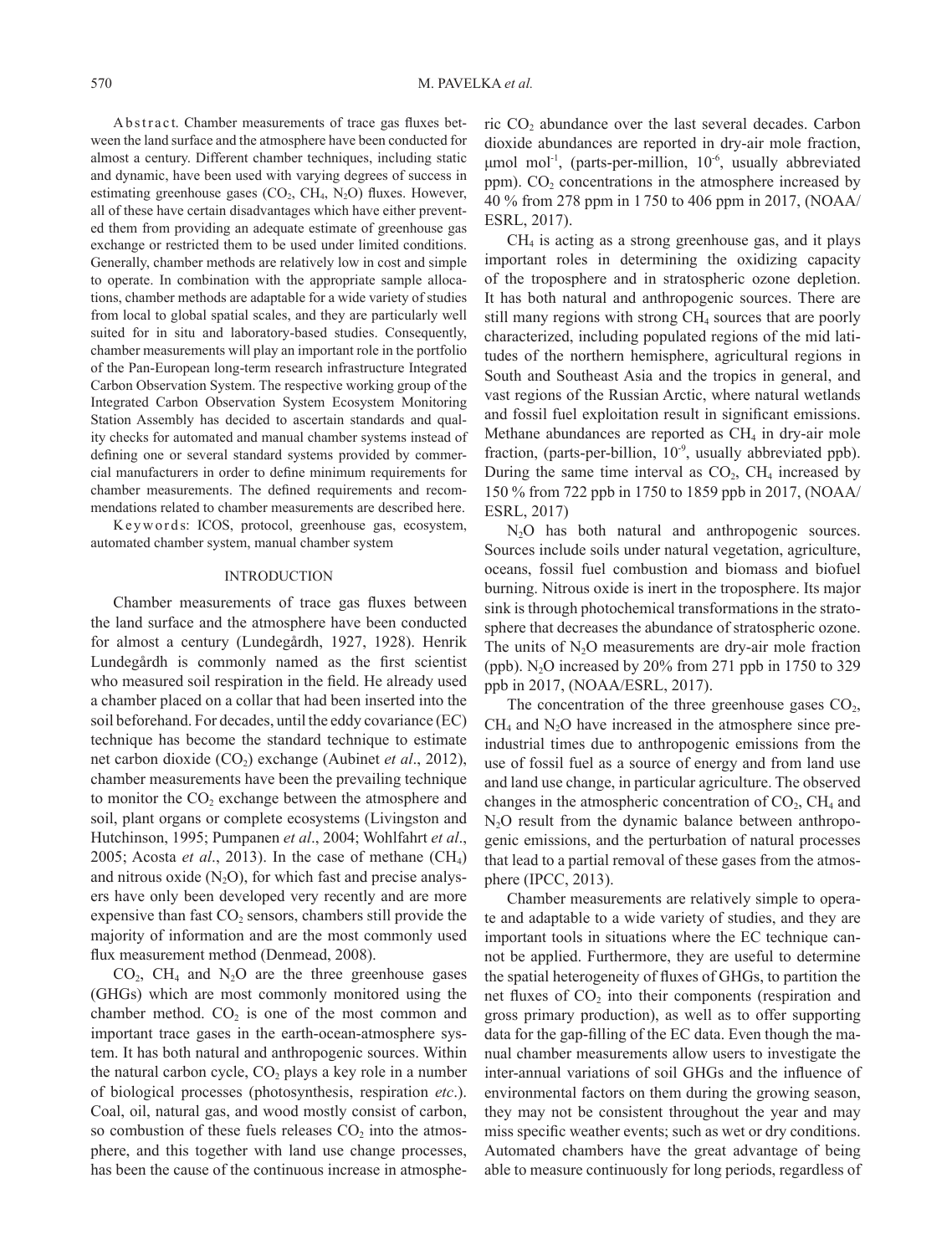the weather and time of day. The use of automated systems for GHG efflux allows accurate measurements, minimal disturbance of the soil surface, and high resolution datasets for extended periods of time (*e.g.* Korkiakoski *et al*., 2017). Due to their advantages, chamber measurements will play an important role in the portfolio of the Pan-European longterm research infrastructure ICOS. However, a universal chamber system (commercial or homemade) does not exist. The respective working group of the ICOS Ecosystem Monitoring Station Assembly (MSA) has decided to ascertain standards and quality checks for automated and manual chamber systems instead of defining one or several standard systems provided by commercial manufacturers in order to define minimum requirements for chamber measurements. This manuscript summarizes the main issues presented in the ICOS protocol and instruction documents describing the requirements and recommendations related to chamber measurements.

#### METHODOLOGY

#### **A) Automated chamber measurements**

## Measurements methods and instrumentation

In principle, several technical solutions are available to design an automated chamber system for fluxes of  $CO<sub>2</sub>$ ,  $CH<sub>4</sub>$  and N<sub>2</sub>O between soil/ecosystem and the atmosphere. They are typically classified into open dynamic chamber (steady-state through-flow) and closed dynamic chamber (non-steady-state through-flow) systems. In open dynamic chambers, the sample air is withdrawn from the chamber to a gas analyser and replacement air with known gas concentration is directed to the chamber to maintain pressure equilibrium. During the chamber closure, the chamber headspace reaches steady-state concentration from which the flux can be calculated. The closed dynamic chamber operates in a fully enclosed mode in which the sample air is continuously drawn from the chamber headspace to a gas analyser and returned back to the chamber, and measures the continuous changes in GHG concentration in the chamber headspace over a short time. The flux is calculated from this change using either a linear or non-linear fit model. For detailed description of the chamber types, see Livingston and Hutchinson (1995) and Pumpanen *et al.* (2009).

Since most of the chamber systems (commercial as well as home-made) used for GHG flux measurements are based on the closed dynamic approach, the recommended standard method for ICOS is a closed dynamic chamber system. Two different ways to design air sampling in closed systems are: (1) the system integrates all required gas analysers in the field, (2) automatic in-situ collection of air samples which are afterwards analysed in the laboratory. Given the fact that this protocol aims to suggest the optimum infrastructure for a period of at least 20 years, we recommend an automated chamber system comprising GHG analysers that can be setup in the field to avoid labour-intensive analyses

in the laboratory and to minimize the running cost. On the other hand, manual measurements are still encouraged to estimate the spatial heterogeneity.

Each measurement technique, design and setup reveals various advantages and disadvantages in comparison to other approaches. The method has construction issues that have to be taken into account regarding the ecosystem to be monitored. The aim of the given specifications is to ensure minimization of potential problems and shortcomings associated with chamber-based flux measurements conducted at ICOS ecosystem stations. A typical chamber system for GHG measurements will consists of the chamber itself, a collar inserted into the ground onto which the chamber is secured, a sampling unit transferring the chamber headspace air sample to a gas analyser, and a controlling unit to operate the chamber system and store the measurement data.

## Chamber design

It is almost impossible to define a standard chamber, because different ecosystems require different chamber designs. For example, a small chamber designed for forests with stony soil and small understory vegetation is not suitable for grasslands and croplands with tall plants. Therefore, specific ecosystems require customized solutions.

The chamber design and measurement protocol should aim to minimize the disadvantages of the chamber systems, *e.g*., changes of the microclimate inside the chamber, such as radiation, precipitation, temperature, wind speed, and litter input. Special attention must be paid to pressure equilibrium between the chamber headspace and the ambient air, in particular, during the closing of the chamber but also during the entire measurement period when air samples are taken from the chamber headspace to avoid bias on chamber air concentration developments over time.

#### Chamber design requirements and recommendations

The chamber design depends on the purpose of the measurements. The design has to fulfil the following requirements and recommendations:

1) Opaque chambers have the advantage that during the short closure period of < 5 min the headspace air temperature does not increase as much as in a transparent chamber, and thereby minimises unintended warming effects on soil components/plants. If transparent chambers are used, the whole chamber (wall and lid) should be painted or covered with tin foil in order to block out sunlight. We recommend to paint it with a white matt colour to avoid possible direct reflection of the sun on nearby radiation sensors. Apart from opaque chambers, measurements with transparent chambers are recommended (but not obligatory) to facilitate the quantification of the contribution of ground vegetation to the net ecosystem exchange (NEE) at sites where the contribution of ground vegetation is relevant (contribution of ground vegetation to NEE >10%).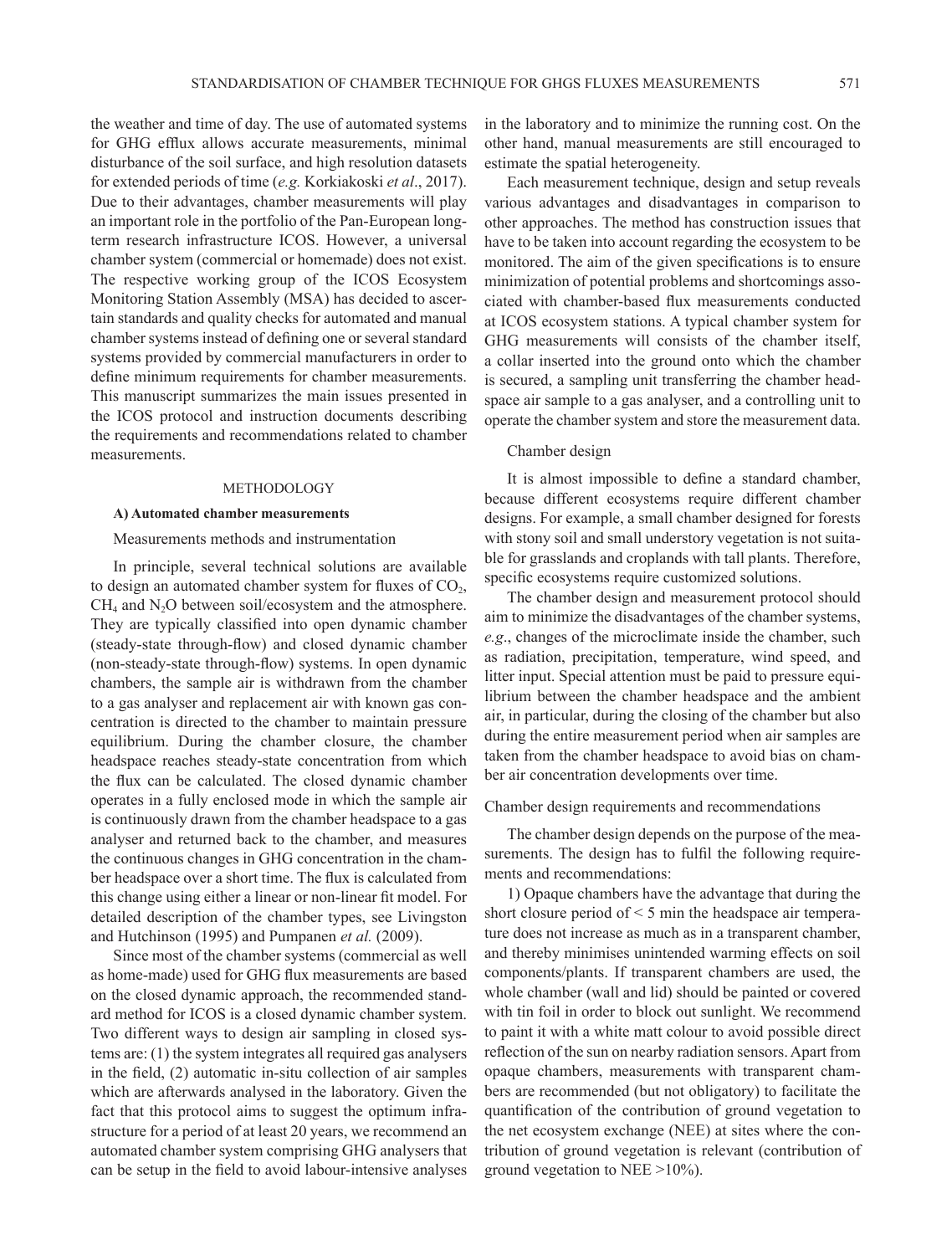2) Chamber shapes are commonly cylindrical or rectangular in cross-section, although any chamber shape is acceptable. A cylindrical shape allows better mixing of the enclosed air, while a rectangular shape generates dead space in the top corners of the chamber where enclosed air may not be mixed properly (Livingston and Hutchinson, 1995).

3) The chambers should be fabricated of non-permeable and inert materials, *i.e.* Polyvinylchloride (PVC), Polypropylene (PP), Polyethylene (PE), Acrylonitrile-Butadiesen-Styrene (ABS), Polytetrafluoroethylene (PTFE-Teflon), Polymethyl Methacrylate (PMMA), stainless steel or aluminium. The outer colour of chambers should be white.

4) Chambers must be fitted with a vent in order to avoid pressure changes when closing and opening the chambers (Christiansen *et al*., 2011), but also during the measurements period. The inner diameter of the vent is a function of chamber volume (Hutchinson and Mosier, 1981). Another possible solution is a vent-tube (Xu *et al*., 2006) in order to achieve the chamber pressure equilibrium, mainly at windy sites.

5) Adequate air mixing must be assured inside the chamber headspace. This can be achieved by the airflow between the chamber and the GHG analyser (the majority of commercial systems) or by installing fan/fans inside of the chamber to achieve air movement similar to the outside averaged wind speed close to ground surface. The optimum seems to be a system where chamber ventilation follows the average wind speed a few minutes before starting the measurements. In case of constant fan speed the ventilation should be gentle and not too strong, an excessive air movement inside the chamber is thought to disrupt the high laminar boundary layer above the soil (Le Dantec *et al*., 1999; Koskinen *et al*., 2014). The average speed of air movement inside the chamber should be less than  $0.5 \text{ m s}^{-1}$ ; measured at four points across the chamber and at half the height of the chamber. The main airstream should not be directed towards the soil to prevent unwanted suppression of gas diffusion from the soil into the chamber atmosphere, or to avoid flushing of soil air to the headspace. Visualization of the movement of the air inside of the chamber can be done using a small source of smoke (*e.g.* cigarette).

Another possibility is to control the fan speed following outside wind conditions using a sensitive ultrasonic anemometer installed close to the ground to have similar conditions inside and outside the chamber. In this case, fan speed should not be changed during one measurement of one chamber – an average speed calculated from previous about 2 min wind speed is recommended.

6) The Venturi effect is the reduction in fluid pressure that results when a fluid flows through a constricted section of a pipe (Bahn *et al*., 2009; Bain *et al*., 2005; Davidson *et al*., 2002; Kutsch *et al*., 2009). It should be investigated

for each chamber design following the protocol of Bain *et al.* (2005), when the chamber ventilation is switched on. Interactions between the Venturi effects and internal ventilation are complex and not fully clarified. Since turbulence can cause pressure fluctuations over bare soil (without any chamber deployed), which can enhance gas transport, the chamber design can modify these fluctuations in both directions. The optimum seems to be a system where chamber ventilation follows the average wind speed a few minutes before starting the measurements.

7) Collar insertion should assure a good chamber-to-soil seal, however, at the same time it is necessary to minimize the cut of the surface rooting zone in order to avoid trenching effect (see section soil collars).

8) Effects of chamber design on rain and fertilizer addition/spreading inside the measured area have to be minimized as much as possible using proper design and measurement time schedule (see Chamber and system design testing).

9) To prevent damage or cutting of vegetation inside the collar during the closing of the chamber (*e.g*. grasslands and croplands), a thin metal wire mesh disposed along the inner circumference of the collar is recommended.

10) If is planned to close the chambers for long time ( $>$  30 min) due to  $\rm N_2O/CH_4$  measurement, it is recommended to take into account that the insertion collar depth is generally a function of closure time (De Klein and Harvey, 2012). Therefore, it is necessary to increase the collar insertion depth during its installation.

11) Inlet tubes (pipes) should not be located less than  $\frac{1}{2}$  of the chamber height and should be fitted with a net or filter to avoid insects incoming to the measurement system. If tubing is longer than aprox. 10 m, its permeability to measured gases must be tested again. To avoid damage, the chamber system should be in a fenced area in areas frequented by large animals (cattle, sheep, wild boar, deer, bear *etc.*).

## Auxiliary measurements

Each chamber should be instrumented with sensors for measuring the following variables, whose logging interval should be coordinated with the sampling of the analysers between 0.1 and 1 Hz:

• Air temperature: The position of air temperature sensor should not be too close to the wall or lid to prevent biased values due to surface heating of chamber material. Its main purpose is the measurement of temperature fluctuations during closure time. The sensor should be protected from direct sun light. These data are necessary in the process of flux calculations.

• Soil temperature: Soil temperature should be measured inside each collar; the depth of these measurements depends on the type of ecosystem and soil. For  $CO<sub>2</sub>$  we recommend estimating the proper depth in order to synchronize daily courses of soil temperature and soil  $CO<sub>2</sub>$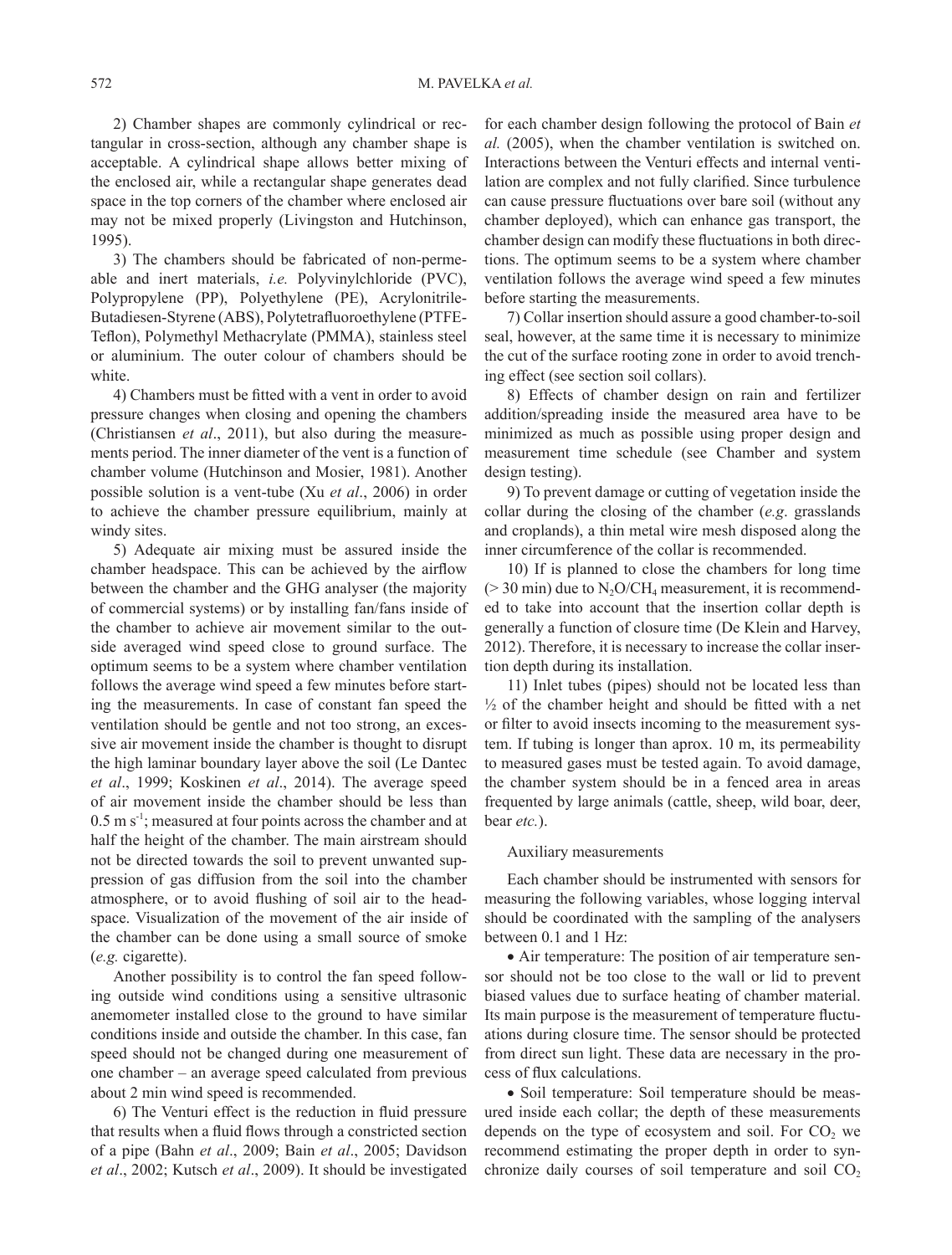efflux (Graf *et al*., 2008; Pavelka *et al*., 2007; Subke and Bahn, 2010). However, following the compulsory measurement depths of soil temperature in the upper soil layer, one measurement at 5 cm is mandatory and one measurement as close to the soil surface as possible is optional.

• Soil moisture: A soil water content sensor should be installed close to each collar when a small chamber is used or inside of big chambers. The measurement depth should be close to the soil surface (5 cm) for  $CO<sub>2</sub>$  and following the sensor manufacturer recommendations. In special cases, *e.g*. water saturated soils.

If transparent chamber measurements are used it is recommended to measure photosynthetically active radiation (PAR) and relative humidity inside each chamber. We also recommend monitoring the transparency of the chamber and temperature increase during these measurements.

## Soil collars

Collars are required to provide an airtight seal between the chamber and the soil surface, and to ensure sufficient stability to the chamber. Soil collars or frames for automated chamber measurements should consist of inert, non-permeable and non-reactive materials *i.e.* PVC, PP, PE, ABS, PTFE-Teflon, PMMA, or stainless steel. Design and size of the collars should minimize disturbances to the root system and shelter effects for rainfall, litter fall or fertilization. Since the optimal collar design depends on the ecosystem type, more specifications are given in the respective sections (Specifications for ecosystem types). To minimize disturbances of the soil and the roots it is pivotal to insert collars as shallow as possible into the soil. The depth of insertion should account for the porosity of the topsoil, as higher porosity requires deeper insertion. In ecosystems with no permanent rooting of plants (*e.g*. agriculture, grasslands), the minimum insertion depth should be 0.03 m and the maximum should be 0.15 m depending on ecosystem type and rooting depth to minimize root disturbance or cutting. In ecosystems with permanent rooting of plants (*e.g*. forest ecosystems), the collars should be placed on top of the humus layer and only pressed firm but gently into the humus to avoid cutting the roots. Then the collars should be anchored steadily into the mineral soil using special anchoring screws that can be adjusted depending on the root development. After the installation of the soil collars measurements of GHG can be started. Acquired data has to be analysed for effects of collar insertion (disturbance) in measured fluxes on the base of principal investigator (PI) experience.

## Requirements for GHG analysers

The use of a specific instrument, such as the analyser type or model, is not imposed. However, in order to ensure high quality standard of the chamber measurements, a certain scale of range, precision and accuracy of the instrument will be specified. One of the most important parameters of the analyser is the short-term stability, which is the drift in baseline concentrations over a timescale of few minutes. The measurement range has to cover all concentrations of monitored GHGs that can appear during the time of measurement. Most of the infrared gas analysers measure also water vapour content. In other words, GHG concentrations in moist air are recorded instead of dry air, due to the absence of an automatic application of the water vapour dilution correction. Brümmer *et al*. (2017) have shown that automated measurements with a high precision quantum cascade absorption laser spectrometer (QCLAS) for  $N_2O$ in the field requires only a few minutes of chamber closure, even when fluxes are lower. On the other hand, Korkiakoski *et al.* (2017) demonstrated that very small CH<sub>4</sub> fluxes, varying from uptake to emissions, can be detected with high precision analysers over a short closure time. Therefore, we recommend a minimum closure time of 5 min, to ensure that even very low fluxes can be measured accurately. Using a system that is able to measure the mixing ratios of  $N_2O$ , CH<sub>4</sub> and CO<sub>2</sub> in the field should enable continuous measurements for each chamber at least every two hours.

The required parameters for each analyser are:

• Measurement range depends on the time of chamber closure and its volume/surface ratio:

- o CO<sub>2</sub>: at least  $100 2000$  ppm
- o CH<sub>4</sub>: at least  $0 10$  ppm
- o N<sub>2</sub>O: at least  $0 2$  ppm
- o  $H_2O$ : at least 0-60 ppt (for water vapour dilution correction);
- Minimal output sampling frequency 0.1 Hz for  $CO<sub>2</sub>$
- Minimal output sampling frequency 0.1 Hz for CH<sup>4</sup>
- Minimal output sampling frequency 0.1 Hz for  $N_2O$
- Accuracy of the  $CO_2$  analyser should be  $\leq 2\%$  of the reading.
- Low root mean square (RMS noise with 1 s signal filtering
- $\leq$  1.5 ppm CO<sub>2</sub>, at ambient concentration).
- Accuracy of the CH<sub>4</sub> and N<sub>2</sub>O analyser should be minimum 1 ppb in 100 s.

• Another crucial parameter is the stability of the analyser. If any measured gas is injected with constant concentration to the analyser, the output value from the analyser must be stable, changes during 5 min measurements should not be more than 1.5 ppm for  $CO<sub>2</sub>$  (Appendix: Fig. 1A), 0.5 ppb for  $CH_4$  and 0.1 ppb for  $N_2O$ .

## Chamber and system design testing

The following tests should be done for home-made automated chamber systems.

## Leakage testing

Each chamber and measurement system must be tested for air-tightness. The testing measurement can be done in the field or in the laboratory conditions provided that concentration of the gas used to test leakages is close to ambient conditions (*ca*. 400 ppm for  $CO<sub>2</sub>$ ). For chamber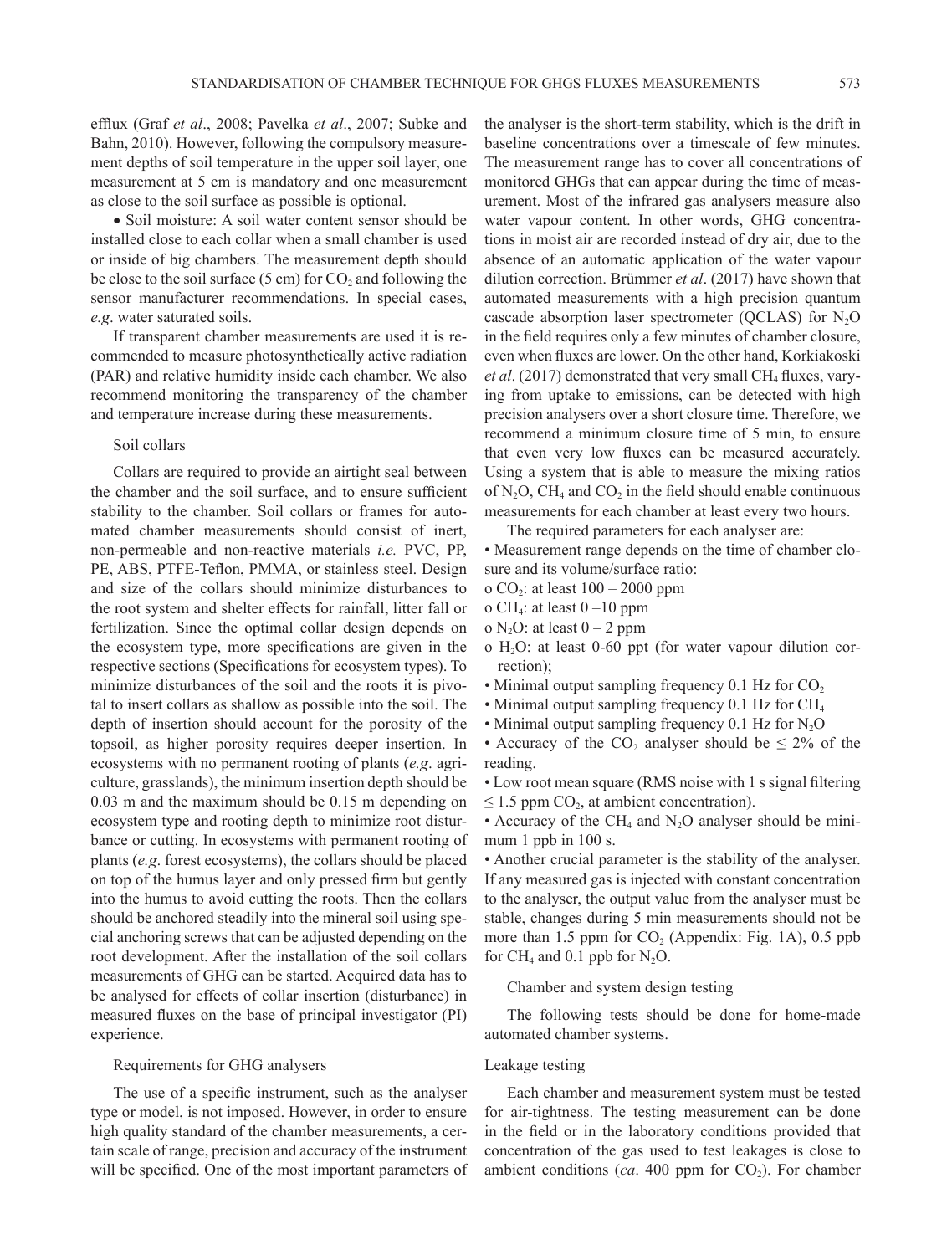air-tightness testing a special frame that is air-tight at the bottom of the chamber (*e.g*. mounted on a metal or plastic sheet from which the chamber was made) has to be constructed. Then the chamber is placed onto the frame in the same way as during field operations. A known  $CO<sub>2</sub>$  concentration is injected in the chamber to achieve a concentration similar to that at the end of a field measurement (or higher) (typically the target concentration could be ambient concentration plus approx. 400 ppm, depending on the type of ecosystem). Then the  $CO<sub>2</sub>$  concentration inside the chamber is monitored in 10 s intervals for 5 min, which is the standard measurement time (typically from 2 to 5 min, in the case of  $CO<sub>2</sub>$  chamber measurement systems; may be more for  $CH_4$  and  $N_2O$  measurement systems). The variation caused by possible leakage should be  $\leq 3\%$  of the measured flux. This test should be done separately for all the gases measured,  $CO<sub>2</sub>$ , CH<sub>4</sub> and N<sub>2</sub>O.

## Impact of pressure changes during chamber closure

Even a small pressure difference between chamber headspace and the atmosphere, as low as 1 Pa, has been shown to cause significant errors to the measured  $CO<sub>2</sub>$  efflux (Fang and Moncrieff, 1996; Longdoz *et al*., 2000; Kutsch *et al.*, 2001). This testing can be realized during the above described leakage testing using the sealed bottom frame. The pressure difference between the chamber headspace and the atmosphere should be monitored continuously during the whole chamber operation, including the closing of the chamber. Overpressure during the closing of the chamber has to be smaller than 10 Pa, and less than 0.1 Pa during the measurement. In the case of overpressure during the chamber closing, an extra pressure equilibrium active vent is recommended in order to prevent pressure alteration during chamber closing. Therefore, a hole of about 5 cm in diameter should be made on the top of the chamber. The hole should be closed automatically by a lid few seconds after the chamber closing. The pressure effects caused by chamber closure have to be monitored using a differential pressure transducer during testing phase of the system and documented, and checked in order to facilitate reliable chamber measurements.

## Testing of rain intensity altered by the chamber

Effects of the chamber design on rain inside the measured area have to be checked and documented under field condition in an open area, and not underneath a forest canopy, before the installation of the system. A series of rainfall events should be studied by means of at least two simple manual rain samplers of which one will be placed inside the chamber and the other far enough away from the chamber system so they can be considered as independent and not influenced by the chamber (Fig. 1). All samplers will be read out and emptied regularly. The test should be conducted with a minimum of 2 chambers, 3 rainfall events and collecting at least 20 mm cumulative rainfall.

The following measurements have to be conducted:

1. the chambers are permanently open (influence of the rack and the lifted chamber);

2. the chambers will be closed for 3 – 10 min every hour (following typical measurement schedule in the field).

If a deviation from the undisturbed rainfall by more than 20% occurs, the chamber design will not be accepted for long-term measurements within ICOS.



**Fig. 1.** Scheme for the rainfall.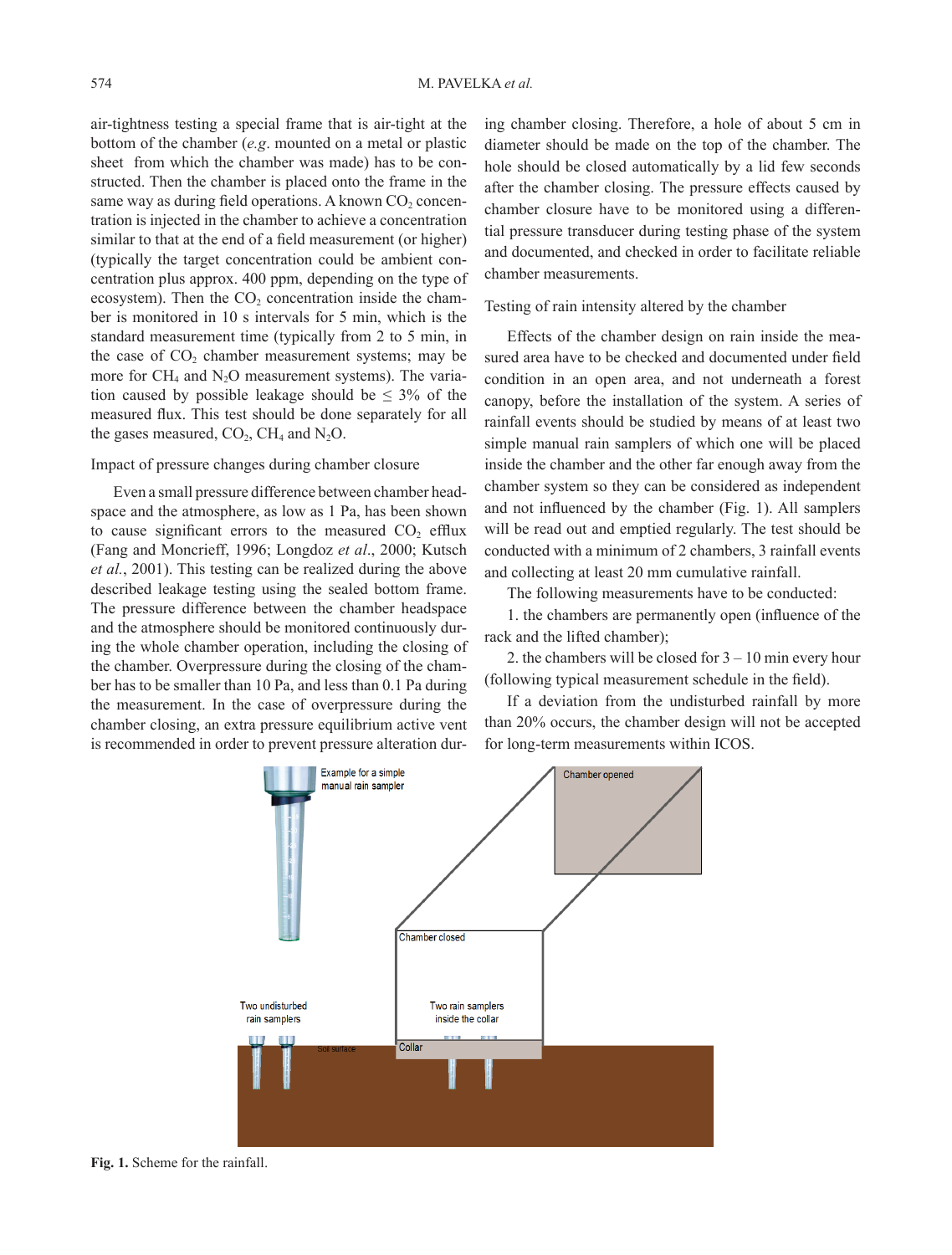Testing the shading from solar radiation

The effect of solar radiation shading of an open chamber has to be tested under field conditions in an open area (without canopy). A PAR sensor should be placed in the middle part of the collar, and a second PAR sensor outside of the collar, far enough away from the chamber system that they can be considered as independent and not influenced by the chamber; following the design depicted in Fig. 1 for rain samplers. The measurement should be carried out for a minimum of two full days and include a cloudy day and a sunny day. If the difference in the PAR daily sums between the two sensors is more than 20%, the chamber design will not be accepted for long-term measurements within ICOS.

However, the chamber should be oriented to minimise possible shading of the chamber construction and components to the measured area, when the chamber is opened.

# Testing the effect of ventilation on air mixing

The test should be done under field conditions, in the absence of rain and high temperature, avoiding large temperature fluctuation and preferable during overcast periods. The fan should be switched on for at least 24 h in all chambers and then switched off for approximately 24 h in one half of the total number of chambers (three chambers in case that the total number is five chambers). Thereafter, the fan must be switched on again in all chambers and concentration measurements should continue for at least 24 h.

## Chamber system calibration and maintenance

The GHG analyser of the chamber system must be calibrated or validated according to the manufacturer recommendations and at least once per year. The chamber system should be controlled regarding chamber operations and quick leakage testing (by breathing to critical parts of the system, sealing of the chamber closing) once per month in order to avoid any malfunction of the system.

Spatial and temporal sampling design

# Spatial sampling strategy

Automated chamber system allows studying the dynamics of GHG exchange at a high temporal resolution for extended periods of time but due to a limited number of automatic chambers it is not possible to fully explore the spatial variation at the full EC footprint area. Therefore, five (six in special cases; see Specifications for ecosystem types) sampling points/chambers, depending on type and occurrence of vegetation, were chosen as the required minimum number for the automatic chamber systems. This decision is based on a compromise between economic reasons and scientific points of view. The automatic chambers should be located within the EC footprint area but not in the main wind direction in order to avoid disturbance to the EC measurement. Also, the chambers should cover the main representative parts of the soil surfaces (see Specifications

for ecosystem types) according to the studied ecosystem. In case of no predominant wind direction, it is possible to install the chambers in four different quadrants around the EC tower to cover the EC footprint.

To quantify the spatial heterogeneity of GHG fluxes a survey with manual chamber campaign is recommended (see Specifications for ecosystem types for the manual measurements in specific ecosystems). These sampling points should be located in the EC footprint area.

In order to minimize the chamber disturbances to the soil and to better cover the spatial variability, the automated chamber system must comprise of twice as many collars than chambers so that each chamber is manually moved between at least two collars at least once a year. However, not all collars should be moved at the same time as shown in the following example, where five chambers are moved between ten collars in four steps (Fig. 2). Moving only two or three chambers at one step, guarantees continuous data for the other chambers and the possibility to relate the fluxes from different collars to each other. For "relaxing positions", set of special short collars should be made in order to minimize influence of physical properties as solar radiation, precipitation and litter fall input. The role of the "relaxing collars" is to keep the original measurement position and minimize soil disturbance (roots cutting) after reinstallation of the measuring collar to the original position. The height of the relaxing collar should be equal to the insertion of the measuring collar. It means the upper edge of the relaxing collar should be at the same level as soil surface. In order to facilitate visibility of the relaxing position it is recommended to mark each position with a small flag with north direction about 20 cm from the collar. Collar



**Fig. 2.** Example for rotation of 5 permanent chambers on 10 collars. Collars without chamber are in white circle and collars with chamber are black circle. The collars without chamber (relaxing collar) should be measured regularly in campaigns. The narrow arrows indicate the change of relaxing collar position while the wide arrows the rotation change during a year.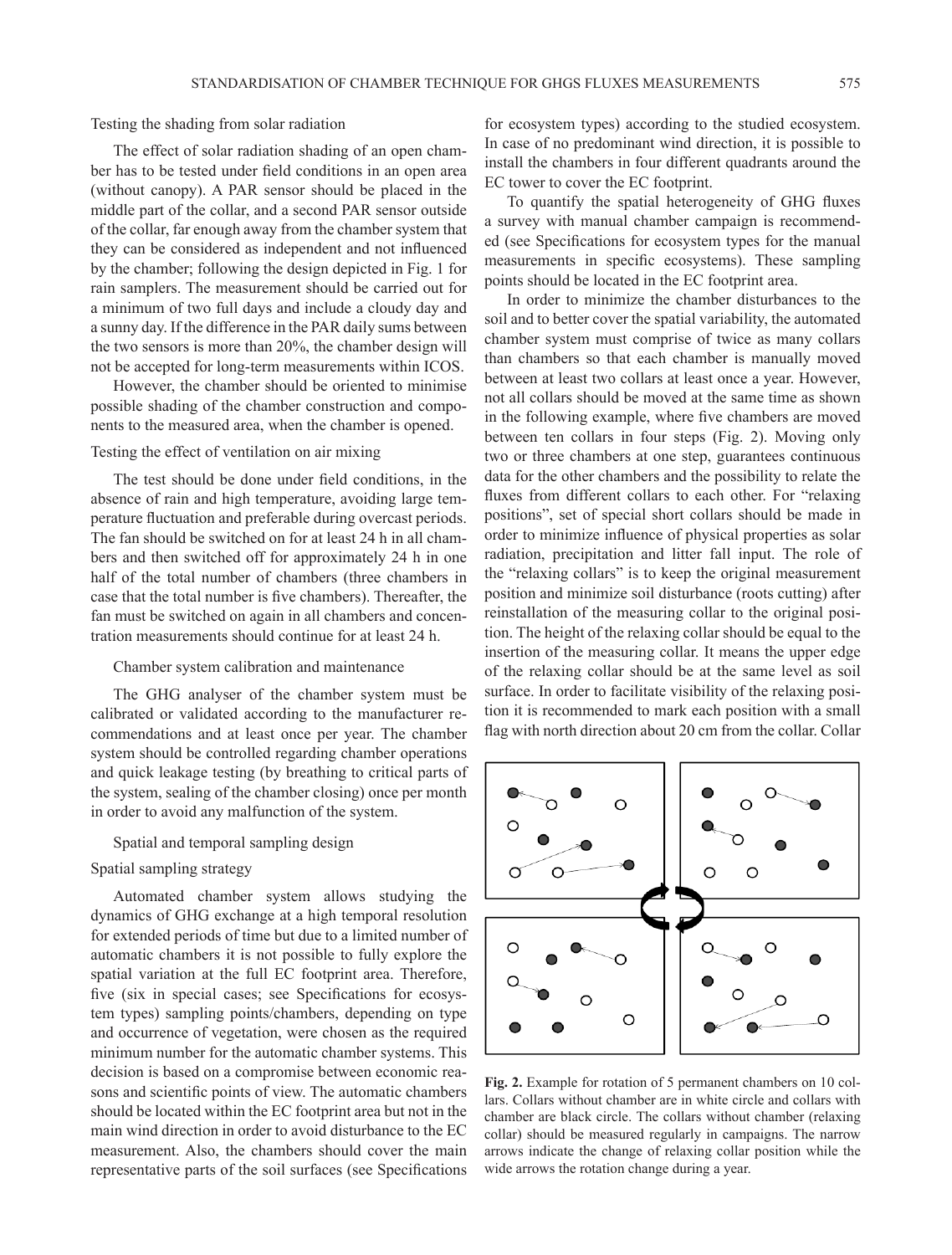positions for automated measurements should be changed preferably during reinstallation of the system after winter period, in accordance of measurement and relaxing collars scheme description (see spatial sampling strategy).

Special attention should be paid to the installation of tall chambers designed for measurements in ecosystems with tall plants (*e.g*. grassland, wetland or cropland). Tall chambers that are lifted upwards can disturb the turbulence structure inside the footprint. Notwithstanding, the best arrangement covers those sub-habitat components that have the highest representativeness and are expected to contribute to the bulk of the exchange. The number of used chambers in different habitats should respect the ratio of the habitats area in the footprint (Merbold *et al*., 2011).

Concerning chamber GHG measurements in winter, measurements should be continued during winter if possible. There exist chamber designs specifically constructed to tackle most of the challenges related to wintertime (Koskinen *et al*., 2014; Korkiakoski *et al*., 2017). For example, supporting the collar by separate legs, which allows the vertical lifting of the whole chamber and installing extension, collars between the frame and bottom collar prior to snowfall significantly lessen the disturbance to the snowpack. Relevant  $CH_4$  and  $N_2O$  fluxes may occur in winter, particularly in peatlands (Korkiakoski *et al*., 2017), but also in other ecosystems with increased mineralization of soil organic matter during the freezing and thawing of soil. If chamber measurements prove to be too challenging, we recommend using other techniques to reasonably identify the spatial and temporal heterogeneity of GHG fluxes during winter. These includ a gradient method within the snow pack (Merbold *et al.*, 2013; Suzuki *et al.*, 2006; Mariko *et al.*, 2000) or the soil (Pumpanen *et al.*, 2008; Pihlatie *et al.*, 2007). Therefore, if it is not possible to continue chamber measurements through the whole winter, we recommend performing chamber measurements as long as the environmental conditions (absence of snow or flooding, particularly) allow to do so. Particularly we encourage researchers to cover the transition periods between the seasons, *e.g.* fall to winter including the first snow cover and also potential freeze-thaw events in early winter and spring. This is to account for potential GHG pulses, which may be caused by increased mineralization and/or increase or reduction in water content in the soil.

# Temporal sampling strategy

Automated chamber systems allow studying dynamics of GHG fluxes in high resolution for extended periods of time. Therefore, it is expected that the whole vegetation season will be monitored. The minimum time resolution for individual GHG flux measurements should be one measurement per hour/per gas per each chamber. Using a system that is able to measure the mixing ratios of  $N_2O$ , CH<sub>4</sub> and  $CO<sub>2</sub>$  in the field should enable hourly measurements of

each chamber per day. In case of higher number of chambers (more than five) the minimum time resolution for all measured GHG can be prolonged up to 2 h per each chamber. As stated in the previous section, in regions where the winter period (*e.g.* Nordic countries, mountain areas) has extreme environmental conditions (low temperatures, high snow cover, *etc*.) automated measurements of GHG fluxes are not expected but encouraged during winter months.

## Companion variables

Beside soil-meteorological variables such as soil temperature and moisture, vegetation characteristics inside the collars (including relaxing collars) should be monitored (species identification, cover fraction, LAI, vegetation height, digital photos) twice a year (at the beginning of the growing season and at the maximum of understory vegetation) in order to document the possible long-term impact by the chambers. Moreover, five-control plots, apart from the relaxing ones, should also be monitored. They should be located in representative positions up to five metres from the measuring/relaxing collars.

## **B) Manual chamber measurements**

Although being labour-intensive, manual chamber measurements are simple, low cost and therefore conducted by a multitude of researchers worldwide (Appendix: Table A2). Even though regular manual chamber measurements are not mandatory within ICOS they can add valuable information and data on soil GHG exchange:

• in case of limited numbers of automatic chambers (a minimum of 5 chambers was defined) additional manual chamber measurements are recommended to characterize spatial variability of soil GHG exchange in the EC footprint area;

• manual chamber measurements can complement automatic measurements at times when automatic chamber systems cannot be operated (*e.g.* wintertime, intensive field preparation);

• for all sites without automatic measuring systems regular manual chamber measurements are recommended for estimating annual sink and/ or source strengths of soil GHG exchange.

Therefore, here we aim on reflecting main issues of sampling design, measuring procedure and GHG concentration analysis, in order to harmonize manual chamber measurements of soil GHG exchange across ICOS sites.

## Measurement methods and instrumentation

## Chamber design

A standard manual chamber is almost impossible to be defined, because different ecosystems require different chamber designs and different research groups already use different kinds of chambers (Appendix: Table A2).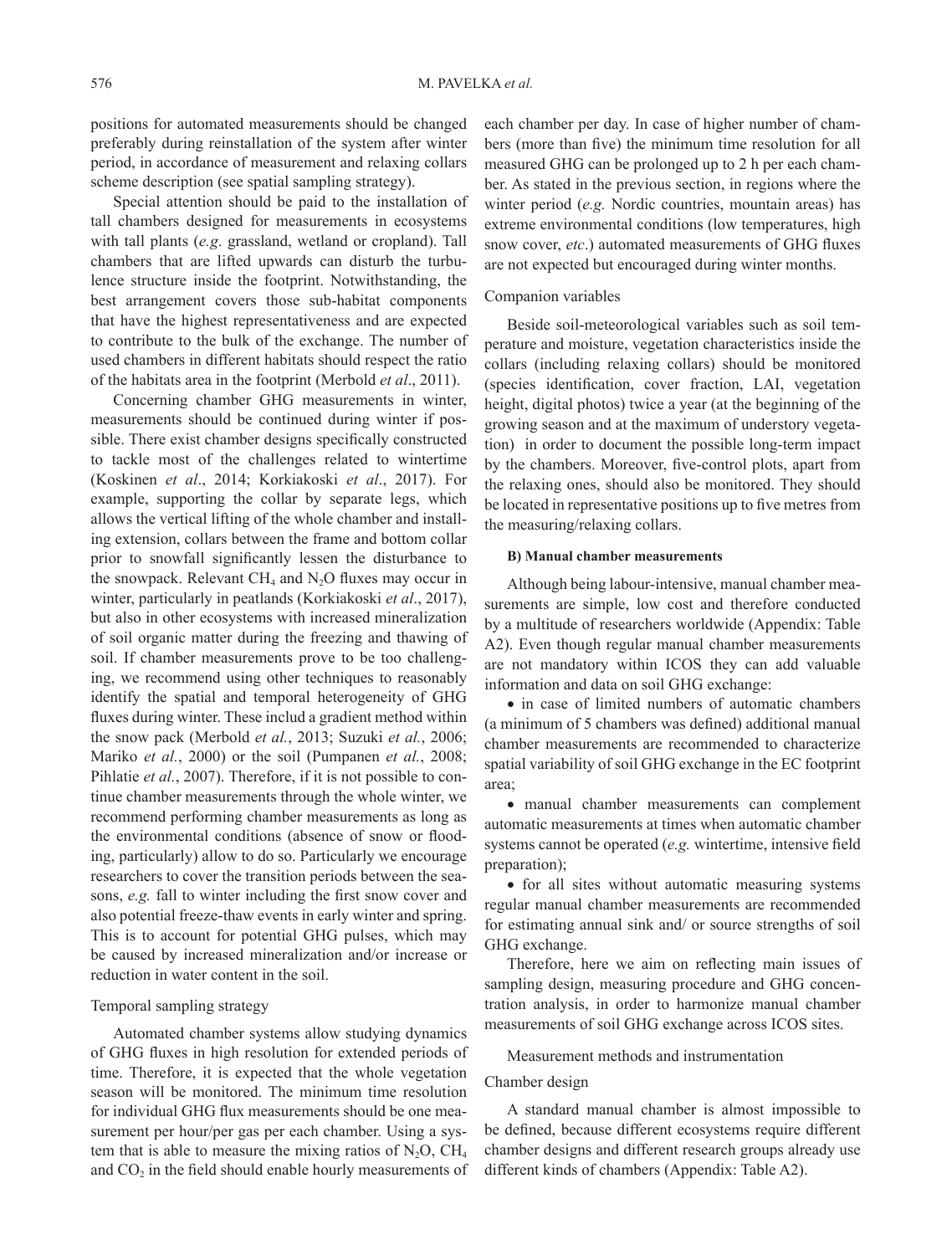If applied in combination with an automatic measuring system, manual chambers and collars ideally should have the same dimension and should be constructed from the same material as automatic chambers. If this is not feasible, manual chamber and collar designs should follow the technical requirements given for automatic chamber systems; most importantly taking into account, the minimum chamber size of 0.2 x 0.2 m or an equivalent covered ground area. As outlined for automatic chamber measuring systems chamber/collar systems should be tested against leakages and pressure changes during sampling. In case of manual survey using gas chromatography, the pressure change issue can be easily minimized by a relatively high chamber headspace volume compared to total volume of sample air taken for GHG concentration analysis (factor of at least 25).

In case those manual chamber measurements are conducted to complement automatic chamber measurements in wintertime, note that snowy conditions require a different measuring setup. The most commonly used method is a snowpack concentration gradient method where the flux is calculated from gas concentration gradients and snow density. Chamber methods have been applied by inserting the chamber on top of the snow or by directly inserting the chamber into the snow (with or without an extension). The snowpack concentration gradient method involves uncertainties in gas diffusion and snow density measurements, while the chamber method may give a biased estimate of the flux due to undefined source area in the snow beneath the chamber. Selection of the most suitable method, as well as the reasonable frequency of winter measurements in snowy conditions are site specific and need to be judged by the site PI. We anticipate future research targeting improvements in snow flux measurements but currently suggest the snow gas concentration gradient method to be preferable used at significant heights of snowpack.

## Auxiliary measurements

For calculation of molar volume (term of the flux calculation routine) measurements of temperature inside the closed chamber and air pressure at the measurements site are mandatory. Most suitable are mobile temperature sensors with internal loggers which can be placed inside any chamber or at least in a subset of three chambers.

Measurements such as soil moisture and soil temperature are recommended to be taken with portable probes at any chamber position before sampling in order to allow correlation of soil GHG fluxes with environmental parameters. Further measurements such as vegetation dynamics/ characteristics (plant composition, height *etc*.) should be taken regularly and should also be documented by photographs.

## Spatial and temporal sampling design

Characterization of soil GHG exchange in the footprint area

Characterization of soil GHG fluxes in the footprint area should be based on a number of at least 25 positions. If root disturbance is an issue, all collars should be permanently installed according to the recommendations given in the specifications for ecosystem types in the automatic chamber section. Collar placement should representatively cover any heterogeneity (soil, vegetation, topography *etc*.) in the EC footprint area. Manual chamber measurements should, wherever applicable, cover seasonal changes (winter, spring, summer and autumn) and ecosystem specific events such as re-wetting, freeze-thaw cycles and fertilization/harvest events. Due to potential diurnal patterns of soil GHG emissions, it is recommended to do measurements every 4 h (*e.g.* 06:00, 10:00, 14:00, 18:00; 22.00; 02:00) and a minimum of 4 measurements during the day (*e.g.* 6:00, 10:00; 14:00; 18:00), for more details concerning chamber measurements time schedule see Darenova *et al.,* 2014. Particularly, night-time measurements are very valuable since a lot of night-time EC data is rejected due to low turbulence.

Note that if an infrared gas analyser is available for automatic chamber measurements, the same sensor can be connected to a single chamber with sufficiently long sampling tubing (approx. 10 m), which can be subsequently placed at all collars in the footprint area ("fast box" approach: Hensen *et al.*, 2006).

# Estimation of sink and/or source strengths of soil GHG exchange

At sites without automatic measuring systems, regular manual chamber measurements are recommended for estimating the annual sink and/ or source strengths of soil GHG exchange. Following the minimum requirements of the automatic chamber measurements at least 5 collars should be representatively placed in the footprint area. Measurements should be conducted at least weekly, but more often (daily – every other day) during times of expected elevated fluxes. There is evidence from several studies that the most suitable sampling time for GHG emissions is 09:00 – 10:00 h when fluxes best represent the daily mean (Darenova *et al.,* 2014). However, since this can vary across ecosystems and seasons, it is recommended to seasonally (winter, spring, summer, autumn, including ecosystem specific events) characterize possible diurnal flux patterns by sub-daily measurements in 4-h time intervals (*e.g.* 06:00, 10:00, 14:00, 18:00; 22.00; 02:00) but at least 4 measurements during the day (*e.g.* 6:00, 10:00; 14:00; 18:00). This characterization can further guide definition of flexible sampling times best representing mean daily emissions, to avoid biased estimation of annual GHG exchange budgets. Generally, the relevancy and frequency of these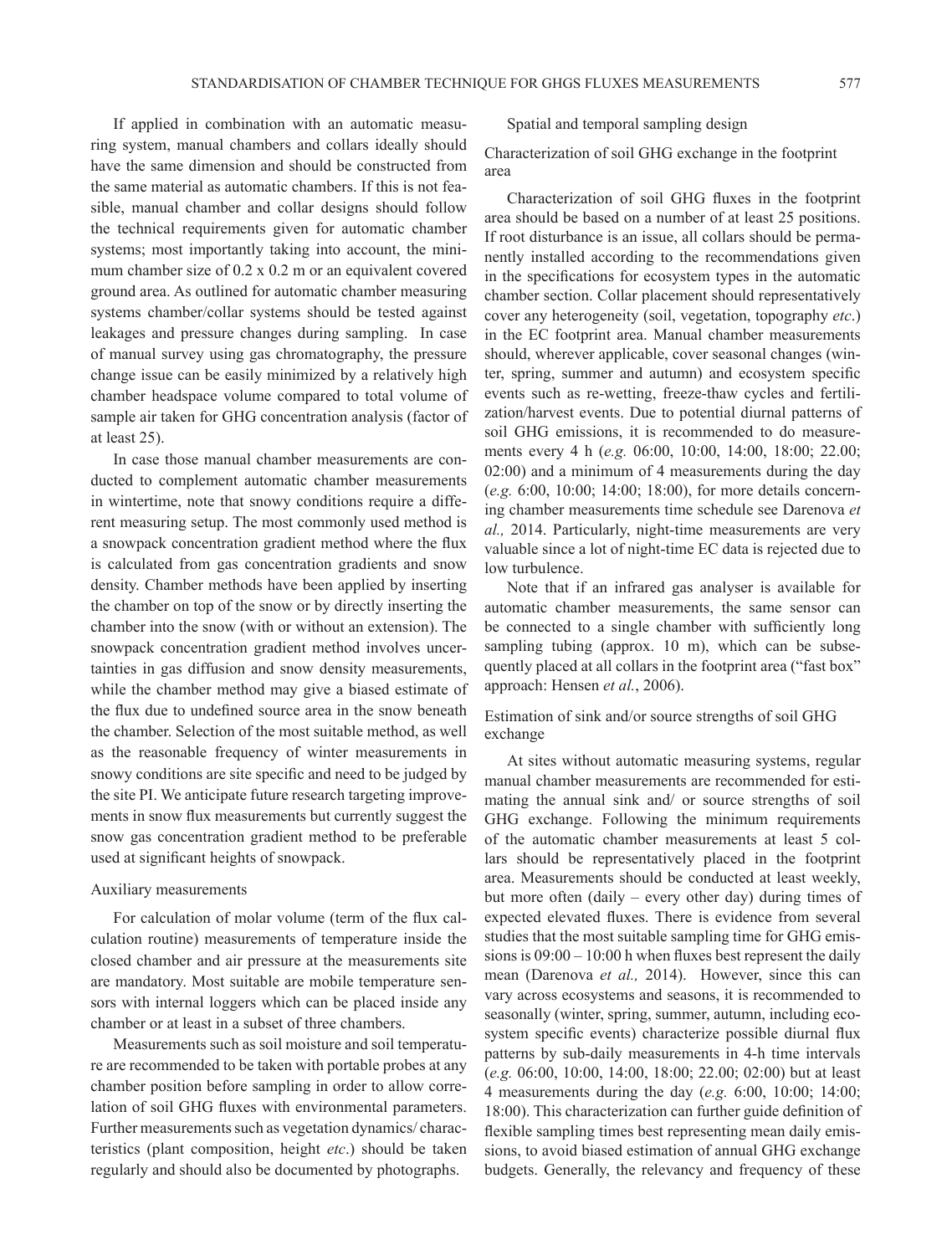measurements is ecosystem and management specific and therefore best to be decided by the site PI. Note that diurnal patterns can be insignificant *e.g.* in cold (except freezethaw) and dry periods.

## Sampling procedure

For soil respiration the use of an infrared gas analyser (IRGA) with circulating chamber air *via* outlet and inlet tubing is recommended. For  $N_2O$  and  $CH_4$  exchange the chamber air can be sampled with syringes at minimum 4 times over the chamber closure period. In general, chamber closure time should be kept as short as possible and should not exceed 45 min. Ideally, measurement of soil  $CO<sub>2</sub>$  and  $N<sub>2</sub>O/CH<sub>4</sub>$  fluxes can be combined, *i.e.* shortterm IRGA measurements terminated at  $CO<sub>2</sub>$  increase of 20-100 ppm followed by syringe sampling (t0 = 2-5 min,  $t1 = 15$  min,  $t2 = 30$  min,  $t3 = 45$  min). This would require sequentially closing of manual chambers. IRGA inlets and outlets should be easy and quick to connect. The chambers' sample air outlet should be equipped with stopcocks so that the sampling line can be closed after termination of IRGA measurements and the inlet can be further used for the syringe sampling. Number of chambers to be sampled at the same time (*e.g.* sets of 5) mainly depends of man power and distance between the chambers. In case of any constraints with the above sampling procedure, separate sampling of  $CO_2$  and  $N_2O/CH_4$  emissions is recommended.

If analytical capacities are an issue (*e.g.* in case of investigating spatial variability of soil GHG fluxes in the footprint area), the gas sample pooling technique may be helpful. It proposes to collect composite gas samples from several chambers instead of the conventional practice of analysing samples from chambers individually (Arias-Navarro *et al.,* 2013).

To minimize septum penetration, use of stopcocks (also for syringe sampling) is highly recommended. Syringe samples need to be transferred into gas sample containers (vials) for further analysis by gas chromatography or laser spectroscopy. Vials are recommended to be evacuated (< 100 Pa) and additionally flushed with sampling air at least once the vial´s volume. To avoid dilution with ambient air vials should be over pressurized by at least the sample volume used for gas chromatographic (GC) analysis.

Quality control for GHG concentration analysis with gas chromatography

In general, gas chromatographs are equipped with an Flame Ionization Detector (FID) for  $CH<sub>4</sub>$  and an Electron Capture Detector (ECD) for  $N_2O$  concentration analyses. In addition,  $CO<sub>2</sub>$  concentrations can be detected either by use of a methanizer and FID or by a Thermal Conductivity Detector (TCD). An important issue to be considered in terms of quality control is adequate separation of  $N_2O$  and  $CO<sub>2</sub>$  since they can have similar retention times when using *e.g.* porous polymer columns (HayeSep) before the ECD.

Because of non-linearity of ECDs at high  $N_2O$  concentrations (>1000 ppb, ECD dependent, should be checked by the user), a thorough multipoint calibration is recommended. In normal operation an adequate (about 20% of analysed samples) number of standards for calibrating the GC system is required *e.g.* to cope with temporal drifts.

Air sample containers with caps need to be leak-proof, clean and made of material(s) which do not react with  $N_2O$ and CH<sub>4</sub> (CO<sub>2</sub>) *e.g.* glass vials (Exetainer®, Labco Limited, High Wycombe, UK). The container should remain gastight after sample transfer to prevent sample dilution during storage until analysis. Such glass vials have screw-on plastic caps with rubber septa. Experience shows that gas tightness is achieved when the cap is screwed on 'finger tight', followed by another quarter-turn. Under pressure in evacuated vials allows quality check of vial tightness while the sample is transferred from the syringe and remaining overpressure allows a potential quality check during storage. Rochette and Bertrand (2003) report and discuss results of a comparison of polypropylene syringes and glass vials.

For initial quality check of air sample containers and GC performance it is suggested to perform the following test:

Fill 40 air sample containers with calibration standard  $(e.g. CO<sub>2</sub>, N<sub>2</sub>O, CH<sub>4</sub>, synthetic air mixture), if possible 20$ each in two different concentrations (i.e. ambient and higher/ lower than ambient). Analyse 5 ambient and 5 different from ambient after 1, 2, 3 and 4 weeks of storage. Evaluate results of these samples with analyses of 10 additional vials (with same standards) which are filled directly before being sampled by the gas chromatograph system. The test reveals if there are problems of sample dilution during storage and characterization of temporal stability of the gas chromatograph system.

After manual chamber measurements are conducted, an additional test with standard gas provided in unknown concentrations by a central lab is suggested for further quality control of the individual partner sampling procedures.

## **C) Specifications for ecosystem types**

#### Croplands

Measurements of  $CO<sub>2</sub>$  effluxes are very useful for all croplands, while measurements of  $N_2O$  and  $CH_4$  are restricted to sites where fluxes of these gases are relevant. This should be verified with a measurement campaign during a period when the fluxes are expected to be high. Chamber design should follow the general requirements mentioned above. CO<sub>2</sub> should be measured automatically within the same system as  $N<sub>2</sub>O$ . Crops should be included for the purpose of direct measurements of ecosystem  $CO<sub>2</sub>$ efflux. In case it is not possible to measure with vegetation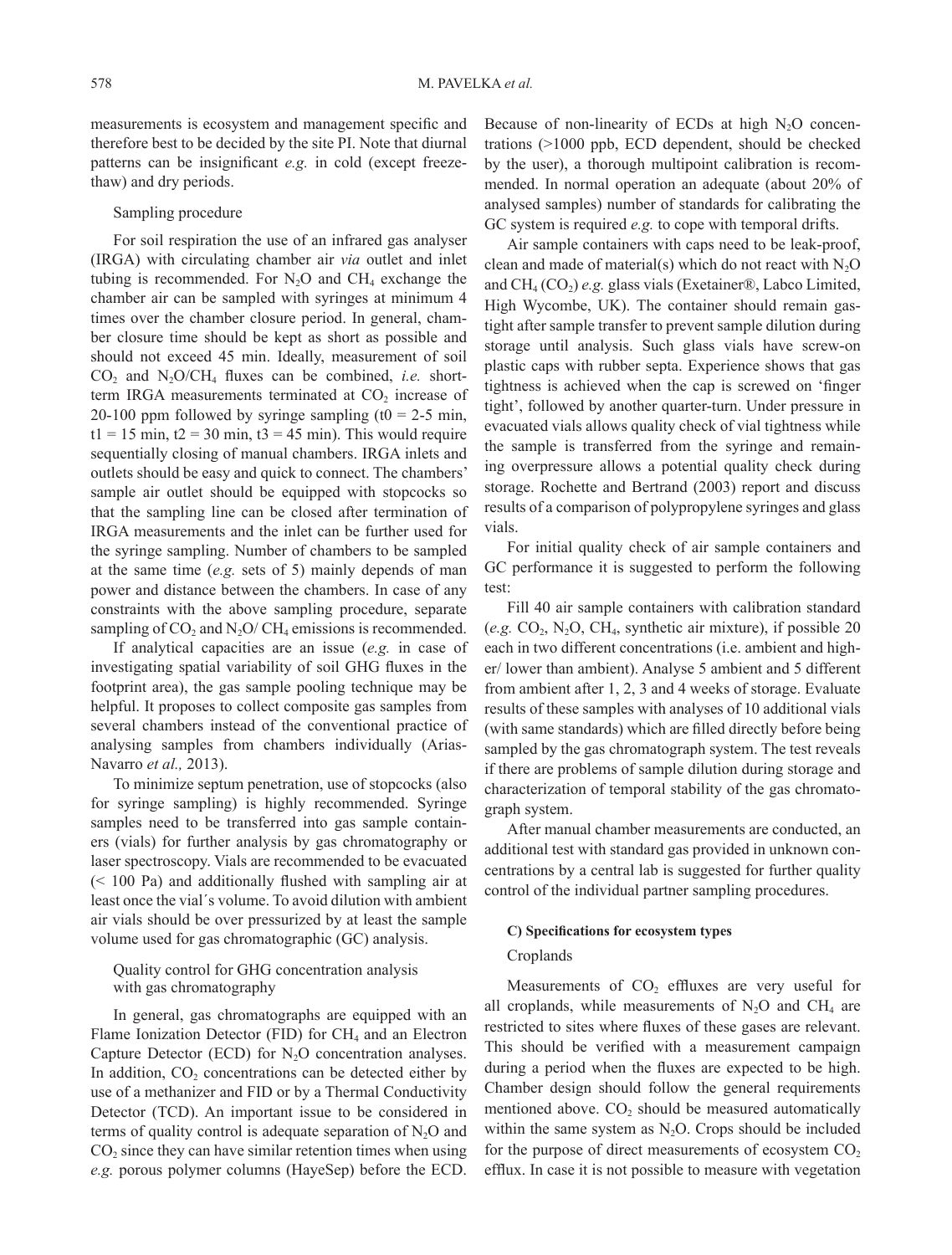due to technical reason,  $CO<sub>2</sub>$  should be measured automatically on bare soil with no plants inside the chamber to get the soil component of  $CO<sub>2</sub>$  efflux. This can be done in a parallel approach with a system of small chambers. Due to the commonly observed low proportion of  $CH<sub>4</sub>$  on the total GHG budget of agricultural sites, automated measurements of  $CH<sub>4</sub>$  are not mandatory. To identify a site's general exchange characteristics and levels, CH<sub>4</sub> measurements should be conducted as a part of the manual chamber campaigns (see below). If automated measurements of any GHG will be carried out with plants and on bare soil, the number of chambers should be at least three per variant (three chambers with plants and three chambers on bare soil). In the case of only one variant at least five chambers must be used.

Automated measurements of  $CO<sub>2</sub>$  and  $N<sub>2</sub>O$ (plants included in chamber)

• Automated chambers for the measurement of  $CO<sub>2</sub>$  and  $N_2O$  should cover area from 0.03 to 1 m<sup>2</sup>. If square shaped chambers are used the minimum size of covered ground area should be 0.2 x 0.2 m.

• The chamber height should be at least be 0.3 m, but should in any case accommodate crop height. Extensions can be attached to the regular chamber during the growing season, but should only be used if necessary to keep chamber dimensions as feasible as possible and to prevent insufficient air mixing inside the chamber.

• Soil collars should be inserted at least 0.09 m into the ground and extend no more than 0.05 m above the surface. Nevertheless, collar insertion should be minimized in order to avoid root disturbance. Ideally, collars will be inserted immediately after sowing of the crop to allow roots to grow without later disturbance.

• A minimum standard of three opaque chambers is required for the combined  $CO<sub>2</sub>$  and  $N<sub>2</sub>O$  measurements where plants are included.

• Measurements of investigated GHG and data collection should be started immediately after collar installation.

Automated measurements of  $CO<sub>2</sub>$ (plants not included in chamber)

 $\bullet$  Automated measurements of soil CO<sub>2</sub> efflux should be conducted with chambers covering a ground area between 0.03 and  $1 \text{ m}^2$ .

• Heterogeneity of root density should be considered by putting chambers in different distances from plant rows (from a few centimetres from the nearest plant to middle part of space between the rows).

• As a minimum standard three opaque chambers are required for soil  $CO<sub>2</sub>$  efflux measurements on bare soil.

• Measurements of investigated GHG and data collection should be started immediately after collar installation.

Manual measurements of  $CO<sub>2</sub>$ , N<sub>2</sub>O and CH<sub>4</sub>

• Chambers for manual  $CO<sub>2</sub>$ , N<sub>2</sub>O and CH<sub>4</sub> measurements should have the same dimensions as chambers for the automated measurements that include plants if possible.

• Soil collars should be installed at least 24 h before the first measurements (Bahn *et al.* 2009).

• Manual chamber measurements should be made every 2-3 years on at least 25 different positions and this at least two times a day when maximum and minimum  $CO<sub>2</sub>$  fluxes can be expected within the EC footprint.

• It is recommended to undertake these campaigns when significant GHG fluxes are expected and during appropriate conditions for the EC measurements.

General operating instructions for chamber deployment

• In case no big chamber system, which covers taller plants, is available, smaller chambers may be used and placed between the rows of plants is possible (*e.g.*, maize, sunflower, *etc*.). If there is not enough space for a proper installation (*e.g.*, between rape seed plants, wheat, barley, *etc*.), single plants should be removed directly after germination to assure measurements under conditions that are as natural as possible. Disturbance of plots should be minimized.

• Site operators should ensure a so-called 'conditional random distribution' of chambers. This means that knowledge about site characteristics, particularly soil properties, is required to cover the heterogeneity within a field. For example, if some parts of the land area are dominated by clay soil, others by silt and/or sand, the total number of available chambers should be evenly distributed to the respective soil type class (*e.g.*, 2 to the sand, 2 to the silt, and 1 to the clay-dominated section of the field if 5 chambers are available) and randomly distributed within each class.

• Collar positions for automated measurements should be changed once a year, preferably after soil preparation.

• The following information is required:

- o Date and time of collar installation.
- o Date and time of measurement start.
- o Date of fertilizer application plus fertilizer type and quantity.
- o Numbering of collars and chambers. As all sampling positions change once a year, all measurement spots, *i.e.* collars, should be numbered consecutively to ensure a specific ID for each location. Chambers, however, should have their own fixed ID. The location of the collars (GPS coordinates or position relative to the EC tower) should be documented.
- o Documentation of snow accumulation, ice, and other disturbances inside or outside the chamber as well as any information or estimates of chamber volume modification due to plants, snow, *etc*.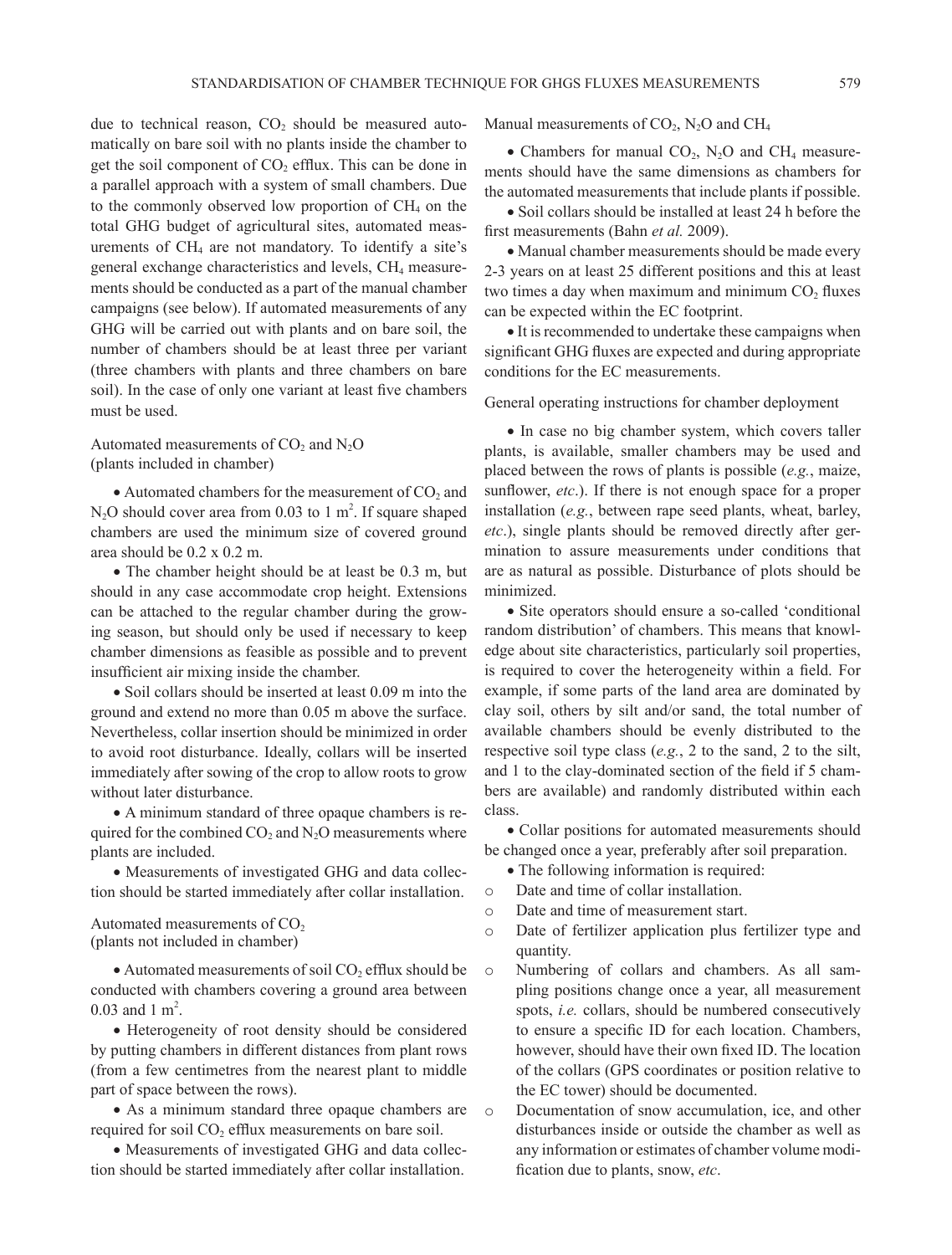• Chambers may be left on the field during fertilizer application if the farmer is able to drive around the measurement plots with his fertilizer apparatus without causing any significant disturbance. In case it is not possible, an equivalent amount of fertilizer has to be applied manually inside and directly next to each chamber. In case any practical reasons (*e.g.*, guy wires, *etc*.) prevent farmers from fertilizer application, chambers and soil frames should be removed prior to field operation and repositioned as soon as possible thereafter.

• Chambers and soil frames should in any case be removed under management activities like ploughing or grubbing.

• If the field site is known for the occurrence of mice or similar animals (*e.g.* frogs, insects), the site operator/PI should (1) try to avoid the entering into the chambers by setting up a fence or traps, (2) displace or eliminate the animals, or (3) move the chamber.

## Forests

Chamber measurements have been intensively used in forest ecosystems for estimation of soil surface  $CO<sub>2</sub>$  efflux for the last decades, while not long ago they started to be applied for  $N_2O$  and  $CH_4$  flux measurements in this ecosystem type. Chamber measurements of soil  $CO<sub>2</sub>$  effluxes are compulsory for all forest sites.  $CH_4$  and  $N_2O$  exchange is generally low in forests on mineral soils but can be substantial in forest on organic soils. Therefore, due to this high variability it is recommended to measure fluxes of all three GHGs  $(CO_2, N_2O)$  and  $CH_4$ ) with an automated chamber system in relevant ecosystems, such as floodplain forest, forested peatland, *etc*. Chamber design should follow the general requirements as mentioned above. However, chamber size may vary depending on understory vegetation of the studied forest. The  $CO<sub>2</sub>$  flux in forest should be measured automatically on soil in order to obtain the soil CO<sub>2</sub> efflux. If automated measurements are carried out with and without understory vegetation, the number of chambers should be at least three per variant (three chambers with plants and three chambers without plants). In case of only one variant, the minimum number of chambers is five.

Automated measurements of  $CO_2$ , N<sub>2</sub>O and CH<sub>4</sub> (understory vegetation included in chamber)

• Automated chambers for the measurement of  $CO<sub>2</sub>$ ,  $N_2O$  and CH<sub>4</sub> should cover area from 0.03 to 1 m<sup>2</sup>. If square shaped chambers are used the minimum size of covered ground area should be 0.2 x 0.2 m.

• The chamber height should be at least 0.1 m, but should in any case accommodate the understory vegetation height.

• Measured plots should be representative for the EC footprint area.

• Soil collars should be inserted at least 0.03 m into the ground (measured from the top of the humus layer, if applicable) in accordance to porosity of topsoil (higher

porosity, deeper collar insertion) and extend no more than 0.2 m above the surface. Height of above ground part of the collars should be chosen with regard to the height of litter layer during litter fall period. Nevertheless, collar insertion should be minimized in order to avoid root disturbance or cutting.

• Heterogeneity of root density should be considered by putting chambers in different distance from trees.

• In case of combination of automated chamber system for measurements of two or more GHGs, a minimum standard of five chambers is required where plants are included.

• Measurements of investigated GHG and data collection should be started immediately after collar installation.

## Automated measurements of  $CO<sub>2</sub>$

(without understory vegetation in chamber)

• Automated measurements of soil  $CO<sub>2</sub>$  efflux should be conducted with chambers covering a ground area between 0.03 and  $1 \text{ m}^2$ .

• Heterogeneity of root density should be considered by putting chambers in different distance from trees.

• As minimum standard of three opaque chambers are required for soil  $CO<sub>2</sub>$  efflux measurements on soil without understory vegetation.

• Measurements of investigated GHG and data collection should be started immediately after collar installation.

## Manual measurements of  $CO<sub>2</sub>$

• The campaigns should be made every 2-3 years on at least 25 different positions and at least two times a day when maximum and minimum  $CO<sub>2</sub>$  fluxes can be expected within the footprint of the EC tower.

• Chambers for manual  $CO<sub>2</sub>$  flux measurements should have the same dimensions as chambers for the automated measurements that include plants or should be designed to allow measurements including vegetation, if applicable.

• The collars should be placed in a transect with regular distances between adjacent points. The transect should be located within the EC footprint and follow the fall line direction if the footprint covers sloping terrain. If the footprint consists of heterogeneous patches, chamber locations should cover all different patches.

• Soil collars should be installed at least 24 h before the start of the measurements (Bahn *et al.* 2009).

• It is recommended to undertake these campaigns when significant  $CO<sub>2</sub>$  fluxes are expected and during appropriate conditions for the EC measurements.

# General operating instructions for chamber deployment

• Site operators should ensure a so-called 'conditional random distribution' of chambers. This means that knowledge about site characteristics, particularly soil properties, is required to cover the soil heterogeneity of a forest. Collar positions for automated measurements should be changed periodically according to the instructions in the experimental design chapter.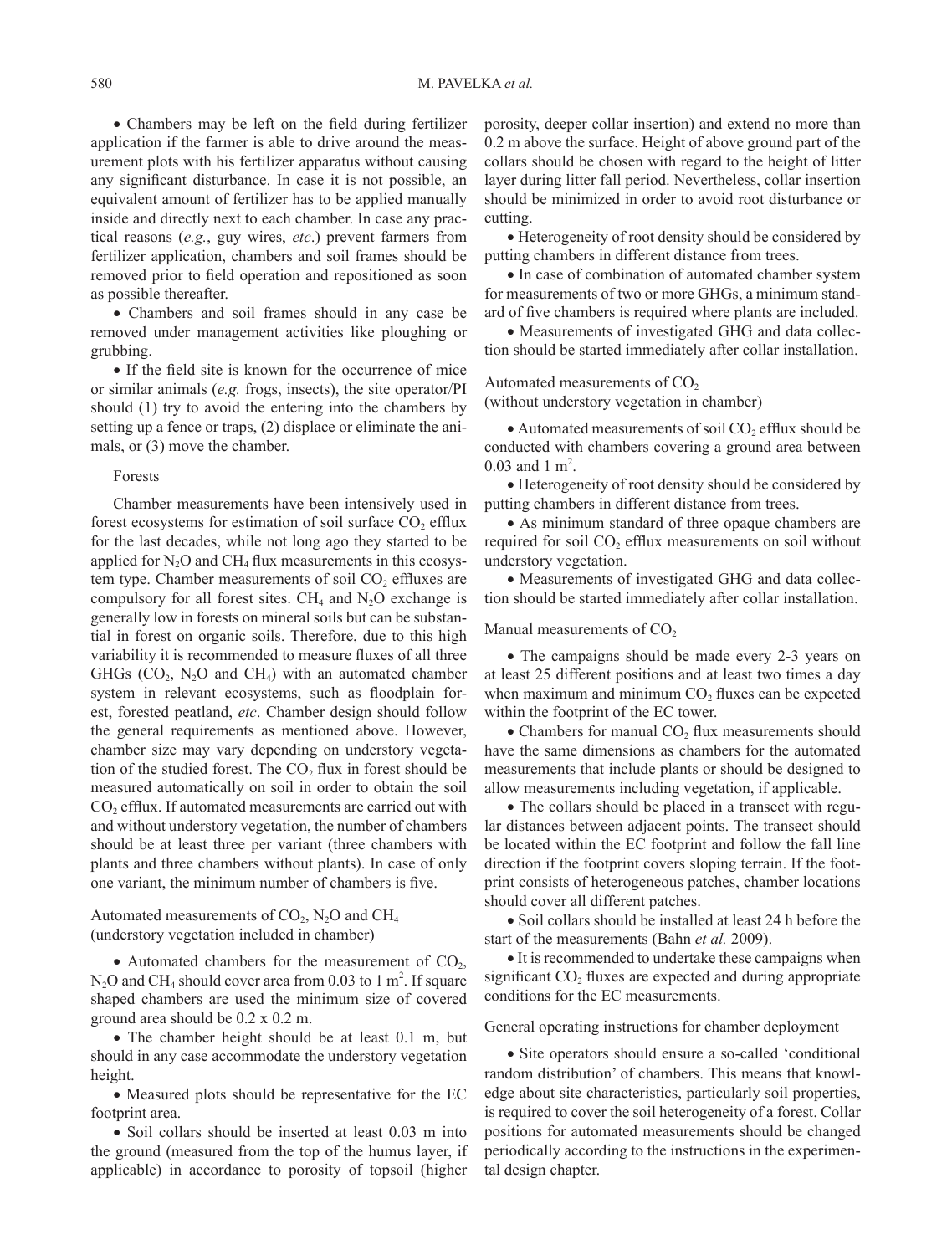- The following set of information is required:
- o Date of collar installation.
- o Date of measurement start.
- o Any management carried out in the forest site should be documented, such as partial harvest, clearing, fertilization *etc*.
- o Numbering of collars and chambers: As all sampling positions change, all measurement plots, *i.e*. collars, should be given a unique ID. Chambers, however, should have their own fixed ID. The location of the collars (GPS coordinates or position relative to the EC tower) should be documented.
- o Documentation of snow or ice accumulation, or other disturbances inside or outside the chamber, as well as information of chamber volume modification due to understory vegetation, snow, *etc*.

• If the forest site is known for the occurrence of ants and/or mice (including similar animals, e.g. frogs, insects), the site operator/PI should (1) try to avoid the entering into the chambers by setting up a fence or traps, (2) displace or eliminate the animals or (3) move the chamber.

# Peatlands and wetlands

Peatlands are here defined as any histosol in which the surface is dominated by a continuous but biological cover. Here, managed peatlands such as forested or agricultural ones are excluded, and belong to either the forest or the cropland/grassland category. Opaque chamber measurements provide temperature response data, which helps in parameterizing functions that are capable of modelling total ecosystem respiration. This is particularly important in northern latitude ecosystems with very short duration of dark night conditions during summer. Relevant CH4 fluxes in peatlands might occur when water tables are high. Boardwalks/paths are necessary to avoid disturbance and losses of gases from the peat or soil. Five chambers must be used for automated GHG measurements in peatland or wetland.

Automated measurements of  $CO<sub>2</sub>$ , N<sub>2</sub>O and CH<sub>4</sub> (plants included in chamber)

• Automated chambers for the measurement of  $CO<sub>2</sub>$ ,  $N_2O$  and CH<sub>4</sub> should cover area from 0.03 to 1 m<sup>2</sup>. If square shaped chambers are used the minimum size of covered ground area should be 0.2 x 0.2 m.

• The chamber height should be at least 0.1 m, but should in any case accommodate the vegetation height. Extensions can be attached to the regular chamber during the growing season, but should be used only if necessary to keep chamber dimensions as feasible as possible and to prevent insufficient air mixing inside the chamber.

• Soil collars should reach at least 0.09 m into the ground and extend no more than 0.30 m above the soil surface. The collar depth must be great enough to prevent leakage of gases, but should avoid cutting the roots as much as possible. The ratio of the above ground height and diameter should be equal or smaller than 0.5.

• A minimum standard of three opaque chambers is required for the combined  $CO<sub>2</sub>$ ,  $CH<sub>4</sub>$  and  $N<sub>2</sub>O$  measurements in plots with plants included.

• Opaque chambers are obligatory, transparent chambers can be used if measurements of net ecosystem exchange are intended.

• Measurements of investigated GHG and data collection should be started immediately after collar installation.

# Automated measurements of  $CO<sub>2</sub>$ (plants not included)

• Automated measurements of soil  $CO<sub>2</sub>$  efflux should be conducted with chambers covering a ground area between 0.03 and  $1 \text{ m}^2$ .

• As minimum standard of three opaque chambers are required for  $CO<sub>2</sub>$  soil efflux measurements on peatland/ wetland.

• Measurements of investigated GHG and data collection should be started immediately after collar installation.

## Manual measurements of  $CO<sub>2</sub>$ , N<sub>2</sub>O and CH<sub>4</sub>

• Chambers for manual  $CO<sub>2</sub>$ , N<sub>2</sub>O and CH<sub>4</sub> flux measurements should have the same dimensions as chambers for the automated measurements that include plants or should be designed to allow measurements including vegetation, if applicable.

• Soil collars should be installed at least 24 h before the first measurements (Bahn *et al.,* 2009).

• Manual chamber measurements should be made every 2-3 years on at least 25 different positions and at least two times a day when maximum and minimum  $CO<sub>2</sub>$  fluxes can be expected within the footprint of the EC tower.

• The collars should be placed in a transect with regular distances between adjacent points. The transect should be located within the EC footprint and follow the fall line direction if the footprint covers sloping terrain. If the footprint consists of heterogeneous patches, the transect should cover all different patches. In case of vulnerable vegetation exists the transect can follow a utility boardwalk.

• It is recommended to undertake these campaigns when GHG fluxes are expected and during appropriate conditions for the EC measurements.

## General operating instructions for chamber deployment

• In case no big chamber system, which covers taller plants, is available, smaller chambers may be used and placed between the tussocks of plants if possible (*e.g. Carex sp*.). If there is not enough space for a proper installation, single plants should be removed to assure measurements under conditions that are as natural as possible. Disturbance of plots should be minimized.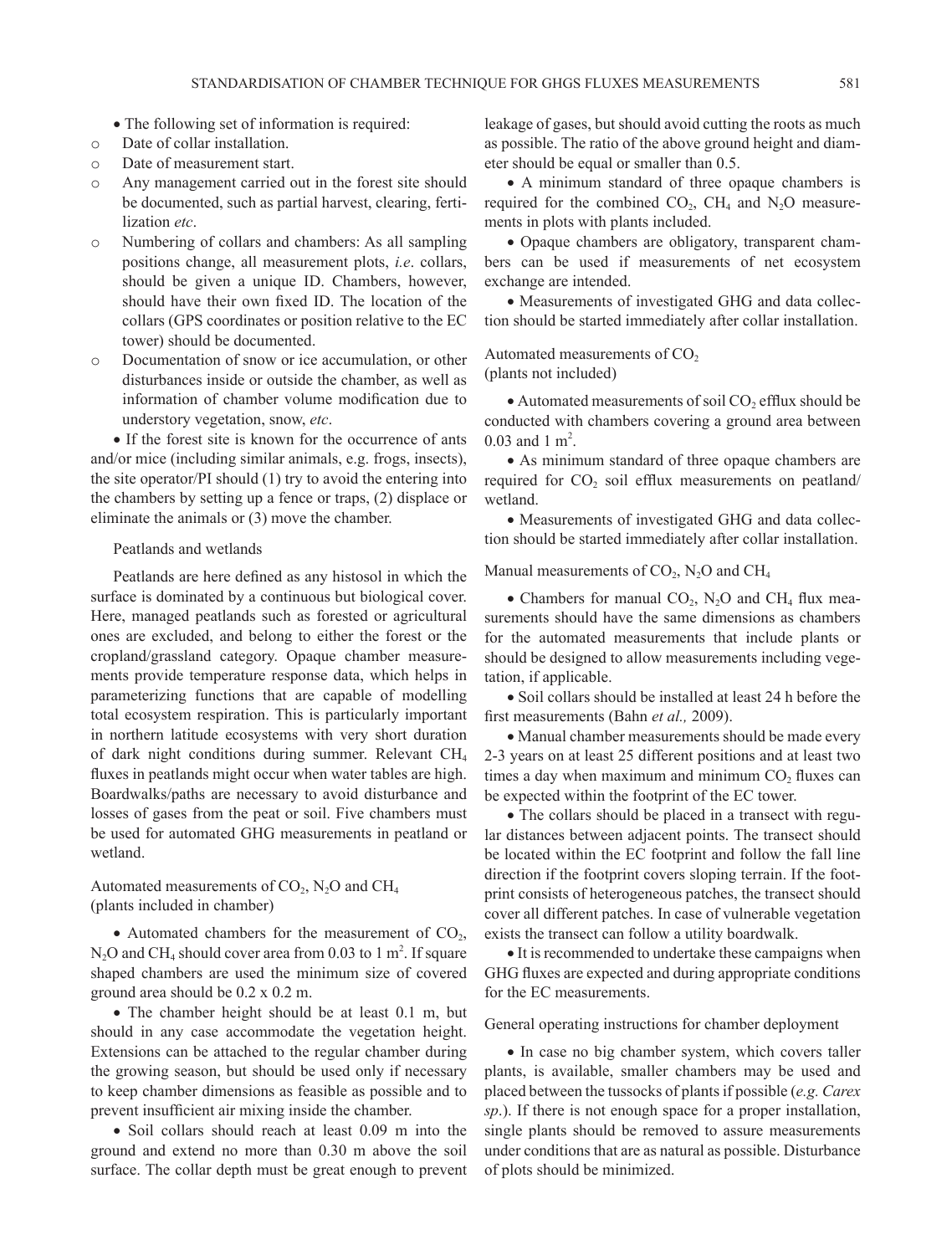• Site operators should ensure a so-called 'conditional random distribution' of chambers of automated system. This means that knowledge about site characteristics, particularly soil properties, is required to cover the heterogeneity of a field. For example, if some parts of the land have lower altitude and therefore water table depth is shallower, others have deeper water table, the total number of available chambers should be evenly distributed to the respective soil type class (*e.g.*, 2 to the wetter, 2 to the drier, and 1 to the transition section of the field if 5 chambers are available) and randomly distributed within each class.

• Collar positions for automated measurements should be changed once a year, preferably after winter period.

• We recommend that the access paths to the automated chambers should be prepared with boardwalks in order to minimize the disturbance around the chambers.

•The following set of information is required:

- o Date of collar installation.
- o Date of measurement start.
- o Numbering of collars and chambers. As all sampling positions change once a year, all measurement spots, *i.e*. collars, should be numbered consecutively to ensure a specific ID for each location. Chambers, however, should have their own static ID. The location of the collars (GPS coordinates or position relative to the EC tower) should be documented.
- o Documentation of snow accumulation, ice, and other disturbances inside or outside the chamber as well as any information or estimates of chamber volume modification due to plants, snow, *etc*.

• If the field site is known for the occurrence of mice or similar animals, the site operator/PI should (1) try to avoid the entering into the chambers by setting up a fence or traps, (2) displace or eliminate the animals, or (3) move the chamber.

## Grasslands

Grasslands are one of the dominant land use types in Europe. Most grasslands in Europe are managed for feeding domestic herbivores, either directly by grazing or through forage production as hay or silage. Grasslands contribute to the biosphere-atmosphere exchange of radioactively active trace gases, with fluxes intimately linked to management practices. Concerning the three GHGs that are exchanged by grasslands,  $CO<sub>2</sub>$  is exchanged with the soil and vegetation,  $N_2O$  is emitted by soils and livestock grazing on the grassland emits CH<sub>4</sub>. If automated measurements are carried out with plants and on bare soil, the number of chambers should be at least three per variant (three chambers with plants and three chambers on bare soil). In case of only one variant, at least five chambers must be used.

Automated measurements of  $CO<sub>2</sub>$ , N<sub>2</sub>O and CH<sub>4</sub> (plants included in chamber)

• Automated chambers for the measurement of  $CO<sub>2</sub>$ ,  $N_2O$  and CH<sub>4</sub> should cover area from 0.03 to 1 m<sup>2</sup>. If square shaped chambers are used the minimum size of covered ground area should be 0.2 x 0.2 m.

• The chamber height should be at least 0.1 m, but should in any case accommodate the vegetation height. Extensions can be attached to the regular chamber during the growing season, but should only be used if necessary to keep chamber dimensions as feasible as possible and to prevent insufficient air mixing inside the chamber.

• Soil collars should reach at least 0.05 m into the ground and extend no more than 0.30 m above the surface. The ratio of the above ground height and diameter should be equal or smaller than 0.5. Nevertheless, collar insertion should be minimized in order to avoid root disturbance.

• A minimum standard of three opaque chambers is required for the combined  $CO_2$ ,  $CH_4$  and  $N_2O$  measurements.

• Opaque chambers are obligatory, transparent chambers can be used if measurements of net ecosystem exchange are intended.

• Measurements of investigated GHG and data collection should be started immediately after collar installation.

# Automated measurements of CO<sub>2</sub> (plants not included)

• Automated measurements of soil  $CO<sub>2</sub>$  efflux should be conducted with chambers covering a ground area between 0.03 and  $1 \text{ m}^2$ .

• Measurements position should be located in spots naturally without vegetation (among grass turfs).

• As minimum standard three opaque chambers are required for  $CO<sub>2</sub>$  soil efflux measurements on bare soil.

• Measurements of investigated GHG and data collection should be started immediately after collar installation.

## Manual measurements of  $CO<sub>2</sub>$ , N<sub>2</sub>O and CH<sub>4</sub>

• Chambers for manual  $CO<sub>2</sub>$ , N<sub>2</sub>O and CH<sub>4</sub> measurements should have the same dimensions as chambers for the automated measurements that include plants or should be designed to allow measurements including vegetation, if applicable.

• Soil collars should be installed at least 24 h before start measurements (Bahn *et al.,* 2009).

• Manual chamber measurements should be made every 2-3 years on at least 25 different positions and at least two times a day when maximum and minimum  $CO<sub>2</sub>$  fluxes can be expected within the footprint of the EC tower.

• The collars should be placed in a transect with regular distances between adjacent points. The transect should be located within the EC footprint and follow the fall line direction if the footprint covers sloping terrain. If the foot-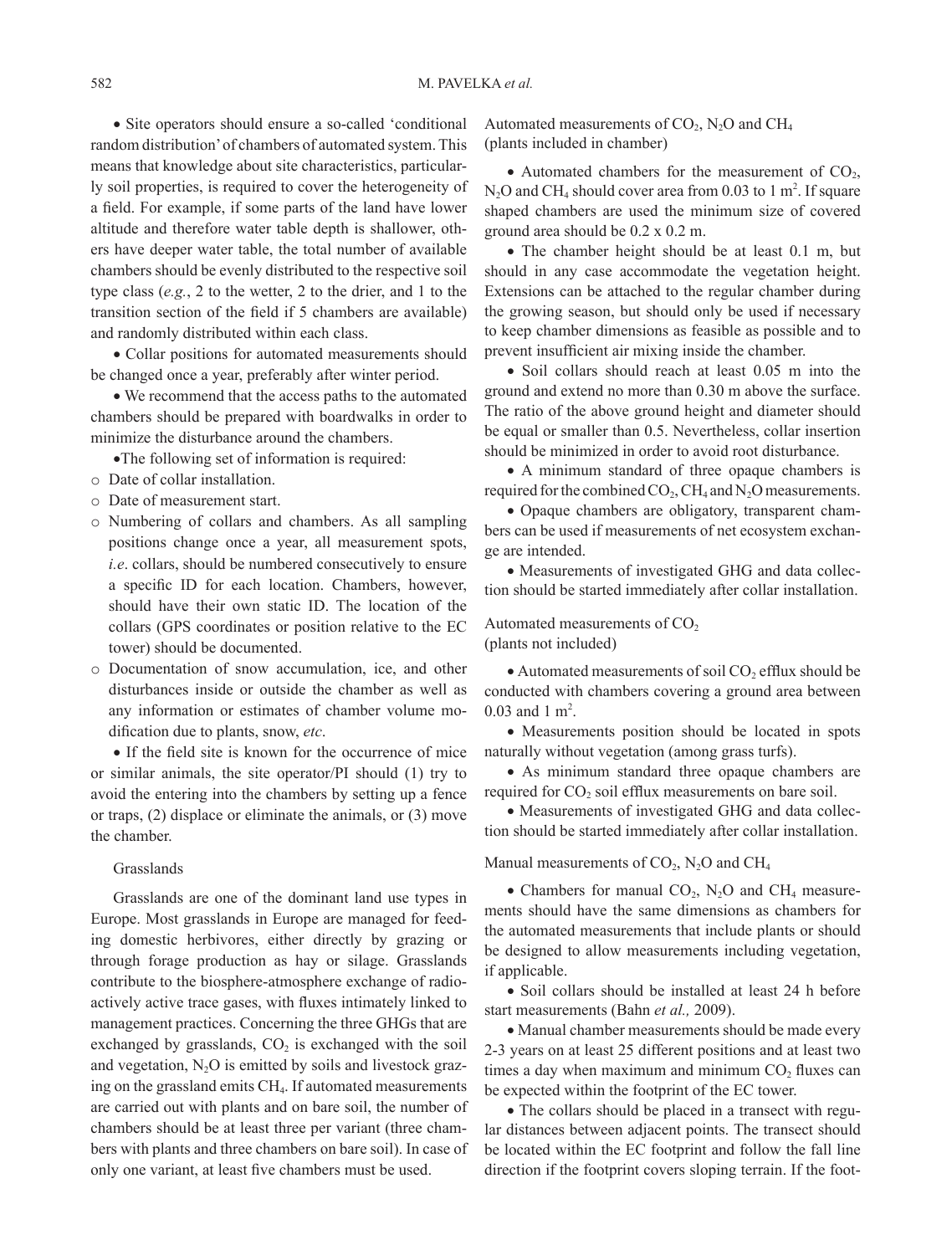print consists of heterogeneous patches, the transect should cover all different patches. In case of vulnerable vegetation exists the transect can follow a utility boardwalk.

• It is recommended to undertake these campaigns when GHG fluxes are expected and during appropriate conditions for the EC measurements.

## General operating instructions for chamber deployment

• Site operators should ensure a so-called 'conditional random distribution' of chambers automated system. This means that knowledge about site characteristics, particularly soil properties, is required to cover the heterogeneity of a field. For example, if some parts of the land have lower altitude and therefore water table depth is shallower, others have deeper water table, the total number of available chambers should be evenly distributed to the respective soil type class (*e.g.*, 2 to the wetter, 2 to the drier, and 1 to the transition section of the field if 5 chambers are available) and randomly distributed within each class.

• The following set of information is required in addition to the ancillary data submitted anyway (along with the dataset itself):

- o Date of collar installation.
- o Date of measurement start.
- o Numbering of collars and chambers. As all sampling positions change once a year, all measurement spots, *i.e.* collars, should be numbered consecutively to ensure a specific ID for each location. Chambers, however, should have their own static ID. The location of the collars (GPS coordinates or position relative to the EC tower) should be documented.
- o Documentation of snow accumulation, ice, and other disturbances inside or outside the chamber as well as any information or estimates of chamber volume modification due to plants, snow, *etc*.

• Chambers may be left on the field during grassland harvesting/mowing period if the farmer is able to drive around the measurement plots with his harvesting machine without causing any significant disturbance. In case it is not possible, chambers and soil frames should be removed prior to field operation and repositioned as soon as possible.

• If the field site is known for the occurrence of mice or similar animals, the site operator/PI should (1) try to avoid the entering into the chambers by setting up a fence or traps, (2) displace or eliminate the animals, or (3) move the chamber.

#### **D) Final dataset and flux calculation**

Long-term research infrastructures have specific requirements for documentation and flux calculation. Since future research might improve methods for flux calculation, or current efforts (Parkin and Venterea, 2010; De Klein and Harvey, 2012) might lead to an international standard, it is crucial that all raw data from all flux measurements are provided to the central database allowing to recalculate fluxes easily as methods improve or change. Furthermore, it is needed flux calculations to be reproducible and comparable.

Generally, GHG fluxes measured by the chamber method are often represented in different units. Due to standardization, GHG fluxes must be reported in  $(\mu \text{mol m}^2 \text{ s}^1)$ for  $CO_2$  and (nmol m<sup>-2</sup> s<sup>-1</sup>) for CH<sub>4</sub> and N<sub>2</sub>O. Annual budgets units must be for  $CO_2$ ,  $CH_4$  and  $N_2O$  in g  $CO_2$ -C m<sup>-2</sup> y<sup>-1</sup>, g CH<sub>4</sub>-C m<sup>-2</sup> y<sup>-1</sup> and kg N<sub>2</sub>O-N ha<sup>-1</sup> y<sup>-1</sup>, respectively. To calculate the fluxes of any studied GHG it is necessary to know different variables such as concentration of the monitored GHG and auxiliary data (*e.g.* air temperature inside of the chamber, air pressure and volume of the chamber system). Within ICOS flux calculations of the monitored GHG by the chamber method will be done centrally by the Ecosystem Thematic Centre (ETC).

Required raw data for flux calculation

- Flux calculation requires the following raw data:
- o Date and time of measurements with precision in seconds
- $\circ$  Concentration in ppmv (CO<sub>2</sub>) or ppbv (N<sub>2</sub>O, CH<sub>4</sub>) in dry-air mole fraction, in automated systems measured with a frequency of 0.1 Hz or faster.
- $\circ$  Air temperature inside the chamber (°C).
- o Air pressure (Pa)
- o Water vapour concentration in the analyser cell, if possible
- $\circ$  Effective system volume (m<sup>3</sup>). This is total volume of the chamber:
	- plus air volume of the collar (calculated from height measurements at 9 points of a regular grid, measured at least twice a year and after frames have been moved/installed)
	- **p** plus internal volume of tubing, filters, switching valves analyser and all other parts of measuring line
	- minus volume of equipment installed inside the chamber (can be neglected if estimated to be less than 1% of volume)
	- minus snow volume (snow is considered part of the soil)
	- minus the vegetation volume where relevant.
- o Area covered by the chamber in m²
- o Aditional data that identify the flux measurement:
	- **Site ID,**
	- Collar ID.
	- Chamber ID,
	- Starting time of flux measurement (YYYYMMDDHHMMSS).
- o Meta-data: Description of chamber system and analyser, results of system quality tests, picture of the ground covered with the chamber and the chamber location (JPG).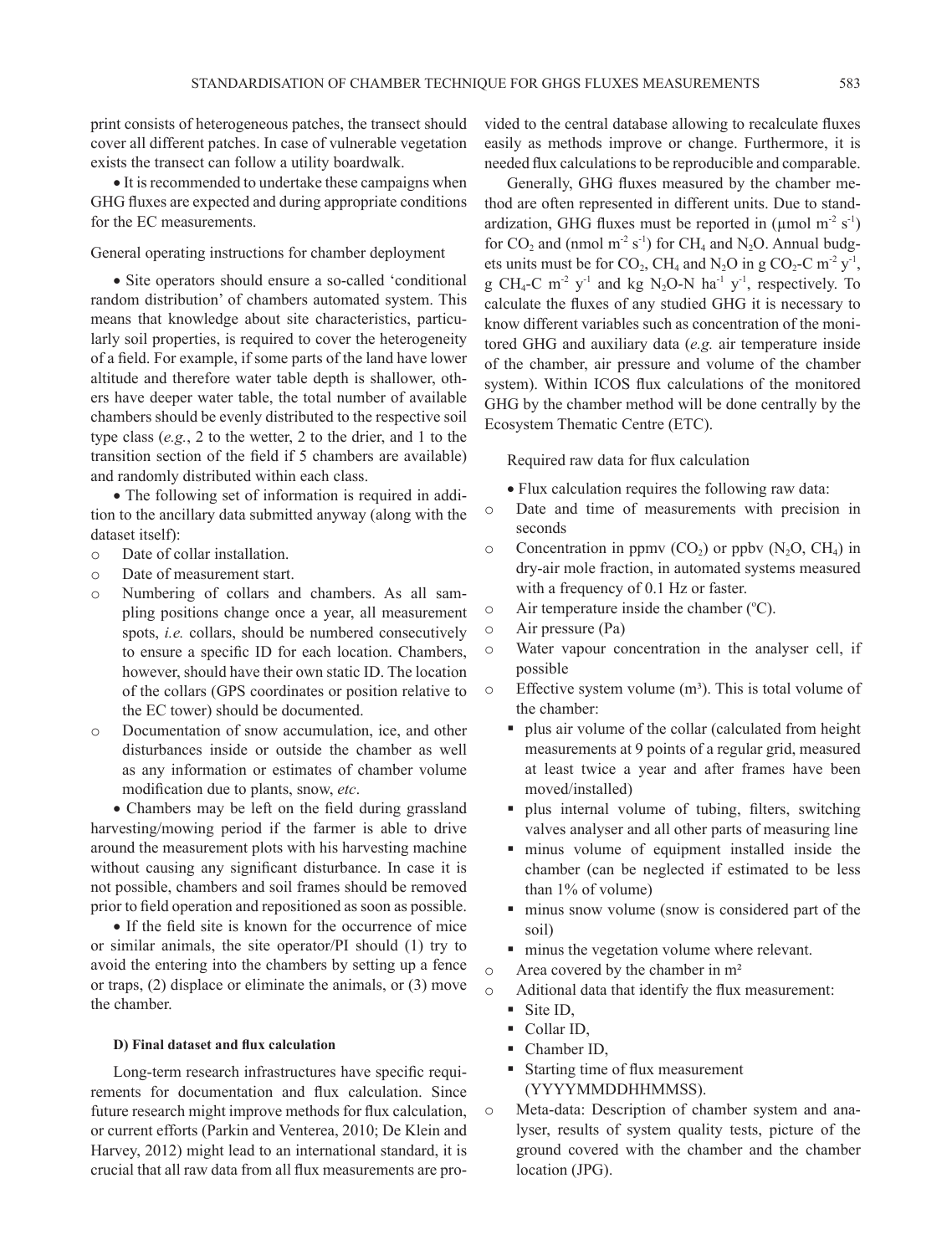## Non-linearity of fluxes

There are various schemes suggested for flux calculations which differ in their theoretical basis, numerical requirements and potentially, their accuracy and precision (Appendix: Table A1). From theory it is known that GHG fluxes in closed chambers are not constant during a chamber closure (Hutchinson and Mosier, 1981), resulting in non-linear concentration development within the chamber headspace. This non-linearity depends on chamber volume to the area ratio, the closure time, and it is also affected by incidental leakages of chamber or horizontal gas flow within the soil (*e.g.* Kutzbach *et al*., 2007). The non-linearity of the fluxes can be accounted for adopting non-linear flux calculation methods which estimate the flux rate at the start of the chamber closure. On the other hand, the non-linear fitting is very sensitive to outliers in the measured GHG concentrations, and in some cases it can result overestimation of calculated GHG fluxes. Non-linearity can also be avoided by keeping the chamber closure time as short as possible.

Chamber closure duration is an important part of the chamber measurements. The closure duration should be as short as possible but long enough to reliably quantify the changes in all investigated GHGs. It should be based on the rate of concentration change of the investigated GHGs and precision of the used analyser. If the measurement duration is sufficiently short, the concentration change over the chamber closure follows a linear trend and hence the fluxes can be approximated by a linear model. The definition of a "sufficiently short" closure duration depends on the magnitude of the flux, chamber volume to the area ratio, air diffusivity of the soil and the type and precision of the gas analyser. Generally, five minutes is a sufficient time to obtain a reliable change in concentration of the investigated GHGs. On the other hand, in case of high fluxes, five minutes may already be too long and lead to non-linear concentration development (Appendix, Fig. A7). In this case, only a part of acquired data should be used for flux calculation.

A simple linear regression is adopted for flux calculation of any GHG at all the stations in order to use a standard and robust calculation method which allows measurements at different sites to be comparable. We acknowledge that in some cases and sites, this may lead to small underestimations of the fluxes due to non-linearity of the concentration change (*e.g.* Pihlatie *et al*., 2013), as explained above. However, in order to have a general and robust flux calculation suitable for all sites, this is the current recommendation. As the raw data from all chamber measurements are saved in the data depository, it is possible to later adopt non-linear flux calculation methods, or site-specific flux calculations by the PI.

From experiences with measurements using infrared  $CO<sub>2</sub>$  analysers (soil  $CO<sub>2</sub>$  efflux) or laser absorption spectrometers  $N_2O/CH_4$  analysers, it is known that measurements

shorter than about 5 min can be generally evaluated with a linear model. The first 10 to 20 s after closing the chamber (need to be determined from the raw data for each site setup individually) should be rejected due to incidental pressure variations in the chambers. The data thereafter can be used for flux calculation. The first value of GHG concentration for the flux calculation should be as close as possible to the moment of the chamber closure and must be a part of the linear trend of concentration increase. The possible maximum quantity of the values with near-linear trend should be used for flux calculation. The last acceptable measurement of concentration should be taken from the intersection of linear and exponential fitting curve (Appendix Fig. A7). It means that a "moving window" for the data selection will be applied.

In manual chamber measurements, it is recommended to use both linear and non-linear regression for flux calculation (Pihlatie *et al*., 2013). If both result in the same flux rates, soil GHG concentration change over time follows a linear increase. If the methods differ, this could be either result from a real non-linear concentration development, but also from measurement errors. To clarify this, the concentration measurements need to be quality controlled by the PI, and based on this check decided by PI if non-linear or linear functions are applied.

## RESULTS AND DISCUSSION

The chamber method for measuring GHG fluxes can be used with success in a wide variety of ecosystems (forest, grassland, cropland, wetland, *etc*.) depending on the individual needs of the measuring site. Generally, chamber methods are relatively low in cost and simple to operate. In combination with appropriate sample allocations, chamber methods are adaptable for a wide variety of studies from local to global spatial scales, and they are particularly well suited for *in situ* and laboratory-based studies (Livingston and Hutchinson, 1995). Different chamber techniques, including static and dynamic chambers (Yim *et al*., 2003; Pumpanen *et al*., 2004; Heinemeyer and McNamara, 2011; Pihlatie *et al*., 2013; Wang *et al*., 2013), have been used with varying degrees of success in estimating  $GHGs (CO<sub>2</sub>,$  $CH<sub>4</sub>, N<sub>2</sub>O$ ) efflux. However, all of them have disadvantages which have either prevented them from giving an adequate estimation of GHGs emission or restricted them to use under limited conditions (Fang and Moncrieff, 1996). GHG exchange between soil and atmosphere is a complex process, therefore measurements by chamber systems are subject to many potential source of disturbances/ errors. They could be grouped into: i) physical and biological disturbance related to the measurement processes, ii) errors associated with improper chamber design and with the sampling handling, and finally iii) errors related to sample analysis and inappropriate methods for computing fluxes (Livingston and Hutchinson, 1995). Despite the fast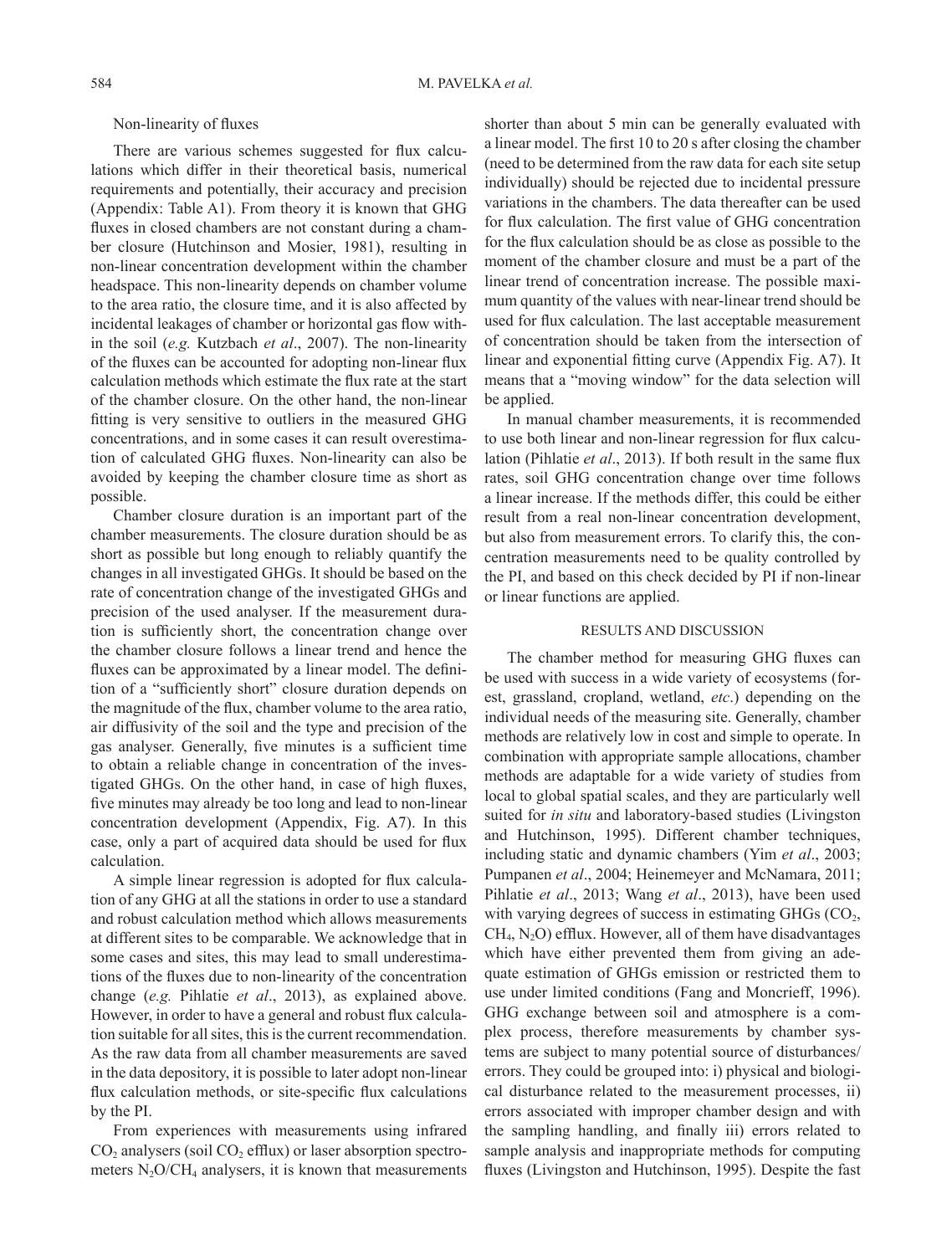development of other methods for quantifying GHGs (mainly  $CO<sub>2</sub>$  and  $CH<sub>4</sub>$ ) fluxes like EC, Relaxed Eddy Accumulation (REA) or Gradient Method (GM), chamber systems are still widely used. The use of EC or REA for soil  $CO<sub>2</sub>$  efflux measurement is too complicated or even impossible if the soil is covered by vegetation, because the methods are not able to separate fluxes from soil surface and above ground vegetation and even unable to directly reveal small-scale heterogeneity. The GM has been readily adopted due to the development of new low-cost and lowpower  $CO<sub>2</sub>$  sensors. However, despite their widespread use, the utility of the GM is hindered by uncertainties associated with the application of *ex situ* published models of the soil diffusion coefficient, which is the only modelled parameter in the gradient method, yet its estimation is highly uncertain (Sánchez-Caňete *et al.*, 2016).

Bias and errors of chamber systems can be mostly overcome by using appropriate chamber design, relatively short sampling time and care to minimize site disturbances. Davidson *et al.* (2002) pointed out that chamber methods that are properly designed and deployed can provide a reliable means of accurately measuring soil  $CO<sub>2</sub>$  efflux in terrestrial ecosystems. Moreover, chamber methods are easily applicable to determine the soil GHGs efflux spatial heterogeneity, which is documented by the majority of chamber studies. Manual chamber measurements are usually made by one person who moves from location to location, therefore, such measurements cannot be provided frequently due to the time constraints of the manual operators (Savage and Davidson, 2003). Even though manual chamber measurements allow users to investigate the interannual variations of soil GHGs efflux and the influence of environmental factors during the growing season, they may not be consistent throughout the year and may miss specific weather events; such as rain, drought or heatwaves conditions. For example, the response of soil  $CO<sub>2</sub>$  efflux to precipitation events can be rapid and often missed due to the infrequency of manual measurements. Automated chambers have the great advantage of being able to measure continuously for long periods, regardless of the weather and time of day. The use of appropriated automated systems for soil GHGs efflux allows accurate measurements, minimal disturbance of the soil surface (minimize the operators walking on the measured area in comparison with manual measurement), and high resolution datasets for extended periods of time. However, automated systems can be more difficult to maintain, they generally require higher initial investment, a permanent energy supply is necessary for their continuous operation, and the number of measurement positions is limited. However, accurate measurements of GHG fluxes are extraordinarily challenging due to the complexity of GHG production, consumption and transport in a porous medium of soil. First, the GHG concentration in soil is usually many times greater than that in ambient air with a steep gradient. Second, the GHG transport from deep soil layers to the surface is driven primarily by diffusion along these gradients. To cope with the challenges in measuring GHG fluxes, scientists have conducted extensive research the past several decades to develop a variety of measurement methods. Most commonly used approach is the chamber method, which provides direct measurements of GHG efflux from the soil surface.

Since the  $CO<sub>2</sub>$ , CH<sub>4</sub> and N<sub>2</sub>O measurements shall be conducted continuously and long-term, the automated chamber system was chosen as the most appropriated technique. Automated chamber systems, which are properly developed and deployed, allow obtaining accurate GHG measurements at a high temporal resolution dataset and for extended periods of time. Manual chamber can be used complementary.

#### **CONCLUSIONS**

1. Profound understanding of the driving forces of climate change and evaluation of the mitigation activities requires long-term and high precision measurements of greenhouse gas emissions and sinks and their evolution.

2. Standardised measurements of greenhouse gases and flux calculation increase the access and usability of data. It will also improve the inter-comparability between ecosystem stations and years.

3. Automated chamber systems working in closed dynamic mode will be applied as a standard method for greenhouse gases flux measurements in ICOS stations and as a supporting method for eddy covariance technique.

4. Harmonisation of the chamber method facilitates applicability of this method to various terrestrial ecosystems at different greenhouse gases monitoring networks.

5. Disturbance of vegetation excluding (*e.g*. clipping, removing) is not allowed for automated chamber measurements of soil  $CO<sub>2</sub>$  efflux.

6. Measurements of net ecosystem exchange (NEE) by transparent chambers are not foreseen within ICOS since NEE is already determined by EC towers at ICOS station. Therefore, transparent chambers and the respective issues are not in the focus of this manuscript. Notwithstanding, we recommend the use of transparent chamber in order to quantify the contribution of ground vegetation to the NEE in stations where the contribution of ground vegetation is relevant.

## ACKNOWLEDGMENTS

This work was supported by the Ministry of Education, Youth and Sports of the Czech Republic within the National Sustainability Program I (NPU I), grant number LO1415 (2015-2019). We would like to thank to members of the ICOS chamber measurements working group for their support and help during the preparation of the protocol.

**Conflict of interest:** The Authors declare no conflict of interest.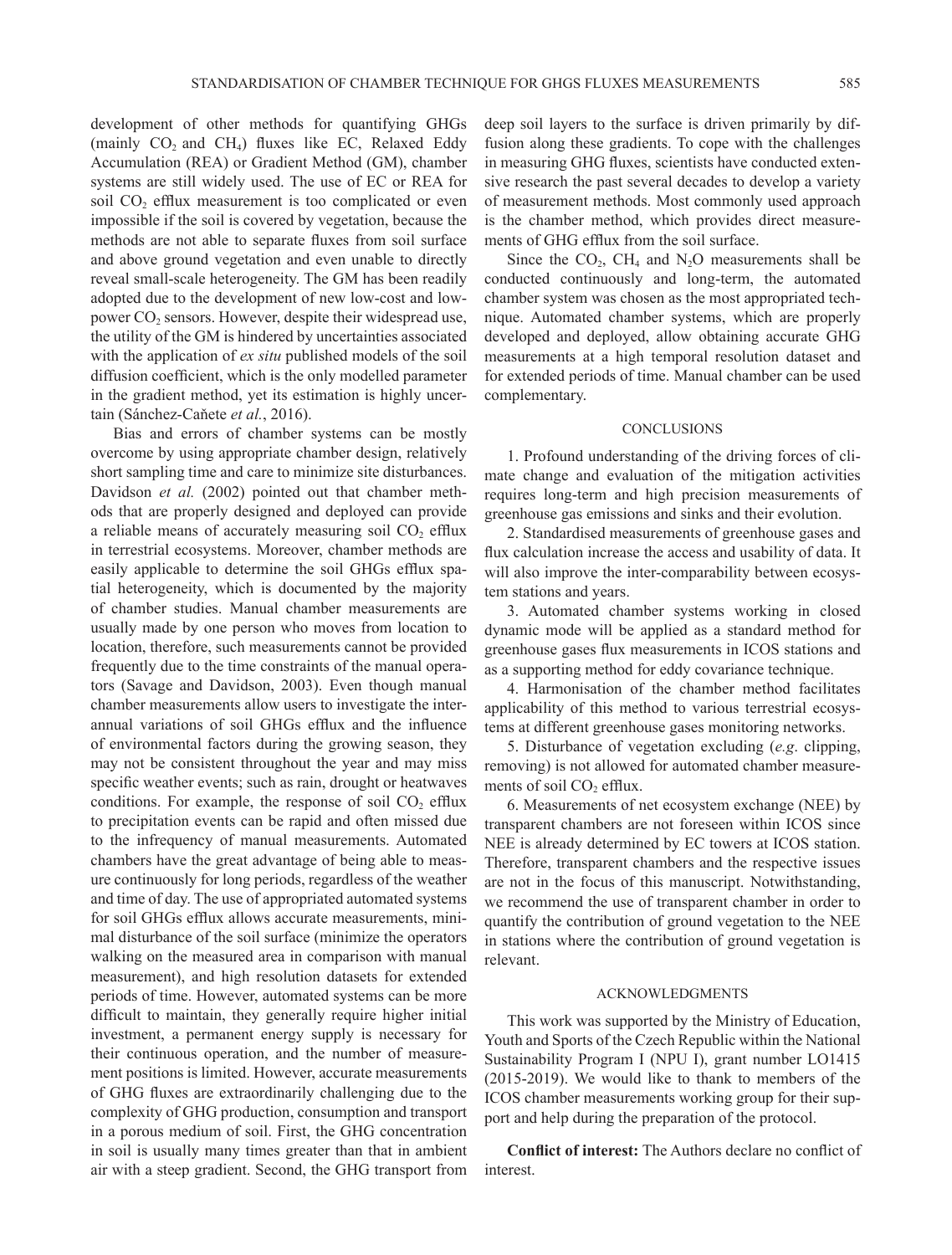### REFERENCES

- **Acosta M., Pavelka M., Montagnani L., Kutsch W., Lindroth**  A., Juszczak R., and Janouš D., 2013. Soil surface CO<sub>2</sub> efflux measurements in Norway spruce forests: Comparison between four different sites across Europe-from boreal to alpine forest. Geoderma, 192, 295-303.
- **Arias-Navarro C., Díaz-Pinés E., Kiese R., Rosenstock T.S., Rufino M.C., Stern D., Neufeldt H., Verchot L.V., and Butterbach-Bahl K., 2013.** Gas pooling: a sampling technique to overcome spatial heterogeneity of soil carbon dioxide and nitrous oxide fluxes. Soil Biol. Biochem., 67, 20-23.
- **Aubinet M., Vesala T., and Papale D.,** (Eds), **2012.** Eddy covariance: a practical guide to measurement and data analysis. Springer Science & Business Media, Dordrecht, Heidelberg, London, New York.
- **Bahn M., Kutsch W.L., Heinemeyer A., and Janssens I.A., 2009.** Towards a standardized protocol for the measurement of soil CO<sub>2</sub> efflux. In: Soil Carbon Dynamics: An Integrated Methodology (Eds W.L. Kutsch, M. Bahn, A. Heinemeyer). Cambridge University Press, 272-281.
- **Bain W.G., Hutyra L., Patterson D.C., Bright A.V., Daube B.C., Munger J.W., and Wofsy S.C., 2005.** Wind-induced error in the measurement of soil respiration using closed dynamic chamber. Agric. For. Meteorol., 131, 225-232.
- **Brümmer C., Lyshede B., Lempio D., Delorme J.P., Rüffer J.J., Fuß R., Moffat A. M., Hurkuck M., Ibrom A., Ambus P., Flessa H., and Kuscht W.L., 2017.** Gas chromatography vs. quantum cascade laser-based  $N_2O$  flux measurements using a novel chamber design. Biogeosciences, 14(6), 1365-1381.
- **Butterbach-Bahl K., Sander B.O., Pelster D., and Díaz-Pinés E., 2016.** Quantifying greenhouse gas emissions from managed and natural soils. In Methods for Measuring Greenhouse Gas Balances and Evaluating Mitigation Options in Small-holder Agriculture (pp. 71-96). Springer International Publishing.
- **Christiansen J.R., Korhonen J.F.J., Juszczak R., Giebels M., and Pihlatie M., 2011.** Assessing the effects of chamber placement, manual sampling and headspace mixing on CH4 fluxes in a laboratory experiment. Plant Soil, 343, 171-185.
- **Darenova E., Pavelka M., and Acosta M., 2014.** Diurnal deviations in the relationship between  $CO<sub>2</sub>$  efflux and temperature: A case study. Catena, 123, 263-269.
- **Davidson E.A., Savage K., Verchot L.V., and Navarro R., 2002.** Minimizing artifacts and biases in chamber-based measurements of soil respiration. Agric. For. Meteorol., 113(1), 21-37.
- **Denmead O.T., 2008.** Approaches to measuring fluxes of methane and nitrous oxide between landscapes and the atmosphere. Plant Soil, 309(1), 5-24.
- **De Klein C., and Harvey M.,** (Eds), **2013.** Nitrous Oxide Chamber Methodology Guidelines, Global Research Alliance on Agricultural Greenhouse Gases. Publisher: Ministry of Primary Industries, Wellington, New Zealand.
- **Fang C. and Moncrieff J.B., 1996.** An improved dynamic chamber technique for measuring  $CO<sub>2</sub>$  efflux from the surface of soil. Funct. Ecol., 297-305.
- **Graf A., Weihermüller L., Huisman J.A., Herbst M., Bauer J., and Vereecken H., 2008.** Measurement depth effects on the apparent temperature sensitivity of soil respiration in field studies. Biogeosciences, 5, 1175-1188.
- IPCC, **2013.** Climate Change 2013: The Physical Science Basis. Contribution of Working Group I to the Fifth Assessment Report of the Intergovernmental Panel on Climate Change (Eds T.F. Stocker, D. Qin, G.-K. Plattner, M. Tignor, S.K. Allen, J. Boschung, A. Nauels, Y. Xia, V. Bex, P.M. Midgley). Cambridge University Press, Cambridge, United Kingdom and New York, NY, USA.
- **Heinemeyer A. and McNamara N.P., 2011.** Comparing the closed static versus the closed dynamic chamber flux methodology: Implications for soil respiration studies. Plant Soil, 346(1-2), 145-151.
- **Hensen A., Groot T.T., Van den Bulk W.C.M., Vermeulen A.T.,**  Olesen J.E., and Schelde K., 2006. Dairy farm CH<sub>4</sub> and N2O emissions, from one square metre to the full farm scale. Agric. Ecosyst. Environ., 112, 146-152.
- **Hutchinson G.L. and Mosier A.R., 1981.** Improved soil cover method for field measurement of nitrous oxide fluxes. Soil Sci. Soc. Am. J., 45(2), 311-316.
- **Korkiakoski M., Minkkinen K., Ojanen P., Penttilä T., Koskinen M., Laurila T., and Lohila A., 2017.** Methane 1208 exchange at the peatland forest floor – automatic chamber system exposes the dynamics of small 1209 fluxes. Biogeosciences 14, 1947-1967.
- **Kutsch W.L., Staack A., Wötzel J., Middelhoff U., and Kappen L., 2001.** Field measurements of root respiration and total soil respiration in an alder forest. New Phytol., 150, 157-168.
- **Kutsch W.L., Bahn M., and Heinemeyer A., 2009.** Soil carbon dynamics: an integrated methodology. Cambridge University Press, Cambridge, United Kingdom.
- Le Dantec V., Epron D., and Dufrene E., 1999. Soil CO<sub>2</sub> efflux in a beech forest: comparison of two closed dynamic systems. Plant Soil, 214, 125-132.
- **Livingston G.P. and Hutchinson G.L., 1995.** Enclosure-based measurement of trace gas exchange: applications and sources of error. Biogenic trace gases: measuring emissions from soil and water, 14-51.
- Longdoz B., Yernaux M., and Aubinet M., 2000. Soil CO<sub>2</sub> efflux measurements in a mixed forest: impact of chamber distances, spatial variability and seasonal evolution. Glob. Change Biol., 6, 907-17.
- **Lundegårdh H., 1927.** Carbon dioxide evolution of soil and crop growth. Soil Science, 23(6), 417-453.
- **Lundegårdh H., 1928.** Comment on calculating soil respiration. Biochemische Zeitschrift, 194: 453-453.
- **Mariko S., Nishimura N., Mo W., Matsui Y., Kibe T., and Koizumi H., 2000.** Winter  $CO<sub>2</sub>$  flux from soil and snow surfaces in a cool-temperate deciduous forest, Japan. Ecol. Res., 15(4), 363-372.
- **Merbold L., Ziegler W., Mukelabai M.M., and Kutsch W.L., 2011.** Spatial and temporal variation of  $CO<sub>2</sub>$  efflux along a disturbance gradient in a miombo woodland in Western Zambia. Biogeosciences, 8, 147-164.
- **Merbold L., Steinlin C., and Hagedorn F., 2013.** Winter greenhouse gas fluxes  $(CO_2, CH_4 \text{ and } N_2O)$  from a subalpine grassland. Biogeosciences, 10(5), 3185-3203.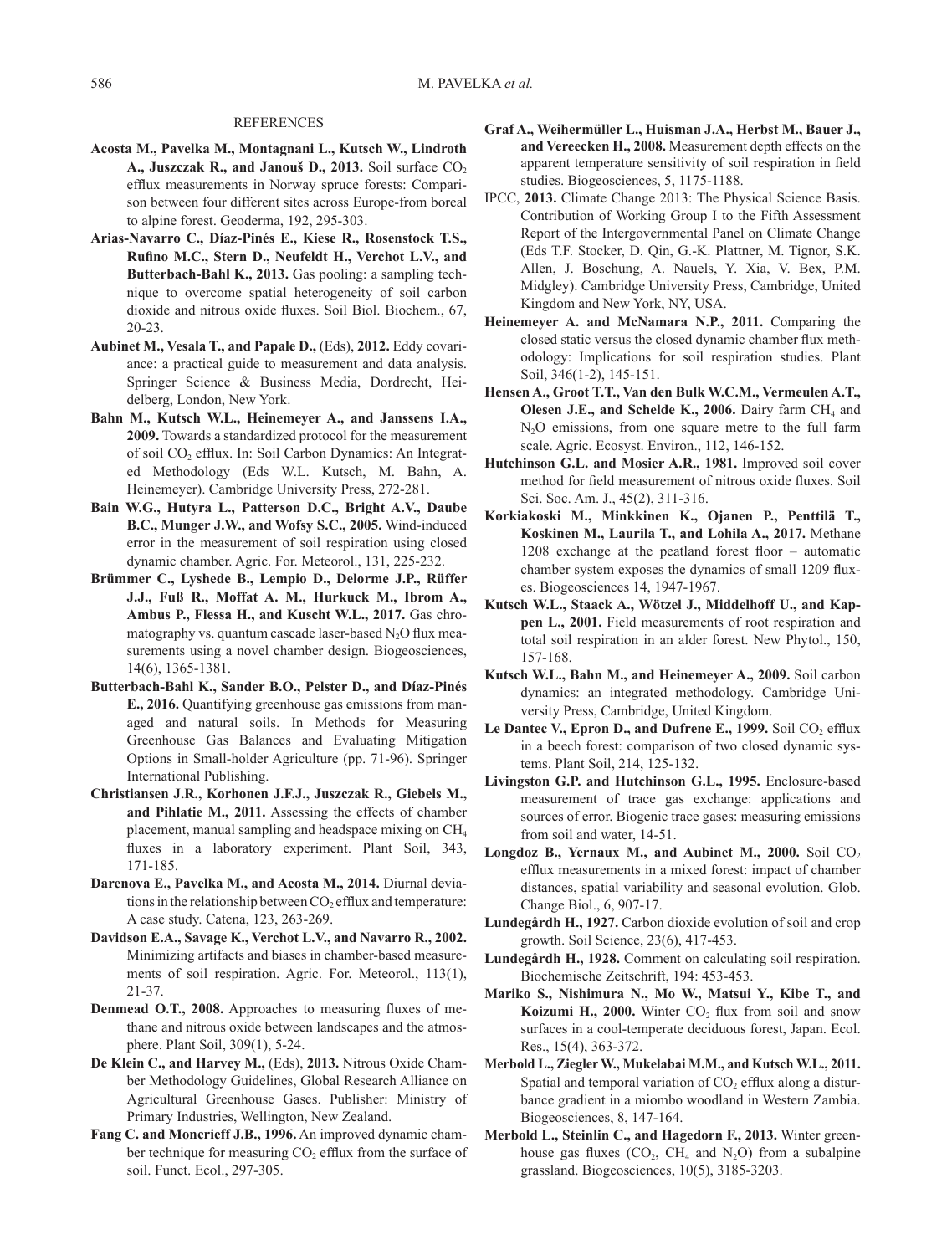- **Parkin T.B. and Venterea R.T., 2010.** Sampling Protocols. Chapter 3. Chamber-based trace gas flux measurements. In: Sampling Protocols (Ed R.F. Follet), p.3-1 to 3-39. Available at: www.ars.usda.gov/research/GRACEnet.
- **Pavelka M., Acosta M., Marek M.V., Kutsch W., and Janouš D., 2007.** Dependence of Q10 values on the depth of the soil temperature measuring point. Plant Soil, 292, 171-179.
- **Pihlatie M., Pumpanen J., Rinne J., Ilvesniemi H., Simojoki A., Hari P., and Vesala T., 2007.** Gas concentration driven fluxes of nitrous oxide and carbon dioxide in boreal forest soil. Tellus, 59B, 458-469.
- **Pihlatie M.K., Christiansen J.R., Aaltonen H., Korhonen J.F., Nordbo A., Rasilo T., and Jones S., 2013.** Comparison of static chambers to measure  $CH<sub>4</sub>$  emissions from soils. Agric. For. Meteorol., 171, 124-136.
- **Pumpanen J., Kolari P., Ilvesniemi H., Minkkinen K., Vesala T., Niinistö S., and Janssens I., 2004.** Comparison of different chamber techniques for measuring soil  $CO<sub>2</sub>$  efflux. Agric. For. Meteorol., 123(3), 159-176.
- **Pumpanen J., Ilvesniemi H., Kulmala L., Siivola E., Laakso H., Kolari P., Helenelund C., Laakso M., Uusimaa M., and Hari P., 2008.** Respiration in boreal forest soil as determined from carbon dioxide concentration profile. Soil Sci. Soc. Am. J., 72, 1187-1196.
- **Pumpanen J., Longdoz B., and Kutsch W.L., 2009.** Field measurements of soil respiration: principles and constraints, potentials and limitations of different methods. In: Soil Carbon Dynamics: An Integrated Methodology (Eds W.L. Kutsch, M. Bahn, A. Heinemeyer). Cambridge University Press, 16-33.
- **Rochette P. and Bertrand N., 2003.** Soil air sample storage and handling using polypropylene syringes and glass vials. Can. J. Soil Sci. 83(5), 631-637.
- **Sánchez-Cañete E.P., Scott R.L., Haren J., and Barron-Gafford G.A., 2016.** Improving the accuracy of the gradient method for determining soil carbon dioxide efflux. J. Geophysical Research: Biogeosciences, 122(1), 50-64.
- **Savage K.E. and Davidson E.A., 2003.** A comparison of manual and automated systems for soil  $CO<sub>2</sub>$  flux measurements: Trade-offs between spatial and temporal resolution. J. Exp. Bot., 54(384), 891-899.
- **Subke J.A. and Bahn M., 2010.** On the 'temperature sensitivity' of soil respiration: Can we use the immeasurable to predict the unknown? Soil Biol. Biochem., 42(9), 1653-1656.
- **Suzuki S., Ishizuka S., Kitamura K., Yamanoi K., and Nakai Y., 2006.** Continuous estimation of winter carbon dioxide efflux from the snow surface in a deciduous broadleaf forest. J. Geophys. Res. Atmos., 111(D17), 1-9.
- **Wang K., Zheng X., Pihlatie M., Vesala T., Liu C., Haapanala S., Mammarella I., Rannik U., and Liu H., 2013.** Comparison between static chamber and tunable diode laser-based eddy covariance techniques for measuring nitrous oxide fluxes from a cotton field. Agric. For. Meteor., 171, 9-19.
- **Wohlfahrt G., Anfang C., Bahn M., Haslwanter A., Newesely C., Schmitt M., Drösler M., Pfadenhauer J., and Cernusca A., 2005.** Quantifying nighttime ecosystem respiration of a meadow using eddy covariance, chambers and modelling. Agric. For. Meteorol., 128(3), 141-162.
- WMO, **2016.** World Meteorological Organization, Greenhouse Gas Bulletin 12, http://www.wmo.int/pages/prog/arep/gaw/ ghg/GHGbulletin.html
- **Xu L., Furtaw M.D., Madsen R.A., Garcia R.L., Anderson D.J., and McDermitt D.K., 2006.** On maintaining pressure equilibrium between a soil  $CO<sub>2</sub>$  flux chamber and the ambient air. J. Geophys. Res-Atmos., 111(D8).
- **Yim M.H., Joo S.J., Shutou K., and Nakane K., 2003.** Spatial variability of soil respiration in a larch plantation: estimation of the number of sampling points required. For. Ecol. Manage., 175(1), 585-588.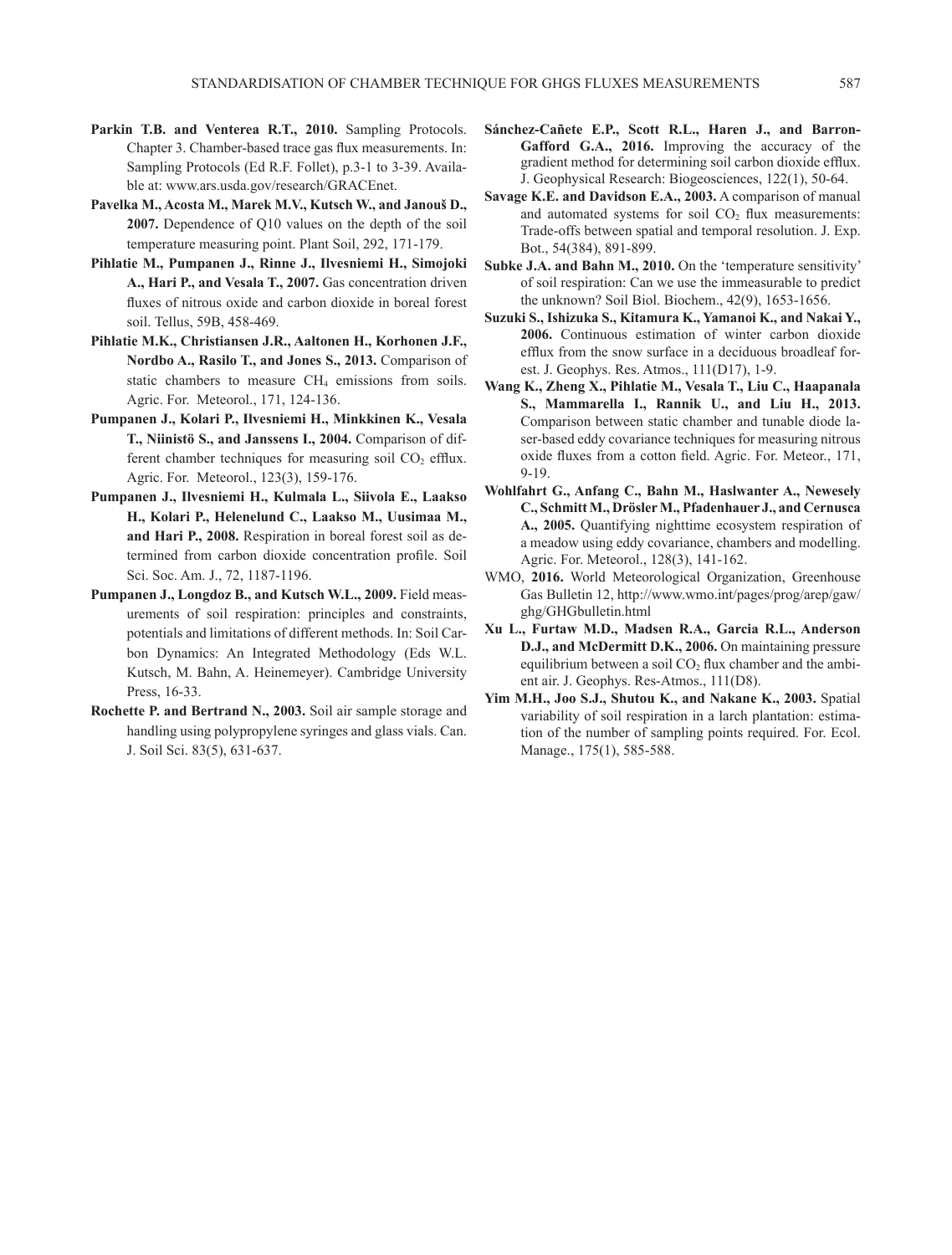# Appendix

The inaccuracy of the calculation of  $CO<sub>2</sub>$  efflux can be caused by measurement errors in several parameters: chamber volume, chamber surface area, air pressure, air temperature and analyser accuracy. We created models, which demonstrate the error (%) in efflux calculation when one parameter is entered with an error while the others are entered 100% correctly. The models were demonstrated on a cylindrical chamber with volume of 0.00107 m<sup>3</sup>, covering area of 0.0084 m<sup>2</sup>, under air temperature of 15 °C and air pressure 99800 Pa. For the efflux calculation the linear fitting was used.



Accuracy of analyser (%)

Fig. A1. The error of calculated efflux increased linearly with increasing error of the analyser for all tested efflux rates. The commonly used analyser type LI-COR 840(A) has the accuracy 1 %. It can result in the error in efflux calculation up to 0.2–2.7 % depending on measured efflux rates.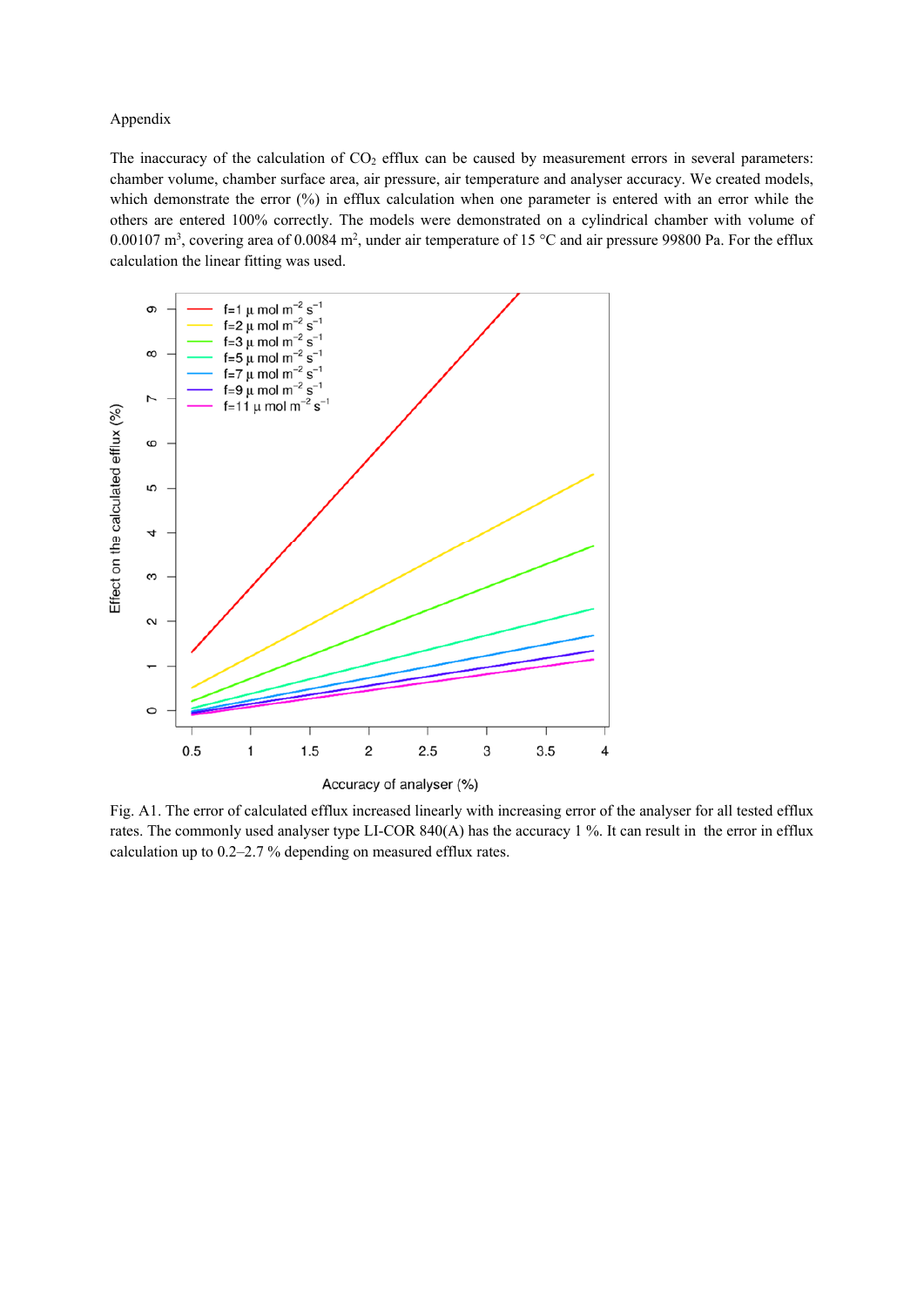

Fig. A2. The error of calculated efflux increased linearly with increasing error of measured air pressure. The error of 1000 Pa results in the 1% error in the efflux calculation. The air pressure sensors usually range bellow this value, therefore we can consider that continuous measurements of air pressure will not cause high inaccuracy of efflux calculation. The problem can develop when one value of air pressure is set for the whole measurement period.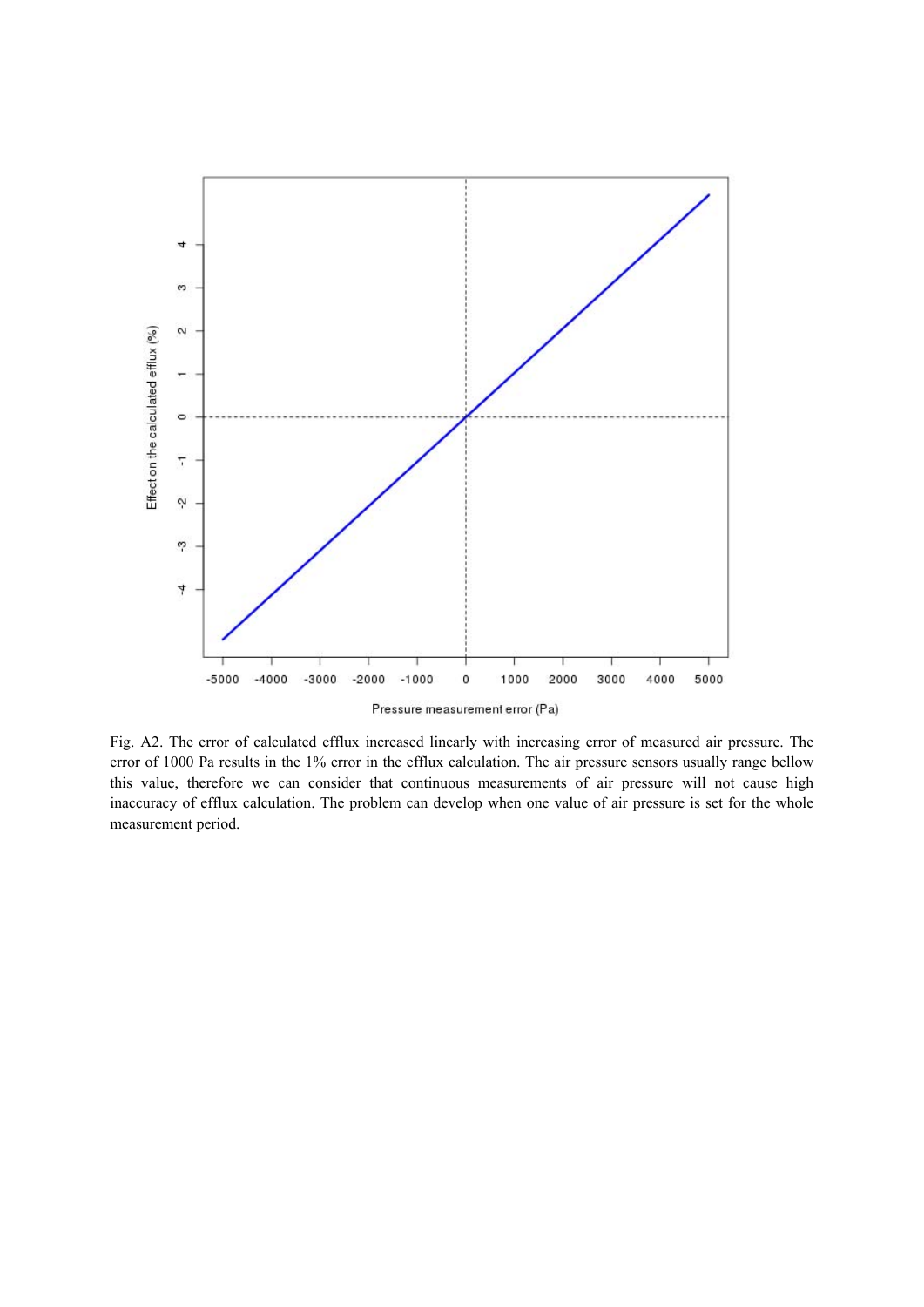

Fig. A3. The error of calculated efflux increased linearly with increasing error of measured air temperature. The 1% error of calculated efflux would be caused by the air temperature inaccuracy of 3 °C.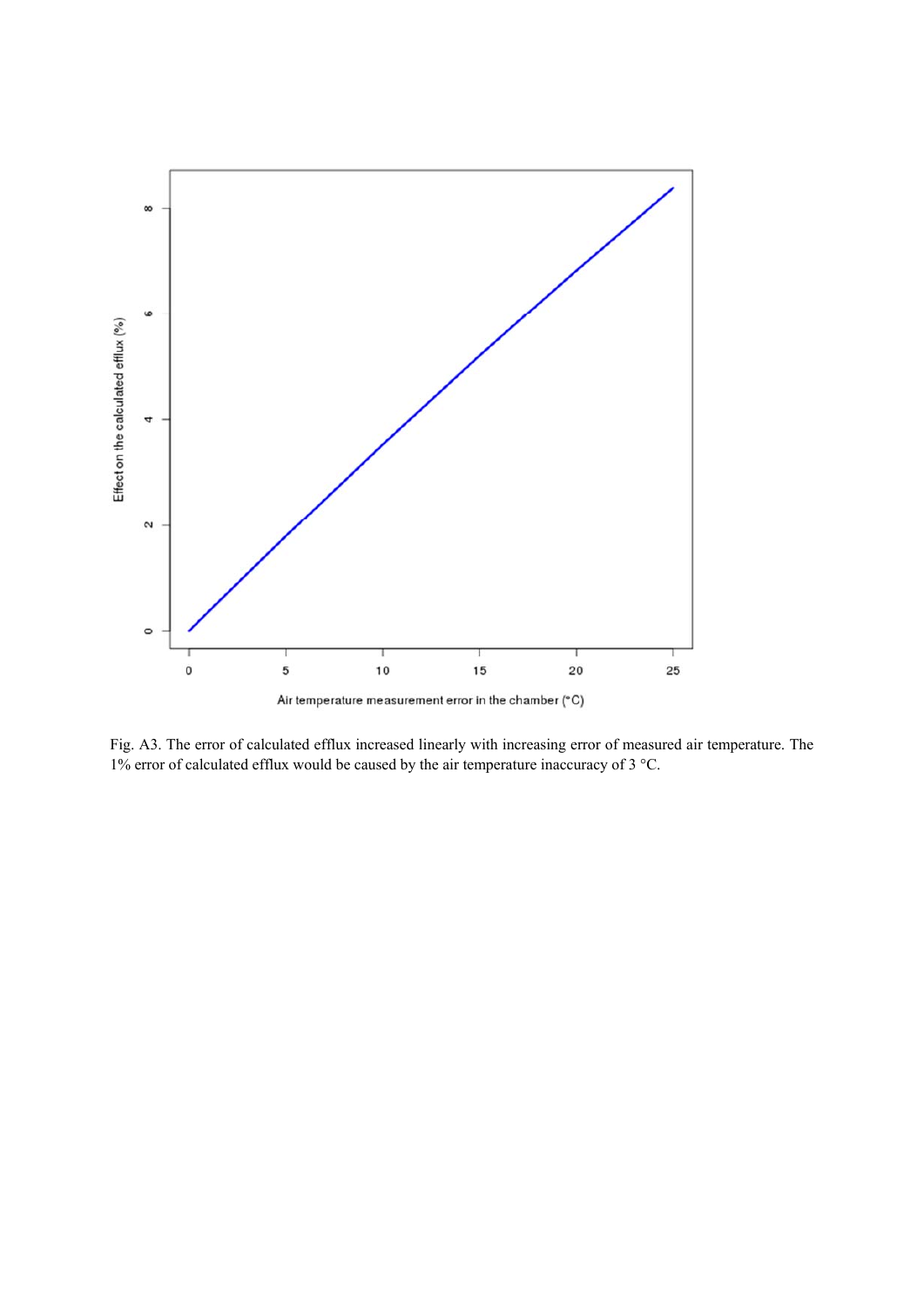

Fig. A4. There is linear relationship between error of calculated efflux and error of chamber height. The possible inaccuracy (%) of the chamber height measurement can increase in small chambers. However, it should not

exceed 5%, which causes also 5% error in calculated efflux.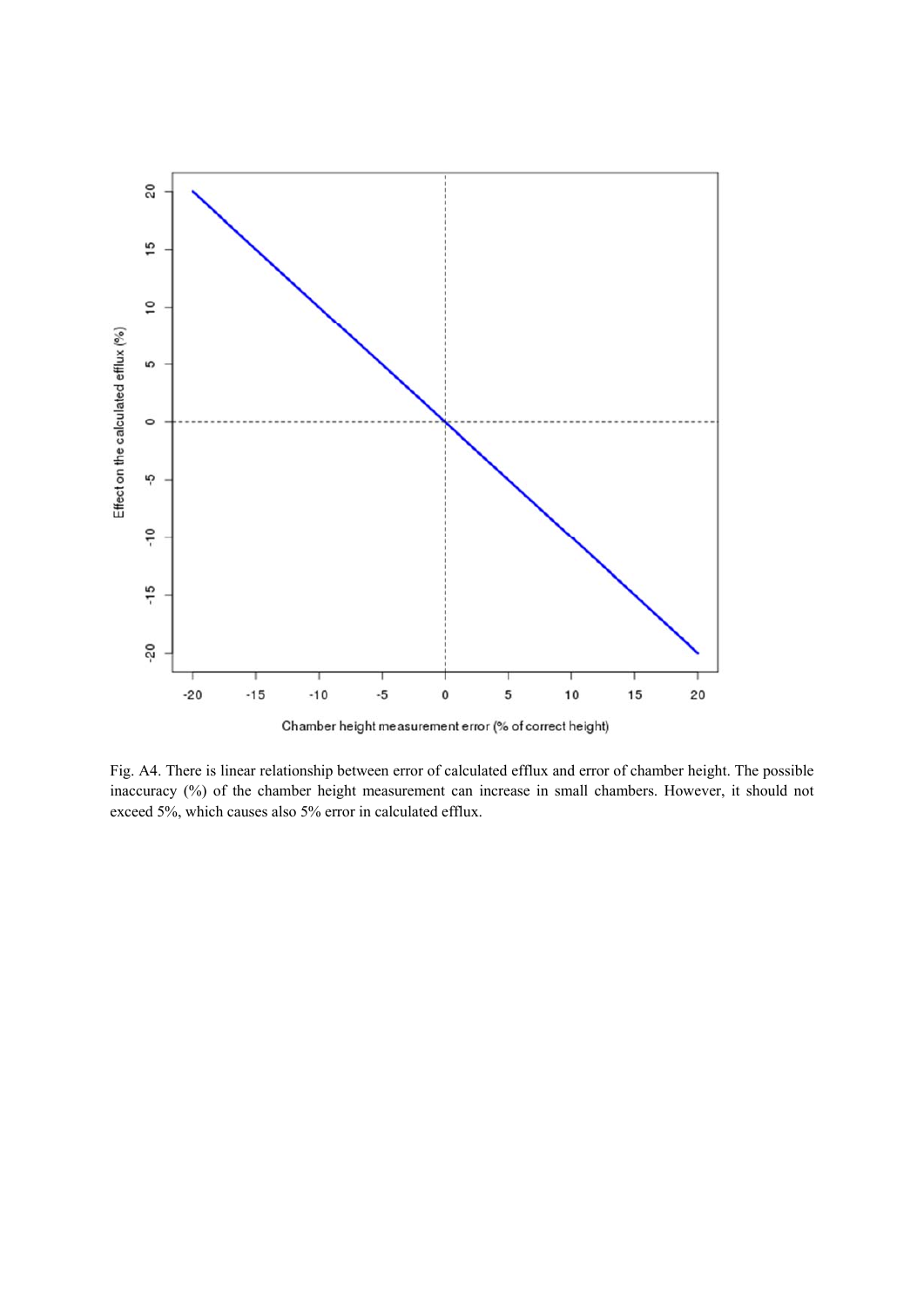

Fig. A5. The error of calculated efflux is hyperbolically addicted of area measurement error. The efflux calculation error of 5% can be caused already when the error of the area is 5%. Therefore, the surface area should be measured carefully in the small chambers.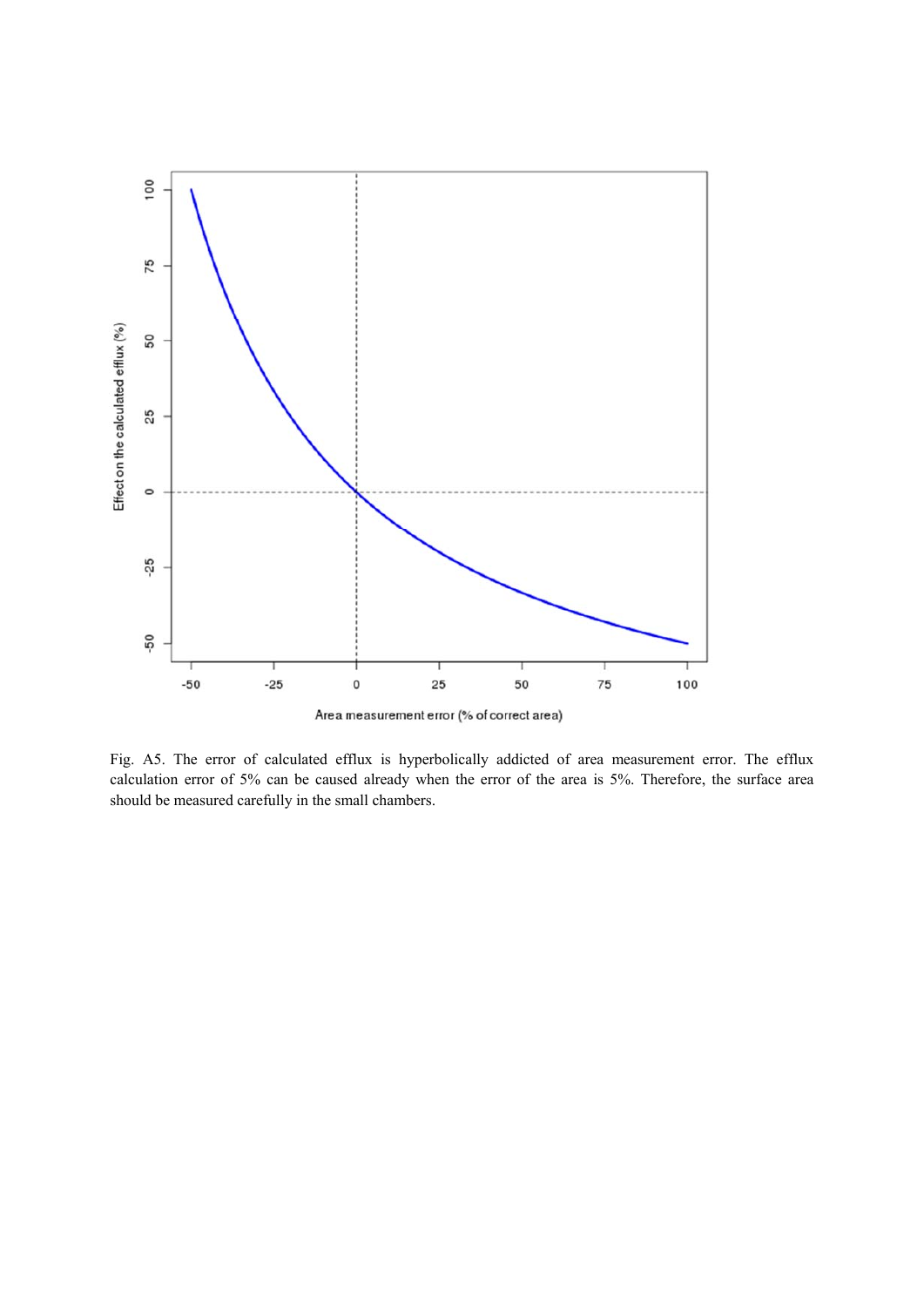

Fig. A6. The shape of chamber (area/volume ratio) has effect on efflux calculation accuracy. The error decreases with the ratio in hyperbolic shape. For the efflux rates of  $5-11 \mu$ mol m<sup>-2</sup> s<sup>-1</sup> the error starts to increase sharply at the ratio about 1.5. For the lower efflux rates the sharp increase starts at higher ratios  $(2.5 - 5)$ .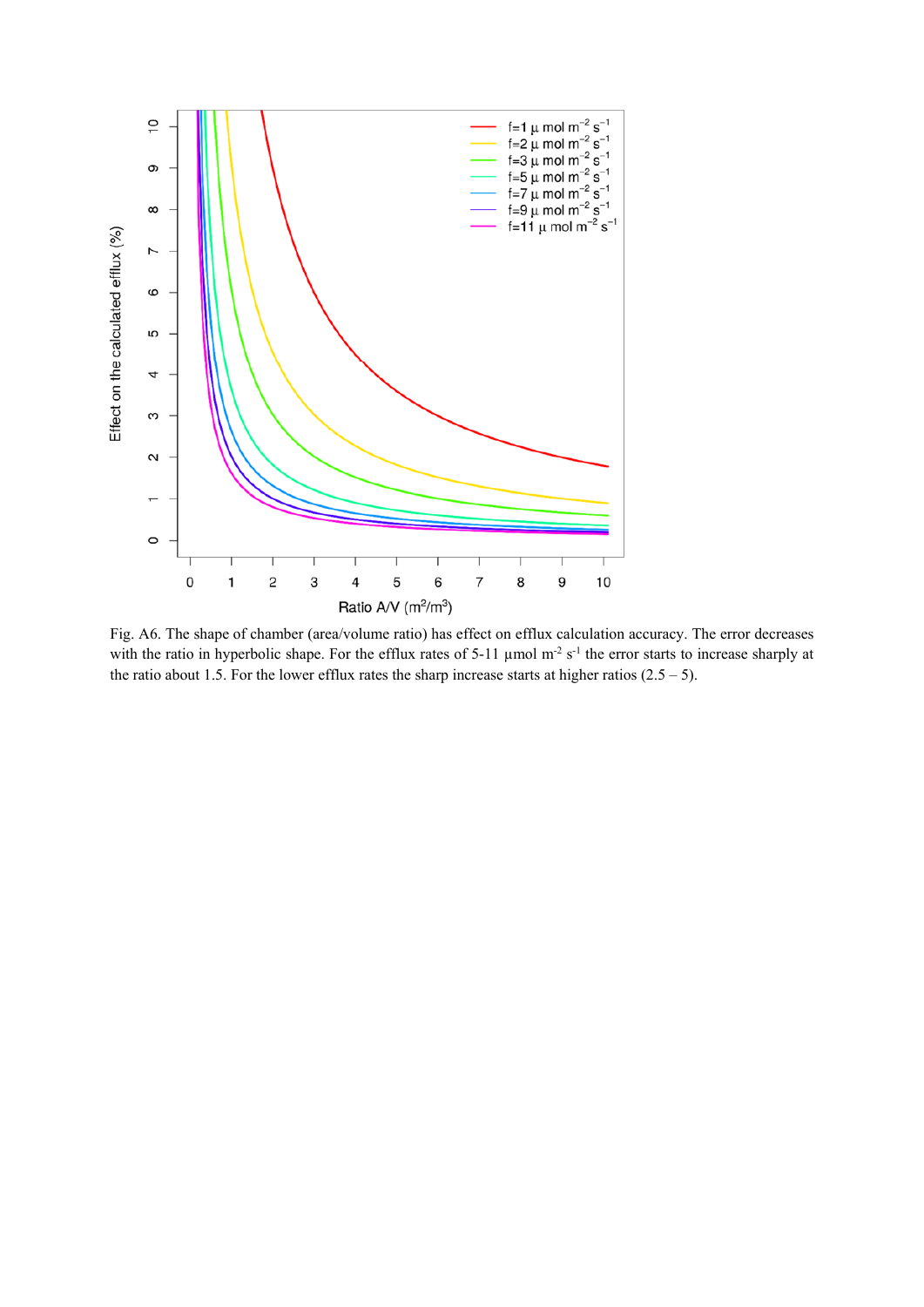

Fig. A7. This procedure was used to determinate the point B – the time where flux lost its linearity. At first, the data is sorted by time. Then, they are extrapolated by two curves – regression line p (red line) and exponential curve K (blue line). The intersection of p and K is point B.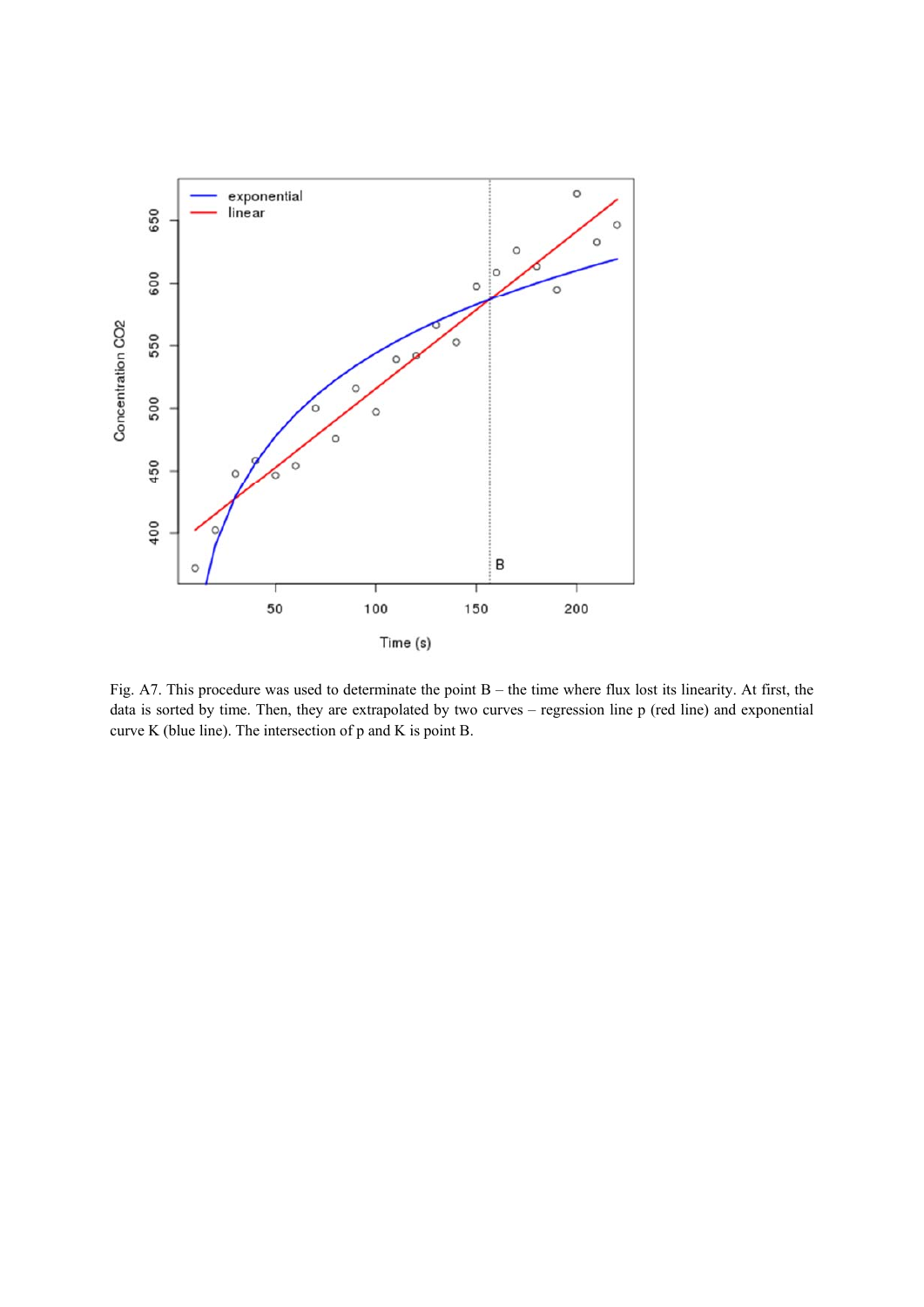Table A1: Summary of key advantages, disadvantages and recommendations for selection of flux calculation scheme according to De Klein and Harvey (2012).

| Schema                                                | Advantages                                                                                      | Disadvantages                                                                            | Recommendations                                                                                     |
|-------------------------------------------------------|-------------------------------------------------------------------------------------------------|------------------------------------------------------------------------------------------|-----------------------------------------------------------------------------------------------------|
| Conventional FC schemes<br>LR:<br>(linear regression) | Least sensitive to<br>measurement error (most<br>precise) of all methods.                       | Empirical, with no basis<br>in diffusion-theory.                                         | Recommended option<br>with:                                                                         |
|                                                       | Least-biased method for<br>convex-upward curvature.                                             | Most biased method for<br>convex-downward<br>curvature.                                  | Three sampling points, or;<br>$>$ 3 sampling points, and<br>convex-upward curvature<br>is observed. |
|                                                       | Computationally simple.                                                                         |                                                                                          |                                                                                                     |
| HM                                                    | Based on quasi steady-<br>state diffusion theory.                                               | Restricted to three<br>equally-spaced time                                               | Mot recommended,<br>because of high                                                                 |
| (Hutchinson and Mosier)                               | Least-biased conventional<br>scheme for convex-                                                 | points.                                                                                  | imprecision and<br>availability of improved                                                         |
|                                                       | downward curvature.                                                                             | More sensitive to<br>measurement error (less<br>precise) than LR and QR.                 | non-linear methods.                                                                                 |
| QR                                                    | Not limited to three<br>equally-spaced sampling                                                 | Empirical, with no basis                                                                 | Recommended option                                                                                  |
| (Quadratic regression)                                | points.                                                                                         | in diffusion theory                                                                      | with:                                                                                               |
|                                                       | More precise than HM<br>method.                                                                 | More biased for convex-<br>downward curvature than<br>other non-linear methods.          | $\geq$ 4 sampling points.                                                                           |
|                                                       | Less biased than LR for<br>convex-downward<br>curvature.                                        |                                                                                          |                                                                                                     |
| Advanced Fc schemes<br><b>NDFE</b>                    | Based on non-steady                                                                             | Highly sensitive to                                                                      | Recommended option                                                                                  |
| (Non-steady state                                     | state, one-dimensional<br>diffusion theory, with                                                | violation of underlying<br>assumptions.                                                  | with:                                                                                               |
| diffusion flux estimator)                             | clearly defined physical<br>assumptions.                                                        | Can deliver more than<br>one flux value for a given                                      | $\geq$ 4 sampling points.                                                                           |
|                                                       | Provides 'perfect'<br>calculation of flux at zero<br>time, when all<br>assumptions are held and | data set and/or<br>unexpectedly high flux<br>values.                                     |                                                                                                     |
|                                                       | with no measurement<br>error.                                                                   | Not easily adapted to<br>spreadsheets, nor efficient<br>for handling large data<br>sets. |                                                                                                     |
| <b>HMR</b>                                            | Based on the same theory<br>as HM method, but with                                              | More sensitive to random<br>measurement error (less                                      | Recommended option<br>with:                                                                         |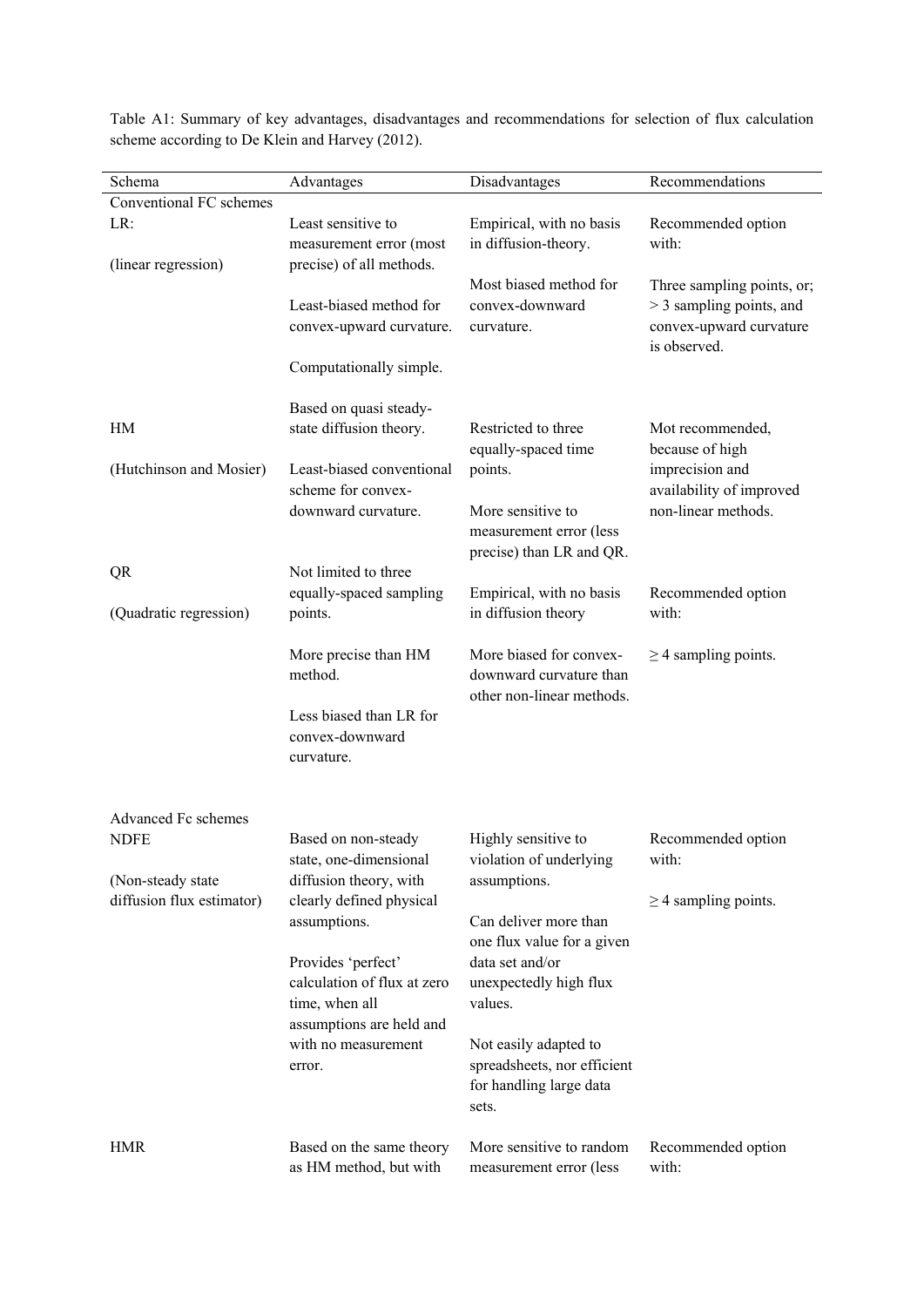| (HMR method)                        | additional consideration<br>of lateral (two-<br>dimensional) gas<br>transport beneath<br>chambers.              | precise) than LR and QR,<br>especially at lower flux<br>values.      | >4 sampling points.                                                              |
|-------------------------------------|-----------------------------------------------------------------------------------------------------------------|----------------------------------------------------------------------|----------------------------------------------------------------------------------|
|                                     | Available as part of<br>software package that<br>provides confidence<br>intervals for estimated<br>flux values. |                                                                      |                                                                                  |
| <b>CBS</b>                          | Same theoretical basis as                                                                                       |                                                                      |                                                                                  |
|                                     | NDFE method.                                                                                                    | Requires additional soil                                             | Recommended option                                                               |
| (Chamber bias correction<br>method) | Delivers a single flux<br>value, avoids                                                                         | data, which may<br>introduce error.                                  | when accurate soil bulk<br>density and water content<br>data are available, with |
|                                     | unexpectedly high flux<br>values given by NDFE<br>and less sensitive to                                         | Requires multiple<br>calculations (but can be<br>done in spreadsheet | $\geq$ 3 sampling points when<br>combined with LR<br>or,                         |
|                                     | violation of assumptions<br>than NDFE.                                                                          | format).                                                             | $\geq$ 4 sampling points.<br>combined with LR or QR.                             |
|                                     | Can be combined with                                                                                            |                                                                      |                                                                                  |
|                                     | OR or LE methods.                                                                                               |                                                                      |                                                                                  |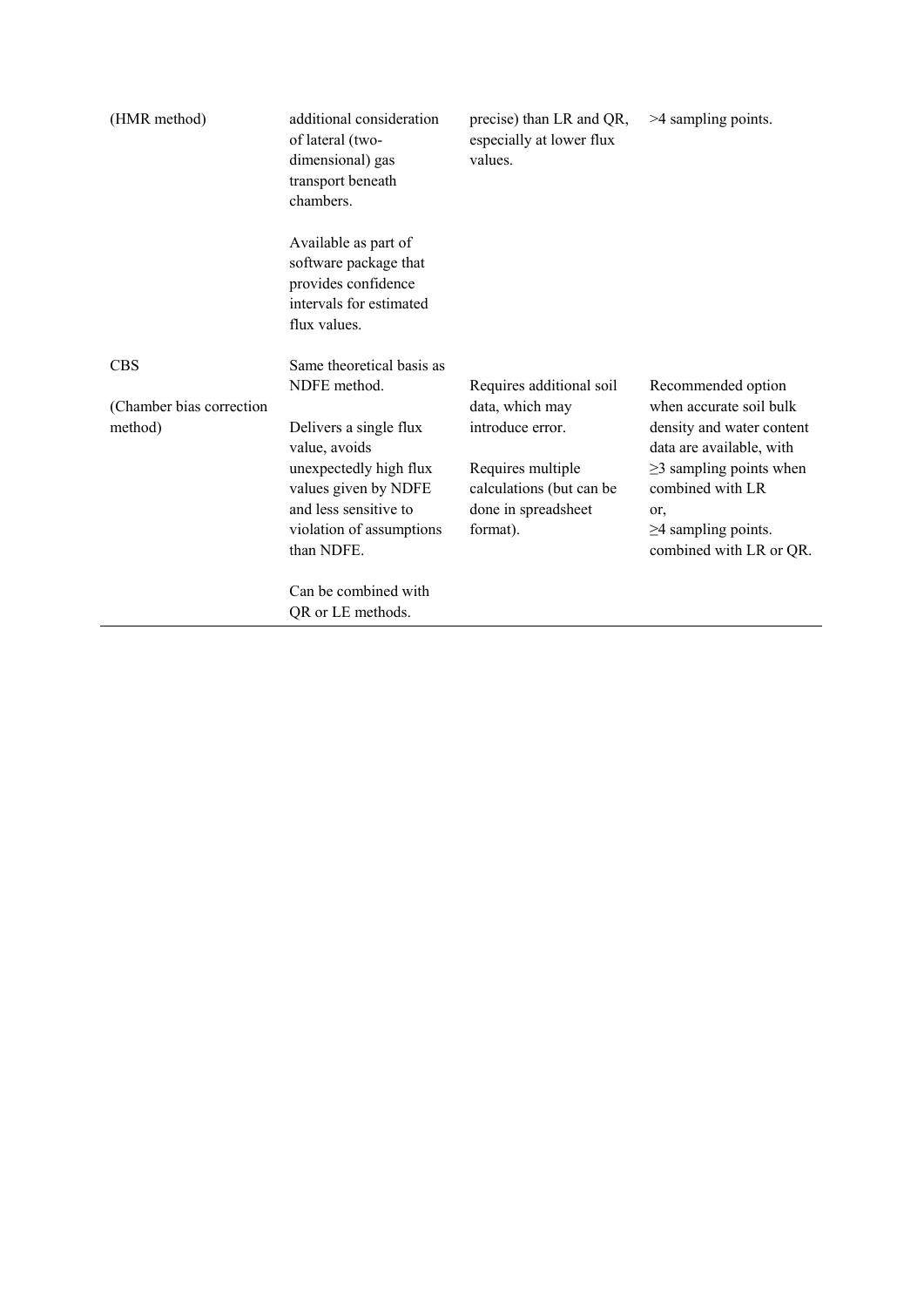|                                                                                                                                                                                                                                                                                 | References | Denmead (2008)                                                                       |              | Schütz and Seiler (1992)               |                                               | Kebreab et al. (2006)                               |                   | Butterbach-Bahl et al. (2011)                    |                      | Rochette and Eriksen-Hamel (2008)*                    |                                                                                                                                                                                             | Pattey et al. (2006); Aubinet et al.                      | $(2012)$ ; Eugster and Merbold $(2015)$       |                               | De Klein and Harvey (2012)                      | IAEA (1992)                                              |                                                                                               |                          | Parkin and Venterea (2010)                                                                                                                        |
|---------------------------------------------------------------------------------------------------------------------------------------------------------------------------------------------------------------------------------------------------------------------------------|------------|--------------------------------------------------------------------------------------|--------------|----------------------------------------|-----------------------------------------------|-----------------------------------------------------|-------------------|--------------------------------------------------|----------------------|-------------------------------------------------------|---------------------------------------------------------------------------------------------------------------------------------------------------------------------------------------------|-----------------------------------------------------------|-----------------------------------------------|-------------------------------|-------------------------------------------------|----------------------------------------------------------|-----------------------------------------------------------------------------------------------|--------------------------|---------------------------------------------------------------------------------------------------------------------------------------------------|
| Table A2: Literature overview on published protocols and recommendations for soil-atmosphere GHG measurements with emphasis on the static chamber methodology<br>according to Butterbach-Bahl et al. (2016). Publications with star are core publications to the specific topic | Highlights | Very useful theoretical and practical information on distinct                        | measurements | Overview on measuring techniques       |                                               | Review of the approaches and underlying mechanisms/ | processes         | Overview on methodologies and short-comes        |                      | Minimum set of criteria for static chamber design and | values reported in about 60% of the studies was estimated to<br>deployment methodology, confidence in the absolute flux<br>be very low due to poor methodologies or incomplete<br>reporting | Summarising theory and application of micrometeorological | measurements of GHG fluxes from soils         |                               | Detailed step by step description of procedures | Standard text book on method to measure agricultural GHG | fluxes for reference                                                                          |                          | chamber measurements; standard protocol for the USDA-ARS<br>Overview on calculations and practical recommendations for<br><b>GRACEnet</b> project |
|                                                                                                                                                                                                                                                                                 | Methods    | Overview on techniques                                                               |              | Overview about                         | micrometeorological and<br>chamber techniques | Overview on techniques                              |                   | Overview on techniques<br>with focus on static   | chamber measurements | Static chamber                                        | measurements                                                                                                                                                                                | Description of                                            | measurement procedures                        |                               | Static chamber<br>measurements                  | Overview about                                           | techniques to measure CH <sub>4</sub><br>chamber techniques, incl.<br>micrometeorological and | emissions from ruminants | Chamber measurements                                                                                                                              |
|                                                                                                                                                                                                                                                                                 | Topic      | General overviews on methodology<br>CH <sub>4</sub> and N <sub>2</sub> O fluxes flux | measurements | Measurement methods of CH <sub>4</sub> | fluxes in rice paddies/<br>wetlands/uplands   | CH <sub>4</sub> and N <sub>2</sub> O fluxes from    | livestock systems | Measurement methods of soil<br><b>GHG</b> fluxes |                      | Quality assurance for static                          | chamber measurements                                                                                                                                                                        | Micrometeorological                                       | measurements of $N_2O$ , $CO_2$ ,<br>면4<br>CH | Chamber measurement protocols | Soil N <sub>2</sub> O flux measurements         | Measurements of $N_2O$ and                               | CH <sub>4</sub> fluxes from agricultural<br>sources                                           |                          | Chamber measurements of<br>N <sub>2</sub> O, CH <sub>4</sub> , CO <sub>2</sub> fluxes                                                             |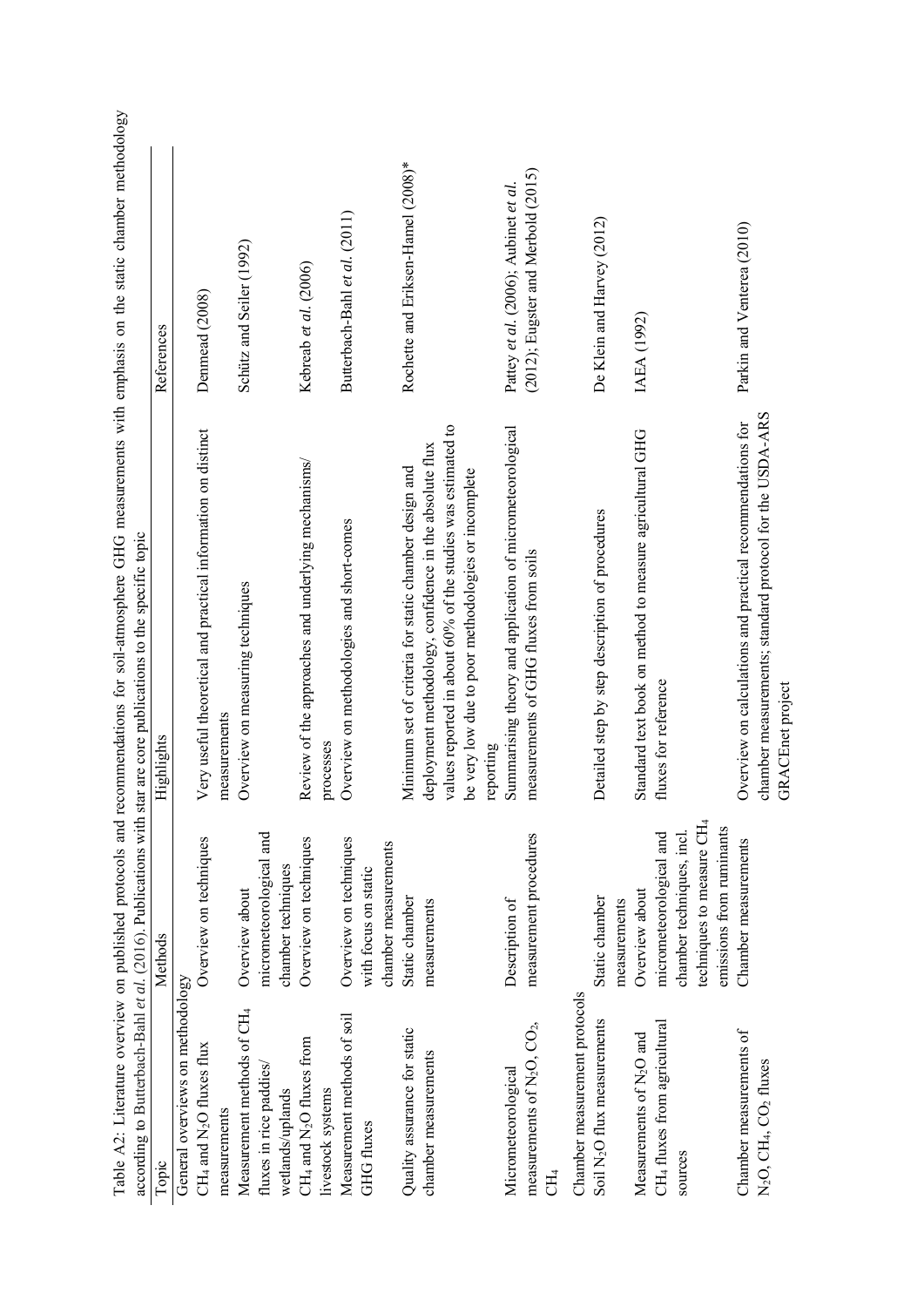| CH <sub>4</sub> flux measurements in rice<br>Sampling times and dates for<br>paddies | Chamber measurements                  | Simplified measuring protocol for CH4 fluxes from rice<br>paddies to minimize number of measurements                     | Buendia et al. (1998)          |
|--------------------------------------------------------------------------------------|---------------------------------------|--------------------------------------------------------------------------------------------------------------------------|--------------------------------|
| Soil N <sub>2</sub> O flux measurements                                              | Static chamber<br>measurements        | Discusses potential errors when installing static chambers and<br>provides minimum requirements for using these chambers | Rochette (2011)                |
| Common practices for manual<br>GHG sampling                                          | Static closed chamber<br>measurements | Literature review of the most widely used methodological<br>features of manual GHG sampling identified                   | Sander et al. (2014b)          |
| Flux calculation for static chamber technique                                        |                                       |                                                                                                                          |                                |
| Non-linear versus linear                                                             | Static chamber                        | Linear calculation schemes are likely more robust to relative                                                            | Venterea et al. (2009)         |
| calculation methods for soil<br>N <sub>2</sub> O fluxes                              | measurements                          | differences in fluxes                                                                                                    |                                |
|                                                                                      |                                       |                                                                                                                          |                                |
| Diffusion model                                                                      | Static chamber                        | Common measurement practices and flux calculations                                                                       | Livingston et al. $(2005)$ *   |
|                                                                                      | measurements                          | underestimate emission rates by 15-25% under most                                                                        |                                |
|                                                                                      |                                       | circumstances; error dependent on chamber height, soil air                                                               |                                |
|                                                                                      |                                       | porosity and flux calculation method                                                                                     |                                |
| Flux correction for static                                                           | Static chamber                        | Correction scheme for estimating the magnitude of flux                                                                   | Venterea et al. (2010)         |
| chamber measurements of                                                              | measurements                          | underestimation arising from chamber deployment                                                                          |                                |
| $N_2O$ and $CO_2$ fluxes                                                             |                                       |                                                                                                                          |                                |
| Flux correction                                                                      | Static chamber                        | The systematic error due to linear regression is of the same                                                             | Kroon et al. (2008)            |
|                                                                                      | measurements                          | order as the estimated uncertainty due to temporal variation                                                             |                                |
| Flux correction                                                                      | Static chamber                        | Linear versus non-linear; provides link to free R software                                                               | Pedersen et al. (2010)*        |
|                                                                                      | measurements                          | download for flux calculation                                                                                            |                                |
| Flux correction                                                                      | Static chamber                        | Significant underestimation of soil CO <sub>2</sub> flux strength if linear                                              | Kutzbach et al. (2007)         |
|                                                                                      | measurements                          | regression is applied                                                                                                    |                                |
| Theoretical evaluation                                                               | Static chamber                        | Measurement and simulation of measuring errors                                                                           | Hutchinson and Rochette (2003) |
|                                                                                      | measurements                          |                                                                                                                          |                                |
| Theoretical evaluation                                                               | Static chamber                        | Review and suitability of several calculation procedures                                                                 | De Klein and Harvey (2012)     |
|                                                                                      | measurements                          |                                                                                                                          |                                |
| Headspace N <sub>2</sub> O increase                                                  | Static chamber                        | Increased headspace concentration of N <sub>2</sub> O reduced effective                                                  | Conen and Smith (2000)         |
|                                                                                      | measurements                          | $\epsilon$ fflux of N <sub>2</sub> O from the soil                                                                       |                                |
| Chamber design and comparison of methods                                             |                                       |                                                                                                                          |                                |
| Comparison of chamber                                                                | esign<br>Static chamber d             | Increasing chamber height, area and volume significantly                                                                 | Pihlatie et al. (2013)         |
| designs and linear versus non-                                                       | intercomparison                       | reduces flux underestimation                                                                                             |                                |
|                                                                                      |                                       |                                                                                                                          |                                |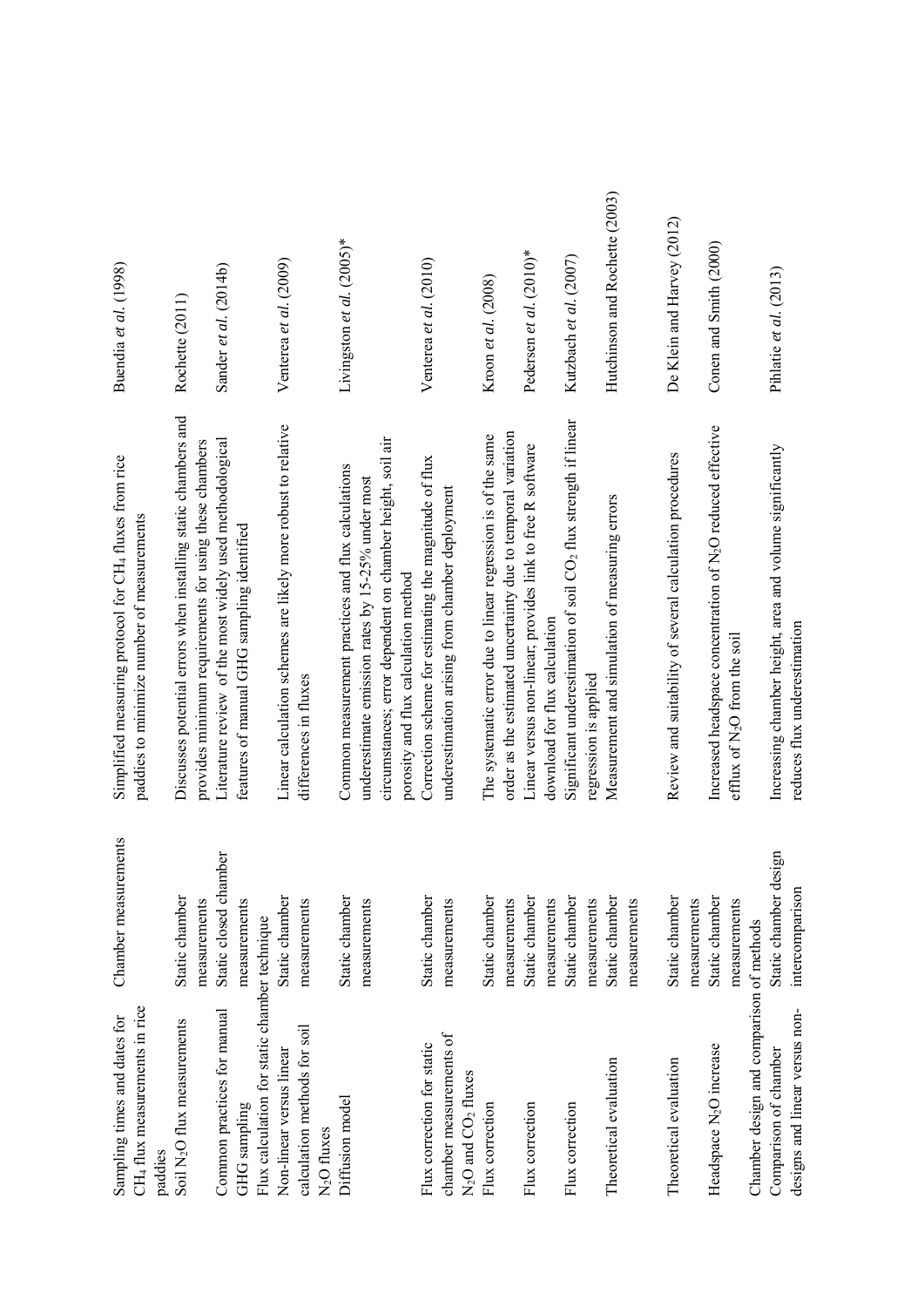| linear flux calculation                                                                 |                                                                    |                                                                                                                                                         |                                  |
|-----------------------------------------------------------------------------------------|--------------------------------------------------------------------|---------------------------------------------------------------------------------------------------------------------------------------------------------|----------------------------------|
| Chamber measurements of<br>soil N <sub>2</sub> O fluxes                                 | chamber measurements<br>Closed and dynamic                         | Comparison of different chamber types (sizes) with EC fluxes                                                                                            | Smith et al. (1996)              |
| Static chamber and vent                                                                 | Static chamber                                                     | Vent dimension affects N <sub>2</sub> O fluxes, one of the first papers on                                                                              | Hutchinson and Mosier (1981)     |
| method for soil N <sub>2</sub> O flux<br>design, flux calculation<br>estimates          | measurements                                                       | chamber design, flux calculations and venting                                                                                                           |                                  |
| Venting of static chambers                                                              |                                                                    |                                                                                                                                                         |                                  |
| Effect of venting on N <sub>2</sub> O flux                                              | Comparison of vented                                               | Venting can create larger errors than the ones it is supposed                                                                                           | Conen and Smith (1998)           |
| measurements                                                                            | closed<br>versus non-vented<br>chambers                            | to overcome                                                                                                                                             |                                  |
| Effect of venting on CO <sub>2</sub> flux                                               | Comparison of vented                                               | Increases of CO <sub>2</sub> fluxes exceeding a factor of 2 in response to                                                                              | Bain et al. (2005)               |
| measurements on forest soils                                                            | closed<br>versus non-vented                                        | wind events for vented chambers                                                                                                                         |                                  |
|                                                                                         | chambers                                                           |                                                                                                                                                         |                                  |
| Vent design                                                                             | Closed chambers                                                    | Presenting a new vent design to avoid overestimation of $CO2$<br>fluxes under windy conditions due to the Venturi effect                                | Xu et al. (2006)                 |
| Vent design and seals                                                                   | Closed chambers                                                    | Discussion on the necessity of vents and appropriate flux<br>calculation                                                                                | Hutchinson and Livingston (2001) |
| Chambers and small scale variability of fluxes                                          |                                                                    |                                                                                                                                                         |                                  |
| Effect of soil physical                                                                 | Chambers                                                           | Re-iterates effects of non-steady soil conditions (small-scale                                                                                          | Venterea and Baker (2008)        |
| characteristics on fluxes                                                               |                                                                    | heterogeneity) on errors while measuring fluxes with<br>chambers                                                                                        |                                  |
| Sampling frequency and<br>number of chambers for                                        | Static chambers                                                    | population of 36 measurements made with 300 cm2 diameter<br>Means of eight randomly chosen flux measurements from a                                     | Davidson et al. (2002)           |
| overcoming spatial                                                                      |                                                                    | chamber were within 25% of full population mean 98% of the                                                                                              |                                  |
| heterogeneity of soil CO <sub>2</sub><br>fluxes                                         |                                                                    | time and were within 10% of the full population mean 70% of<br>the time                                                                                 |                                  |
| heterogeneity with a gas<br>Overcoming spatial<br>pooling technique                     | Static chambers                                                    | Pooling of gas samples across individual chambers is an<br>acceptable approach to integrate spatial heterogeneity                                       | Arias-Navarro et al. (2013)      |
| Timing of measurements, sampling frequency and cumulative fluxes                        |                                                                    |                                                                                                                                                         |                                  |
| of sampling time for N <sub>2</sub> O flux<br>Evaluation of the importance<br>estimates | chambers with replicated<br>Comparison of auto-<br>manual chambers | Auto-chambers are useful if significant diurnal fluctuations in<br>temperature are expected and for better quantifying<br>fertilization emission pulses | Smith and Dobbie (2001)          |
|                                                                                         |                                                                    |                                                                                                                                                         |                                  |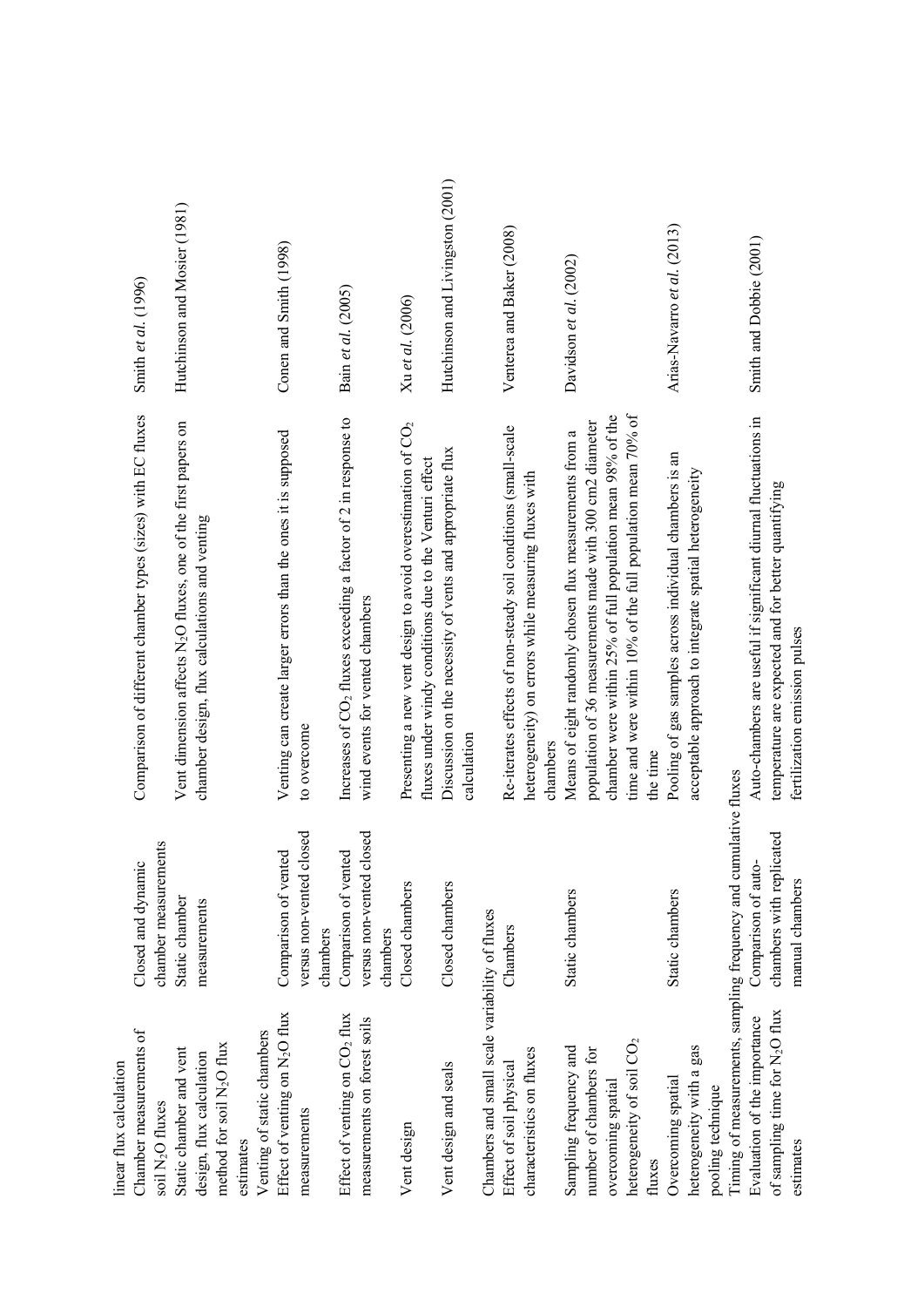| Effect of sampling frequency<br>on cumulative $N_2O$ fluxes<br>estimates                                     | measuring<br>Automated<br>system                                                  | Sampling once every 21d yielded estimates within -40% to<br>$+60\%$ of the actual cumulative flux                                                                                                                                                                                      | Parkin (2008)              |
|--------------------------------------------------------------------------------------------------------------|-----------------------------------------------------------------------------------|----------------------------------------------------------------------------------------------------------------------------------------------------------------------------------------------------------------------------------------------------------------------------------------|----------------------------|
| sampling frequency on N <sub>2</sub> O<br>Evaluation of effects of<br>flux estimates                         | measuring<br>Automated<br>system                                                  | Low frequency measurements might lead to annual estimates<br>which differ widely from continuous, automated flux<br>measurements (e.g. 1 week = $-5 - +20\%$ )                                                                                                                         | Liu et al. (2010)          |
| sampling time for N <sub>2</sub> O flux<br>Evaluation of best daily<br>estimates                             | High frequency manual<br>measurements                                             | 21:00-22:00 h and 09:00-10:00 h were the times that the flux<br>best represented the daily mean                                                                                                                                                                                        | Alves et al. $(2012)$      |
| environmental conditions<br>Chamber effects on soil                                                          | measurements, comparison<br>of automated and manual<br>Static chamber<br>chambers | 31%, since diurnal variation in fluxes were not accounted for;<br>manual chambers on daily basis were overestimated 18% and<br>on the other side, automated chambers reduced soil moisture;<br>Seasonal cumulative $N_2O$ and CH <sub>4</sub> fluxes as measured by                    | Yao et al. (2009)          |
| Effects of sampling frequency<br>on carbon loss estimation                                                   | measuring<br>Automated<br>system                                                  | associated with cumulative flux estimates increased; sampling<br>As sampling interval increased from 1 d to 12 d, the variance<br>to avoid this, change of chamber positions is recommended<br>once every 3 d, estimates of cumulative C loss were within<br>20% of the expected value | Parkin and Kaspar (2004)   |
| uncertainty and measurement<br>errors of soil respiration<br>Sampling frequency,<br>systematic sampling      | measuring<br>Automated<br>system                                                  | efflux; if modelling SR on time scales from minutes to days is<br>sufficient if the desired outcome is an annual estimate of $CO2$<br>the purpose of the study, automated SR measurements are<br>A weekly or bi-weekly manual sampling strategy is likely<br>advantageous              | Savage et al. (2008, 2014) |
| diurnal pattern of soil CO <sub>2</sub><br>Sampling frequency and<br>efflux/respiration                      | measuring<br>Automated<br>system                                                  | measured CO <sub>2</sub> efflux was observed at 20:00 and the highest at<br>The smallest difference between modelled and continuously<br>04:00                                                                                                                                         | Darenova et al. (2014)     |
| manure slurry storage system<br>CH <sub>4</sub> and N <sub>2</sub> O fluxes from                             | Comparison of continuous<br>and non-continuous flux<br>measurements               | measurements; for CH4, sampling between 18:00 and 08:00h<br>at intervals <7d yielded $\pm$ 10% deviation for N <sub>2</sub> O was 50%<br>Recommendations of sampling intervals and timing of<br>when sampling at 20:00h                                                                | Wood et al. $(2013)$       |
| Winter flux measurements in snowy conditions<br>Introducing the snowpack<br>concentration gradient<br>method | concentration<br>gradient method<br>Snowpack                                      | First description of the method; includes method specific<br>accuracy and precision estimates for each gas                                                                                                                                                                             | Sommerfelt et al. (1993)   |